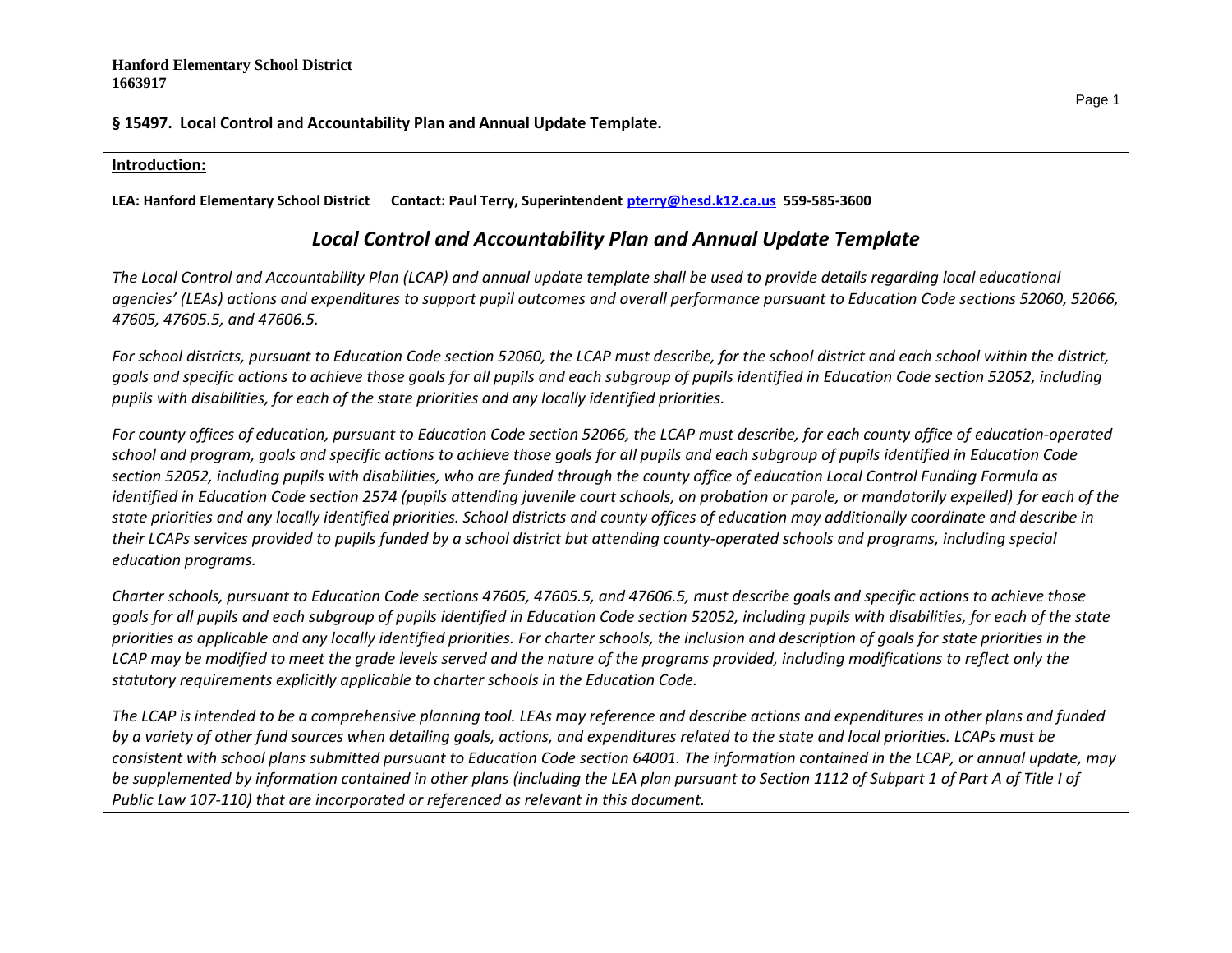*For each section of the template, LEAs should comply with instructions and use the guiding questions as prompts (but not limits) for completing the information as required by statute. Guiding questions do not require separate narrative responses. Data referenced in the LCAP must be consistent with the school accountability report card where appropriate. LEAs may resize pages or attach additional pages as necessary to facilitate completion of the LCAP.*

# *State Priorities*

*The state priorities listed in Education Code sections 52060 and 52066 can be categorized as specified below for planning purposes, however, school districts and county offices of education must address each of the state priorities in their LCAP. Charter schools must address the priorities*  in Education Code section 52060(d) that apply to the grade levels served, or the nature of the program operated, by the charter school.

# *A. Conditions of Learning:*

*Basic: degree to which teachers are appropriately assigned pursuant to Education Code section 44258.9, and fully credentialed in the subject areas and for the pupils they are teaching; pupils have access to standards-aligned instructional materials pursuant to Education Code section 60119; and school facilities are maintained in good repair pursuant to Education Code section 17002(d). (Priority 1)*

*Implementation of State Standards: implementation of academic content and performance standards adopted by the state board for all pupils, including English learners. (Priority 2)*

*Course access: pupil enrollment in a broad course of study that includes all of the subject areas described in Education Code section 51210 and subdivisions (a) to (i), inclusive, of Section 51220, as applicable. (Priority 7)*

*Expelled pupils (for county offices of education only): coordination of instruction of expelled pupils pursuant to Education Code section 48926. (Priority 9)*

*Foster youth (for county offices of education only): coordination of services, including working with the county child welfare agency to share information, responding to the needs of the juvenile court system, and ensuring transfer of health and education records. (Priority 10)*

# *B. Pupil Outcomes:*

*Pupil achievement: performance on standardized tests, score on Academic Performance Index, share of pupils that are college and career ready, share of English learners that become English proficient, English learner reclassification rate, share of pupils that pass Advanced Placement exams with 3 or higher, share of pupils determined prepared for college by the Early Assessment Program. (Priority 4)*

*Other pupil outcomes: pupil outcomes in the subject areas described in Education Code section 51210 and subdivisions (a) to (i), inclusive, of Education Code section 51220, as applicable. (Priority 8)* 

# *C. Engagement:*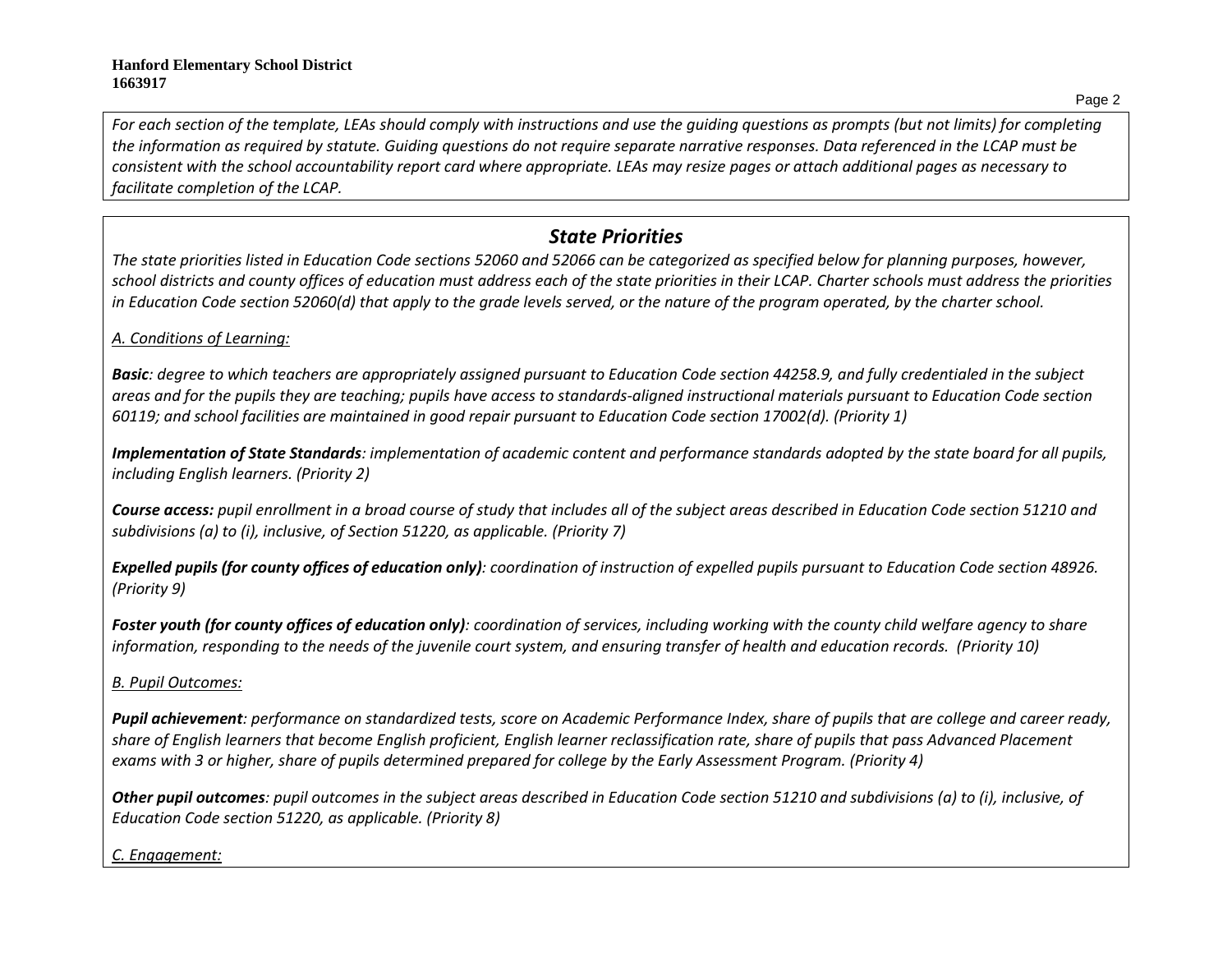*Parent involvement: efforts to seek parent input in decision making, promotion of parent participation in programs for unduplicated pupils and special need subgroups. (Priority 3)*

*Pupil engagement: school attendance rates, chronic absenteeism rates, middle school dropout rates, high school dropout rates, high school graduations rates. (Priority 5)*

*School climate: pupil suspension rates, pupil expulsion rates, other local measures including surveys of pupils, parents and teachers on the sense of safety and school connectedness. (Priority 6)*

## **Section 1: Stakeholder Engagement**

*Meaningful engagement of parents, pupils, and other stakeholders, including those representing the subgroups identified in Education Code section 52052, is critical to the LCAP and budget process. Education Code sections 52062 and 52063 specify the minimum requirements for school districts; Education Code sections 52068 and 52069 specify the minimum requirements for county offices of education, and Education Code section 47606.5 specifies the minimum requirements for charter schools. In addition, Education Code section 48985 specifies the requirements for translation of documents.*

**Instructions:** Describe the process used to engage parents, pupils, and the community and how this engagement contributed to development of the LCAP or annual update. Note that the LEA's goals related to the state priority of parental involvement are to be described separately in Section 2, and the related actions and expenditures are to be described in Section 3.

## **Guiding Questions:**

- 1) How have parents, community members, pupils, local bargaining units, and other stakeholders (e.g., LEA personnel, county child welfare agencies, county office of education foster youth services programs, court-appointed special advocates, foster youth, foster parents, education rights holders and other foster youth stakeholders, English learner parents, community organizations representing English learners, and others as appropriate) been engaged and involved in developing, reviewing, and supporting implementation of the LCAP?
- 2) How have stakeholders been included in the LEA's process in a timely manner to allow for engagement in the development of the LCAP?
- 3) What information (e.g., quantitative and qualitative data/metrics) was made available to stakeholders related to the state priorities and used by the LEA to inform the LCAP goal setting process?
- 4) What changes, if any, were made in the LCAP prior to adoption as a result of written comments or other feedback received by the LEA through any of the LEA's engagement processes?
- 5) What specific actions were taken to meet statutory requirements for stakeholder engagement pursuant to Education Code sections 52062, 52068, and 47606.5, including engagement with representative parents of pupils identified in Education Code section 42238.01?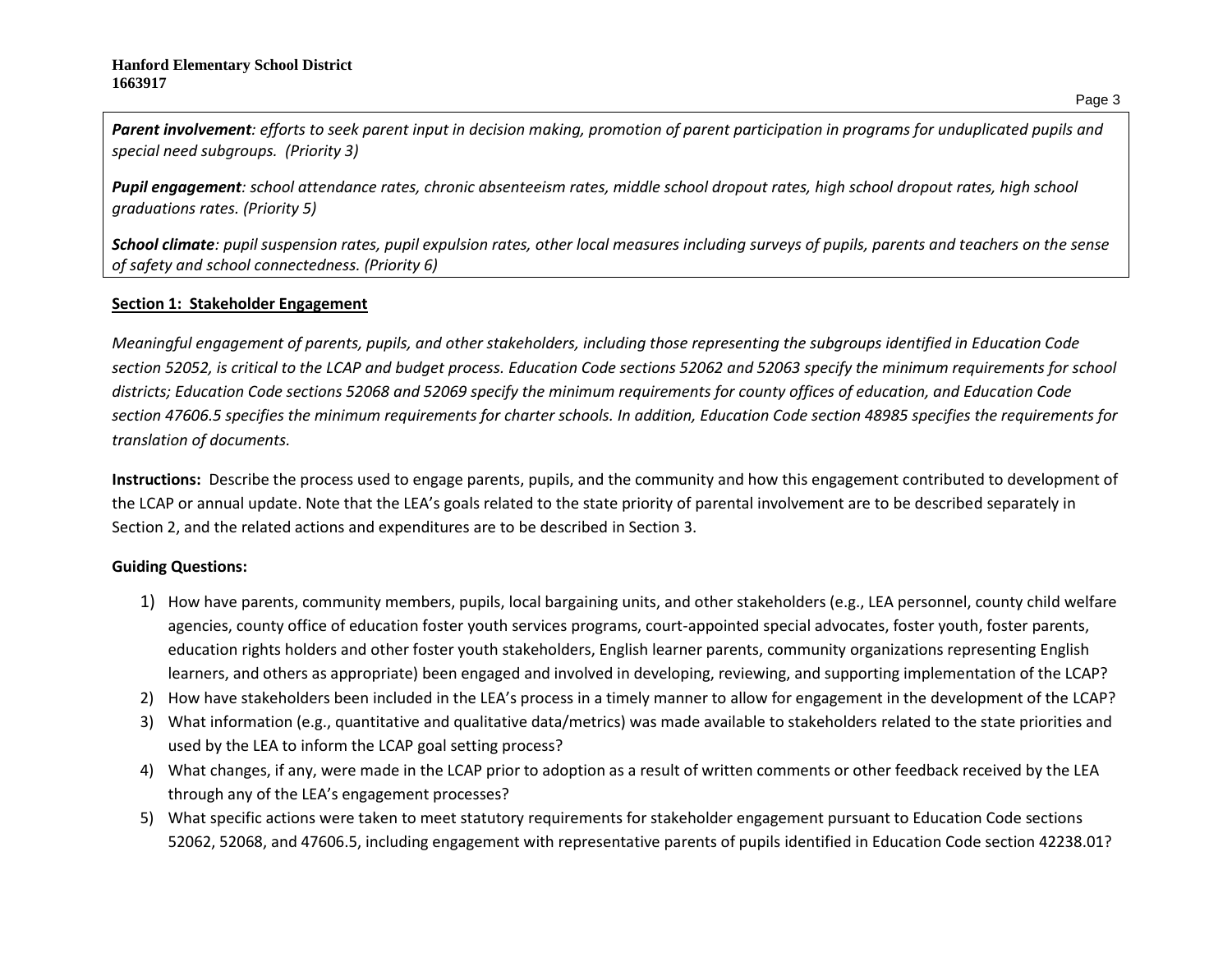6) In the annual update, how has the involvement of these stakeholders supported improved outcomes for pupils related to the state priorities?

| <b>Involvement Process</b>                                                                                                                                                                                                                                                                                                                                                                                                                                                                                                                                                                                                                                                                                                                                                                                                                                                                                                                                                                                                                                                                                                                                                                                                                                                                                                                                                                                                                                                                                                                                                                                            | Impact on LCAP                                                                                                                                                                                                                                                                                                                                                                                                                                                                                                                                                                                                                                                                                                                                                                                                                                                                                                                                                                                                                                                                                                                                                                                                                                       |
|-----------------------------------------------------------------------------------------------------------------------------------------------------------------------------------------------------------------------------------------------------------------------------------------------------------------------------------------------------------------------------------------------------------------------------------------------------------------------------------------------------------------------------------------------------------------------------------------------------------------------------------------------------------------------------------------------------------------------------------------------------------------------------------------------------------------------------------------------------------------------------------------------------------------------------------------------------------------------------------------------------------------------------------------------------------------------------------------------------------------------------------------------------------------------------------------------------------------------------------------------------------------------------------------------------------------------------------------------------------------------------------------------------------------------------------------------------------------------------------------------------------------------------------------------------------------------------------------------------------------------|------------------------------------------------------------------------------------------------------------------------------------------------------------------------------------------------------------------------------------------------------------------------------------------------------------------------------------------------------------------------------------------------------------------------------------------------------------------------------------------------------------------------------------------------------------------------------------------------------------------------------------------------------------------------------------------------------------------------------------------------------------------------------------------------------------------------------------------------------------------------------------------------------------------------------------------------------------------------------------------------------------------------------------------------------------------------------------------------------------------------------------------------------------------------------------------------------------------------------------------------------|
| Beginning in January 2014, the district conducted a series of five parent meetings<br>led by the superintendent, director of categorical programs, and director of<br>curriculum at various school sites around the district to engage parents in the<br>planning process, to elicit their input into the district's programs and services,<br>and to provide them with the opportunity to voice priorities for their students.<br>Spanish translation was available at each of the meetings. The fifth meeting of<br>the series, held at Roosevelt school, was conducted in Spanish. Information<br>regarding the state priorities, the purposes of the funding including the<br>supplemental and concentration funds, were presented to parents to facilitate<br>the goal setting process.<br>The superintendent, director of categorical programs, or the director of<br>curriculum attended school site council (SSC) and English learner advisory<br>committee (ELAC) meetings at each of the district's school sites to engage<br>parents in the planning process, to elicit their input into the district's programs<br>and services, and to provide them with the opportunity to voice priorities for<br>their students. SSC and ELAC members receive information and analysis of<br>student achievement data, including achievement of all subgroups. These<br>committee members receive information on both their schools' and the district's<br>services and programs. The SSC and ELAC participate in analysis of how these<br>programs effect student achievement, and provide recommendations as to how | Information provided by parents, staff, and community members resulted in<br>planning activities that include, but are not limited to the following:<br>school to home communication<br>$\bullet$<br>expansion of the district's educational offerings<br>٠<br>recruitment and retention of highly qualified teachers and staff<br>$\bullet$<br>supplemental instructional services for English learners, students with<br>$\bullet$<br>disabilities, and at-risk students<br>access to technological resources<br>$\bullet$<br>instruction and materials aligned to the common core standards<br>$\bullet$<br>well maintained schools where students and staff are safe<br>Information provided by parents, staff, and community members at site based<br>ELAC and SSC meetings resulted in planning activities that include but are not<br>limited to the following:<br>supplemental instruction and services for English learners, students<br>$\bullet$<br>with disabilities, and students who are at-risk<br>materials and services to support English learners<br>$\bullet$<br>professional development with a focus on supporting students who are<br>$\bullet$<br>English learners, students with disabilities, and students who are at-risk |
| the programs can be improved to increase achievement. ELAC members receive<br>information that is specific to the identification and achievement of EL students.<br>The ELAC provides input on programs and services for English learners.                                                                                                                                                                                                                                                                                                                                                                                                                                                                                                                                                                                                                                                                                                                                                                                                                                                                                                                                                                                                                                                                                                                                                                                                                                                                                                                                                                            |                                                                                                                                                                                                                                                                                                                                                                                                                                                                                                                                                                                                                                                                                                                                                                                                                                                                                                                                                                                                                                                                                                                                                                                                                                                      |
| The director of categorical programs and the director of curriculum conducted a<br>presentation on the LCFF at the District English Learner Advisory committee<br>(DELAC) meeting. DELAC members receive information and analysis of student<br>achievement data particularly as it relates to ELs. DELAC members receive<br>information on the district's services and programs for ELs and participate in<br>analysis of how these programs effect student achievement and provide<br>recommendations as to how the programs can be improved to increase the                                                                                                                                                                                                                                                                                                                                                                                                                                                                                                                                                                                                                                                                                                                                                                                                                                                                                                                                                                                                                                                        | Information provided by parents, staff, and community members at DELAC<br>meetings resulted in planning activities that include but are not limited to the<br>following:<br>parent training activities to support student learning<br>$\bullet$<br>district-wide professional development activities to support English<br>learners                                                                                                                                                                                                                                                                                                                                                                                                                                                                                                                                                                                                                                                                                                                                                                                                                                                                                                                  |
| achievement of ELs.                                                                                                                                                                                                                                                                                                                                                                                                                                                                                                                                                                                                                                                                                                                                                                                                                                                                                                                                                                                                                                                                                                                                                                                                                                                                                                                                                                                                                                                                                                                                                                                                   | assessment practices to monitor the progress of English learners                                                                                                                                                                                                                                                                                                                                                                                                                                                                                                                                                                                                                                                                                                                                                                                                                                                                                                                                                                                                                                                                                                                                                                                     |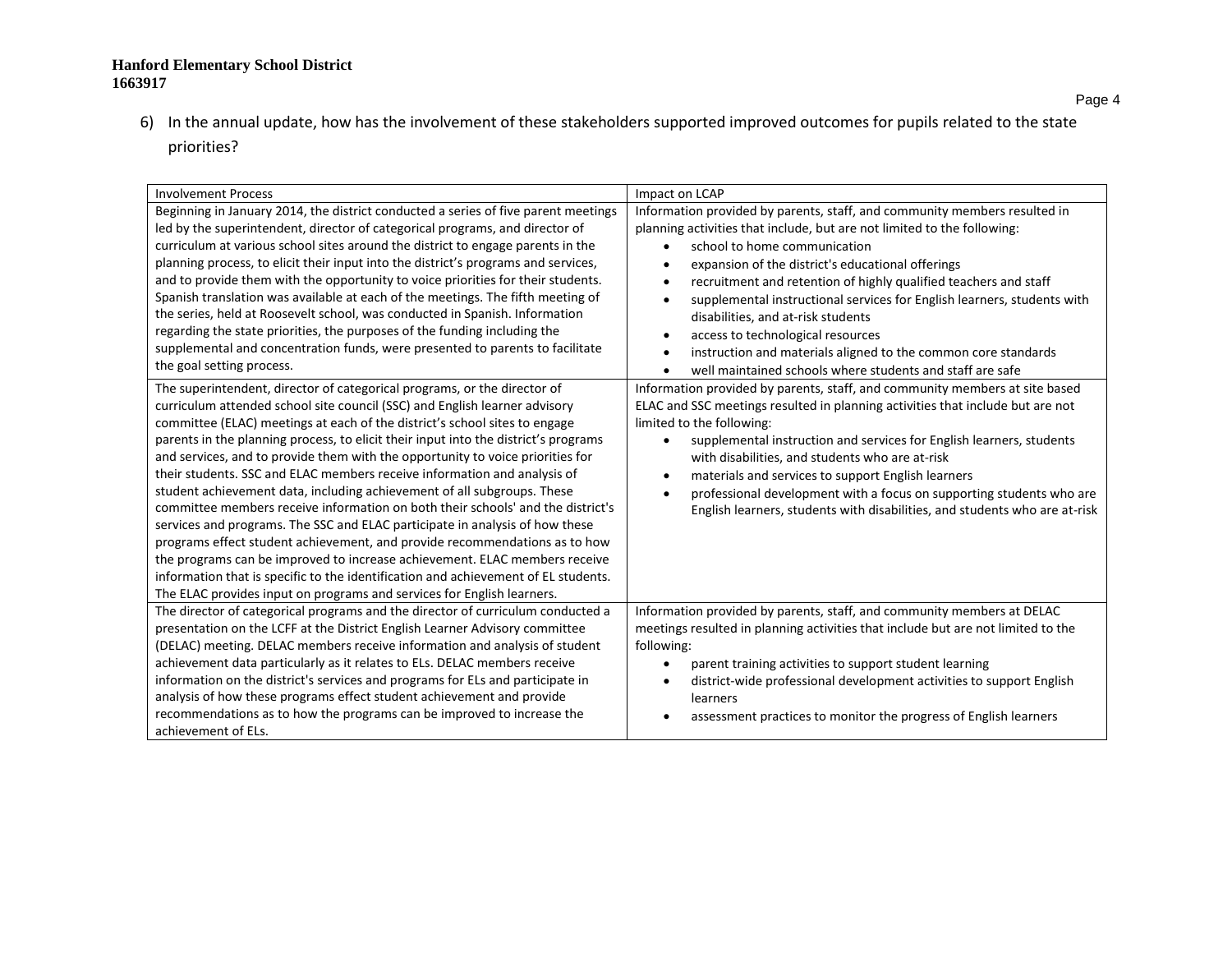| A series of surveys were conducted, with both paper and online options, in<br>English and Spanish, to provide parents, staff, and community members with the<br>opportunity give input into the district's services and programs, to prioritize<br>programs and services, and to give general input and ask questions related to<br>these services and programs. | Information provided by survey results from parents, staff, and community<br>members resulted in planning activities that include but are not limited to the<br>following:<br>school to home communication<br>expansion of the district's educational offerings<br>recruitment and retention of highly qualified staff<br>supplemental instruction for at-risk students<br>access to technological resources<br>instruction and materials aligned to the common core standards<br>well maintained schools where students and staff are safe |
|------------------------------------------------------------------------------------------------------------------------------------------------------------------------------------------------------------------------------------------------------------------------------------------------------------------------------------------------------------------|---------------------------------------------------------------------------------------------------------------------------------------------------------------------------------------------------------------------------------------------------------------------------------------------------------------------------------------------------------------------------------------------------------------------------------------------------------------------------------------------------------------------------------------------|
| The LCAP has been discussed at the monthly meet-and-consult sessions with the<br>district's certificated and classified collective bargaining units. These groups have<br>provided input into the district's services and programs and on how to prioritize<br>these programs and services.                                                                      | Information provided from meetings and from survey results from staff resulted<br>in planning activities that include but are not limited to the following:<br>recruitment and retention of highly qualified staff<br>$\bullet$<br>professional development in implementing the CCCS<br>professional development in instruction for ELs, at-risk students, and<br>students with disabilities<br>access to standards aligned instructional materials and technology                                                                          |
| A official from the Kings County Department of Social Services, representing<br>foster youth along with a foster youth student conducted a presentation at a<br>regularly scheduled local school board meeting. This presentation provided<br>information on foster youth needs for educational services and programs.                                           | Information provided by representatives of foster youth resulted in planning<br>activities that include but are not limited to the following:<br>monitoring of school placement and progress of foster youth<br>professional development for teachers and staff regarding the unique<br>needs of foster youth<br>access to technology                                                                                                                                                                                                       |
| The district has conducted a series of meetings with student leadership groups                                                                                                                                                                                                                                                                                   | Information provided by representatives of students resulted in planning<br>activities that include but are not limited to the following:<br>good teachers who care about students and make learning fun<br>campuses where students are safe<br>extra curricular activities<br>access to technology                                                                                                                                                                                                                                         |

#### **Section 2: Goals and Progress Indicators**

*For school districts, Education Code sections 52060 and 52061, for county offices of education, Education Code sections 52066 and 52067, and for charter schools, Education Code section 47606.5 require(s) the LCAP to include a description of the annual goals, for all pupils and each subgroup of pupils, for each state priority and any local priorities and require the annual update to include a review of progress towards the goals and describe any changes to the goals.* 

Page 5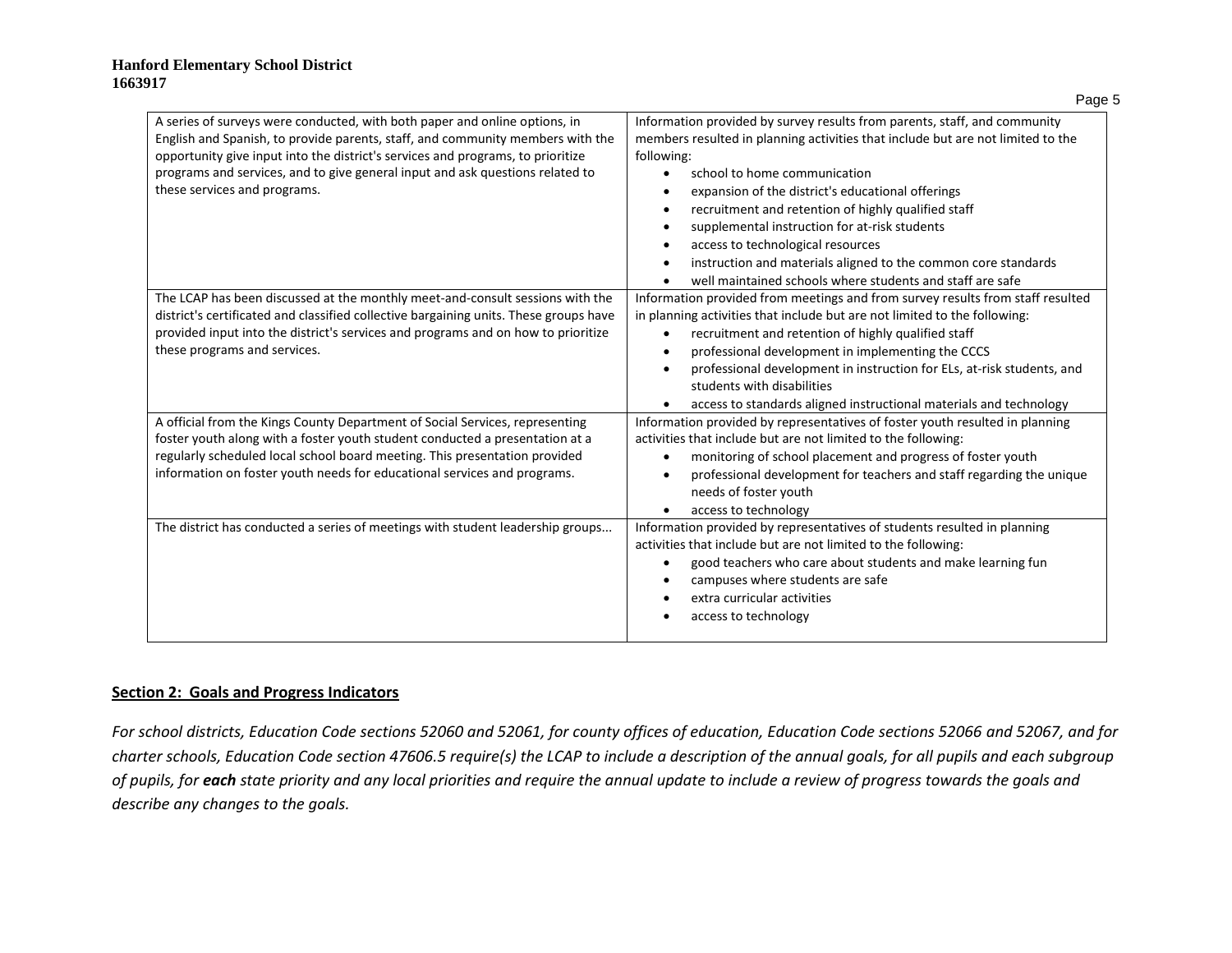Page 6

**Instructions:** Describe annual goals and expected and actual progress toward meeting goals. This section must include specifics projected for the applicable term of the LCAP, and in each annual update year, a review of progress made in the past fiscal year based on an identified metric. Charter schools may adjust the chart below to align with the term of the charter school's budget that is submitted to the school's authorizer pursuant to Education Code section 47604.33. The metrics may be quantitative or qualitative, although LEAs must, at minimum, use the specific metrics that statute explicitly references as required elements for measuring progress within a particular state priority area. Goals must address each of the state priorities and any additional local priorities; however, one goal may address multiple priorities. The LEA may identify which school sites and subgroups have the same goals, and group and describe those goals together. The LEA may also indicate those goals that are not applicable to a specific subgroup or school site. The goals must reflect outcomes for all pupils and include specific goals for school sites and specific subgroups, including pupils with disabilities, both at the LEA level and, where applicable, at the school site level. To facilitate alignment between the LCAP and school plans, the LCAP shall identify and incorporate school-specific goals related to the state and local priorities from the school plans submitted pursuant to Education Code section 64001. Furthermore, the LCAP should be shared with, and input requested from, school site-level advisory groups (e.g., school site councils, English Learner Advisory Councils, pupil advisory groups, etc.) to facilitate alignment between school-site and district-level goals and actions. An LEA may incorporate or reference actions described in other plans that are being undertaken to meet the goal.

### **Guiding Questions:**

- 1) What are the LEA's goal(s) to address state priorities related to "Conditions of Learning"?
- 2) What are the LEA's goal(s) to address state priorities related to "Pupil Outcomes"?
- 3) What are the LEA's goal(s) to address state priorities related to "Engagement" (e.g., pupil and parent)?
- 4) What are the LEA's goal(s) to address locally-identified priorities?
- 5) How have the unique needs of individual school sites been evaluated to inform the development of meaningful district and/or individual school site goals (e.g., input from site level advisory groups, staff, parents, community, pupils; review of school level plans; in-depth school level data analysis, etc.)?
- 6) What are the unique goals for subgroups as defined in Education Code sections 42238.01 and 52052 that are different from the LEA's goals for all pupils?
- 7) What are the specific predicted outcomes/metrics/noticeable changes associated with each of the goals annually and over the term of the LCAP?
- 8) What information (e.g., quantitative and qualitative data/metrics) was considered/reviewed to develop goals to address each state or local priority and/or to review progress toward goals in the annual update?
- 9) What information was considered/reviewed for individual school sites?
- 10) What information was considered/reviewed for subgroups identified in Education Code section 52052?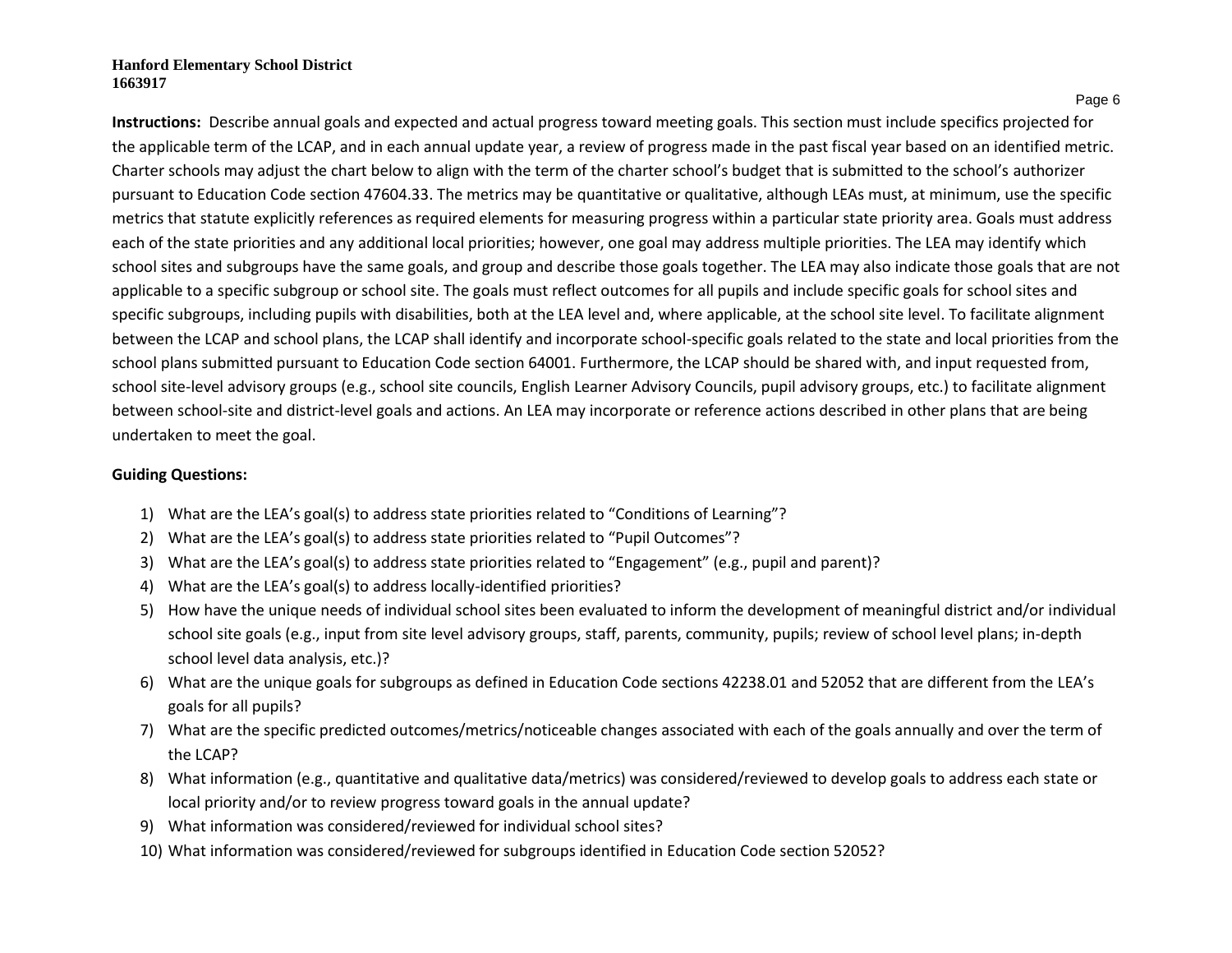Page 7

11) In the annual update, what changes/progress have been realized and how do these compare to changes/progress predicted? What modifications are being made to the LCAP as a result of this comparison?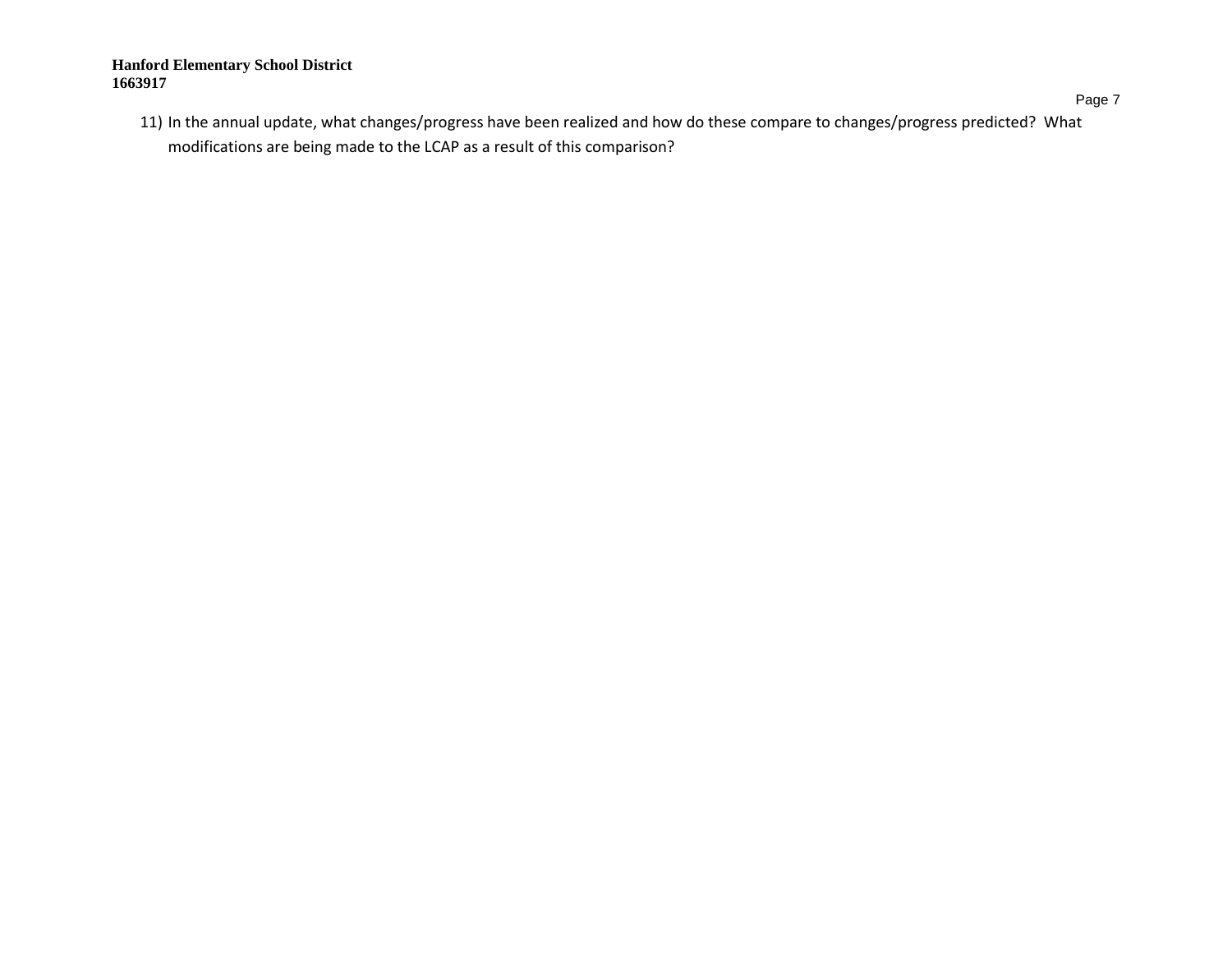|                                                                                                                                                                                                                                                                                                                               |                                                                                                                                                                                     | Goals                                                                                                                                               |                                                                                                                                                                              |                                            |                                                                                                                                                                                                                                                                                          | What will be different/improved for students? (based on<br>identified metric)                                                                                                                                                                                                                                                                                                                                                                                                    |                                                                                                                                                                                                                                                                                                                                                                                                                                                                                                      | <b>Related State</b><br>and Local<br><b>Priorities</b>                                                                                                                                                                          |
|-------------------------------------------------------------------------------------------------------------------------------------------------------------------------------------------------------------------------------------------------------------------------------------------------------------------------------|-------------------------------------------------------------------------------------------------------------------------------------------------------------------------------------|-----------------------------------------------------------------------------------------------------------------------------------------------------|------------------------------------------------------------------------------------------------------------------------------------------------------------------------------|--------------------------------------------|------------------------------------------------------------------------------------------------------------------------------------------------------------------------------------------------------------------------------------------------------------------------------------------|----------------------------------------------------------------------------------------------------------------------------------------------------------------------------------------------------------------------------------------------------------------------------------------------------------------------------------------------------------------------------------------------------------------------------------------------------------------------------------|------------------------------------------------------------------------------------------------------------------------------------------------------------------------------------------------------------------------------------------------------------------------------------------------------------------------------------------------------------------------------------------------------------------------------------------------------------------------------------------------------|---------------------------------------------------------------------------------------------------------------------------------------------------------------------------------------------------------------------------------|
| <b>Identified Need</b><br>and Metric<br>(What needs)<br>have been<br>identified and<br>what metrics are<br>used to measure<br>progress?)                                                                                                                                                                                      | Description of<br>Goal                                                                                                                                                              | Applicable<br>Pupil<br>Subgroups<br>(Identify<br>applicable<br>subgroups<br>(as defined<br>in EC 52052)<br>or indicate<br>"all" for all<br>pupils.) | School(s)<br><b>Affected</b><br>(Indicate)<br>"all" if the<br>goal applies<br>to all schools<br>in the LEA,<br>or<br>alternatively,<br>all high<br>schools, for<br>example.) | <b>Annual Update: Analysis of Progress</b> | Year 1: 2014-15                                                                                                                                                                                                                                                                          | Year 2: 2015-16                                                                                                                                                                                                                                                                                                                                                                                                                                                                  | Year 3: 2016-17                                                                                                                                                                                                                                                                                                                                                                                                                                                                                      | (Identify<br>specific state<br>priority. For<br>districts and<br>COEs, all<br>priorities in<br>statute must<br>be included<br>and identified;<br>each goal may<br>be linked to<br>more than<br>one priority if<br>appropriate.) |
| There is a need<br>for students to<br>receive a broad<br>instructional<br>program that is<br>aligned to the<br>state board of<br>education<br>approved<br>Common Core<br>Standards.<br>Metric:<br>Yr. 1, District<br>Benchmark<br>Assessments<br>Yr. 2, CAASPP<br>Results, District<br>Benchmark<br>Assessments<br>Yr. 3, API | Goal 1.<br>All students will<br>receive a broad<br>instructional<br>program that is<br>aligned to the<br>state board of<br>education<br>approved<br>Common Core<br><b>Standards</b> | All Students<br>African<br>American<br>Hispanic<br>White<br>SED<br>English<br>Learners<br>SWD<br>Foster Youth                                       | All Schools                                                                                                                                                                  |                                            | 1.1 All students in<br>all grade levels will<br>have instruction<br>that is aligned with<br>the Common Core<br>Standards.<br>Based on district-<br>wide benchmark<br>assessments, 25%<br>of students in<br>grades K-8 will score<br>at the Benchmark<br>level in ELA and<br>mathematics. | 1.1 All students<br>in all grade level<br>will have<br>instruction that<br>is aligned with<br>the Common<br><b>Core Standards</b><br>with emphasis<br>on identified key<br>standards.<br>Based on district-<br>wide benchmark<br>assessments,<br>30% of students<br>in grades K-8 will<br>score at the<br>Benchmark level<br>in ELA and<br>mathematics. It is<br>anticipated that<br>30% of students<br>will demonstrate<br>mastery of<br>CCCS's on the<br>2014 - 2015<br>CAASPP | 1.1 All students in<br>all grade level will<br>have instruction<br>and that is<br>aligned with the<br><b>Common Core</b><br><b>Standards with</b><br>emphasis on<br>identified key<br>standards and<br>meets the rigor of<br>the CCCS.<br>The district will<br>meet state<br>defined targets for<br>the API. Based on<br>district-wide<br>benchmark<br>assessments 40%<br>of students in<br>grades K-8 will<br>score at the<br>Benchmark level<br>in ELA and<br>mathematics on<br>district benchmark | 2: Content<br><b>Standards</b><br>4: Pupil<br>Achievement<br>7: Broad<br>Course of<br>Study<br>8: Pupil<br>Outcomes                                                                                                             |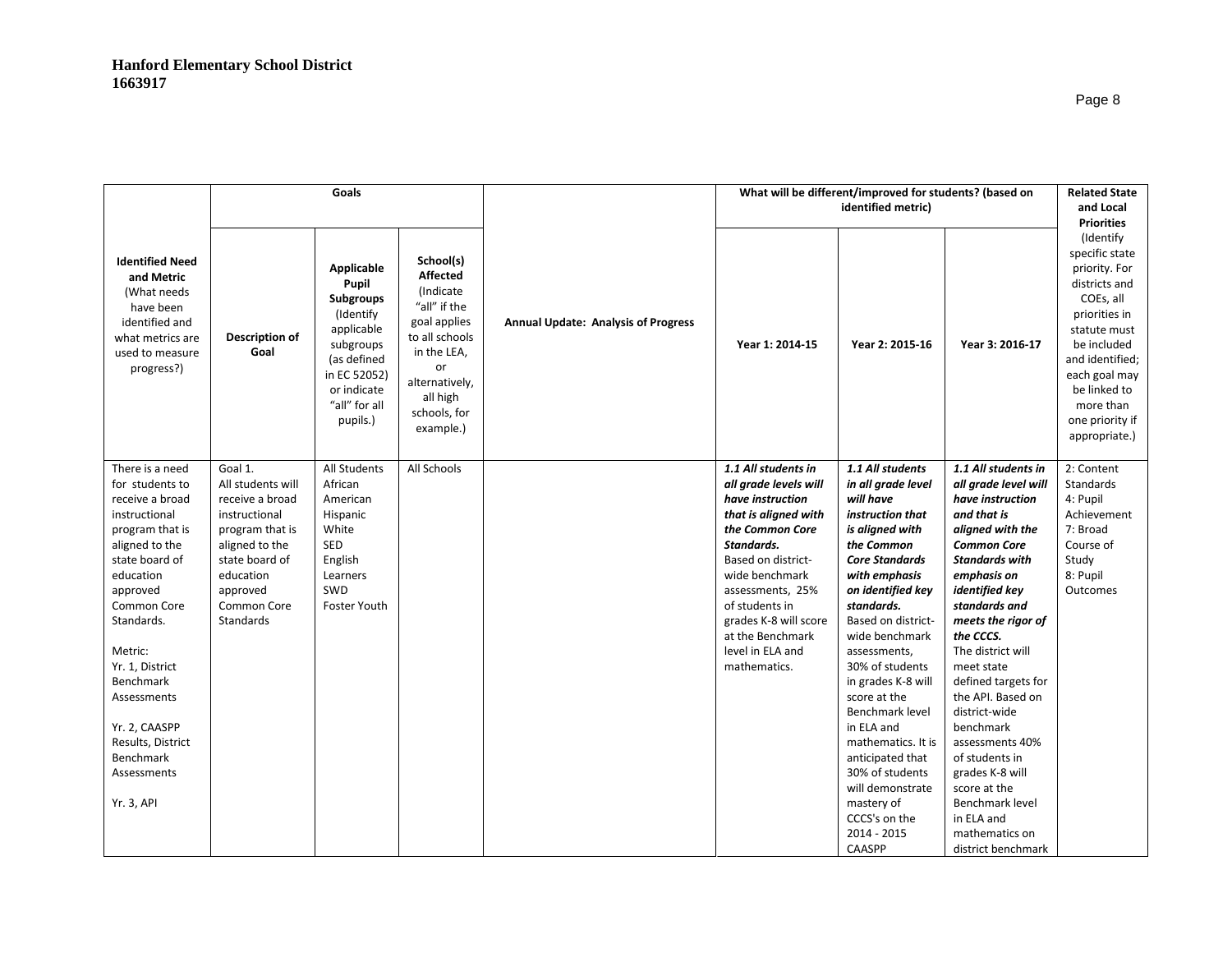|                                                                                                                                         |                        | Goals                                                                                                                                                             |                                                                                                                                                                             |                                            |                                                                                                       | What will be different/improved for students? (based on<br>identified metric)                                                                                                                                                                                                 |                                                                                                                                                                                                                                                                         | ັ<br><b>Related State</b><br>and Local<br><b>Priorities</b>                                                                                                                                                                     |
|-----------------------------------------------------------------------------------------------------------------------------------------|------------------------|-------------------------------------------------------------------------------------------------------------------------------------------------------------------|-----------------------------------------------------------------------------------------------------------------------------------------------------------------------------|--------------------------------------------|-------------------------------------------------------------------------------------------------------|-------------------------------------------------------------------------------------------------------------------------------------------------------------------------------------------------------------------------------------------------------------------------------|-------------------------------------------------------------------------------------------------------------------------------------------------------------------------------------------------------------------------------------------------------------------------|---------------------------------------------------------------------------------------------------------------------------------------------------------------------------------------------------------------------------------|
| <b>Identified Need</b><br>and Metric<br>(What needs<br>have been<br>identified and<br>what metrics are<br>used to measure<br>progress?) | Description of<br>Goal | <b>Applicable</b><br>Pupil<br><b>Subgroups</b><br>(Identify<br>applicable<br>subgroups<br>(as defined<br>in EC 52052)<br>or indicate<br>"all" for all<br>pupils.) | School(s)<br><b>Affected</b><br>(Indicate<br>"all" if the<br>goal applies<br>to all schools<br>in the LEA,<br>or<br>alternatively,<br>all high<br>schools, for<br>example.) | <b>Annual Update: Analysis of Progress</b> | Year 1: 2014-15                                                                                       | Year 2: 2015-16                                                                                                                                                                                                                                                               | Year 3: 2016-17                                                                                                                                                                                                                                                         | (Identify<br>specific state<br>priority. For<br>districts and<br>COEs, all<br>priorities in<br>statute must<br>be included<br>and identified;<br>each goal may<br>be linked to<br>more than<br>one priority if<br>appropriate.) |
| Williams Report<br>for Instructional<br>Materials                                                                                       |                        |                                                                                                                                                                   |                                                                                                                                                                             |                                            |                                                                                                       | assessment in<br>ELA and<br>mathematics.                                                                                                                                                                                                                                      | assessments.                                                                                                                                                                                                                                                            |                                                                                                                                                                                                                                 |
|                                                                                                                                         |                        |                                                                                                                                                                   |                                                                                                                                                                             |                                            | 1.2 Professional<br>development in the<br>implementation of<br>CCCS will be on-<br>going and refined. | 1.2 CCCS All<br>teachers will<br>receive<br>professional<br>development<br>that deepens<br>their<br>understanding of<br>the CCCS.<br>1.2a Professional<br>development will<br>be tailored to<br>individual school<br>and teacher<br>needs<br>emphasizing a<br>coaching model. | 1.2 CCCS All<br>teachers will<br>receive<br>professional<br>development that<br>deepens their<br>understanding of<br>the CCCS.<br>1.2a Professional<br>development will<br>be tailored to<br>individual school<br>and teacher needs<br>emphasizing a<br>coaching model. |                                                                                                                                                                                                                                 |
|                                                                                                                                         |                        |                                                                                                                                                                   |                                                                                                                                                                             |                                            | 1.3 All report cards<br>will be modified to<br>reflect alignment<br>with CCCS.                        | 1.3 All report<br>cards aligned<br>with CCCS and<br>refined to<br>include key<br>standards in a<br>manner that is                                                                                                                                                             | 1.3 All report<br>cards aligned with<br><b>CCCS</b> and<br>continue to be<br>refined to include<br>key standards in a<br>manner that is                                                                                                                                 |                                                                                                                                                                                                                                 |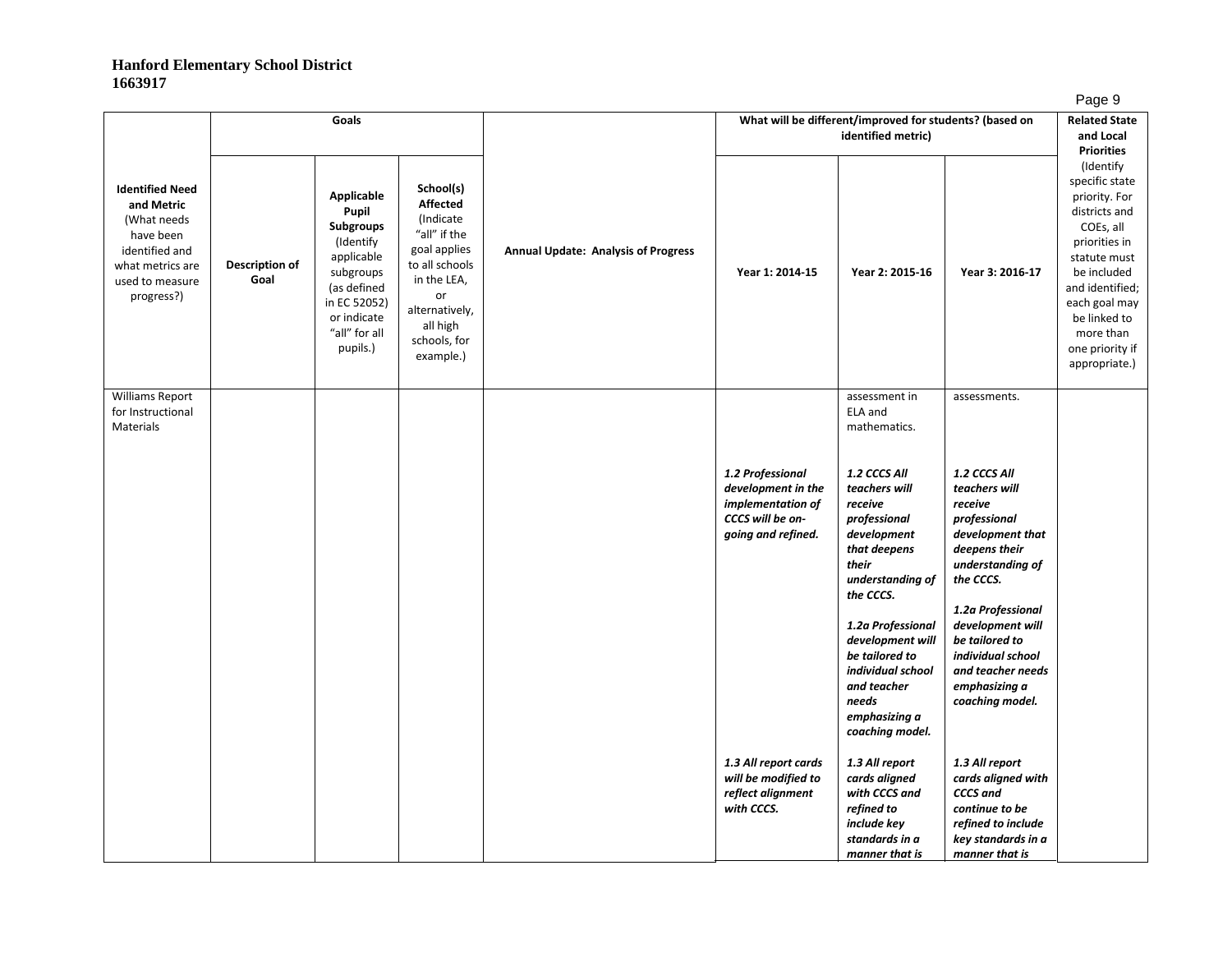|                                                                                                                                         |                        | Goals                                                                                                                                               |                                                                                                                                                                             |                                            |                                                                                                                                                                               | What will be different/improved for students? (based on<br>identified metric)                                                                                                                    |                                                                                                                                                                                                  | −ອ−<br><b>Related State</b><br>and Local                                                                                                                                                                                                             |
|-----------------------------------------------------------------------------------------------------------------------------------------|------------------------|-----------------------------------------------------------------------------------------------------------------------------------------------------|-----------------------------------------------------------------------------------------------------------------------------------------------------------------------------|--------------------------------------------|-------------------------------------------------------------------------------------------------------------------------------------------------------------------------------|--------------------------------------------------------------------------------------------------------------------------------------------------------------------------------------------------|--------------------------------------------------------------------------------------------------------------------------------------------------------------------------------------------------|------------------------------------------------------------------------------------------------------------------------------------------------------------------------------------------------------------------------------------------------------|
| <b>Identified Need</b><br>and Metric<br>(What needs<br>have been<br>identified and<br>what metrics are<br>used to measure<br>progress?) | Description of<br>Goal | Applicable<br>Pupil<br>Subgroups<br>(Identify<br>applicable<br>subgroups<br>(as defined<br>in EC 52052)<br>or indicate<br>"all" for all<br>pupils.) | School(s)<br><b>Affected</b><br>(Indicate<br>"all" if the<br>goal applies<br>to all schools<br>in the LEA,<br>or<br>alternatively,<br>all high<br>schools, for<br>example.) | <b>Annual Update: Analysis of Progress</b> | Year 1: 2014-15                                                                                                                                                               | Year 2: 2015-16                                                                                                                                                                                  | Year 3: 2016-17                                                                                                                                                                                  | <b>Priorities</b><br>(Identify<br>specific state<br>priority. For<br>districts and<br>COEs, all<br>priorities in<br>statute must<br>be included<br>and identified;<br>each goal may<br>be linked to<br>more than<br>one priority if<br>appropriate.) |
|                                                                                                                                         |                        |                                                                                                                                                     |                                                                                                                                                                             |                                            | 1.4 District pacing<br>calendars will be<br>revised to align with<br><b>CCCS</b> in all grade<br>levels.                                                                      | understandable<br>to parents.<br>1.4 District<br>pacing calendars<br>align with CCCS<br>in all grade<br>levels and will be<br>continuously<br>refined to reflect<br>identified key<br>standards. | understandable to<br>parents.<br>1.4 District pacing<br>calendars align<br>with CCCS in all<br>grade levels and<br>will be<br>continuously<br>refined to reflect<br>identified key<br>standards. |                                                                                                                                                                                                                                                      |
|                                                                                                                                         |                        |                                                                                                                                                     |                                                                                                                                                                             |                                            | 1.5 Mathematics<br>instructional<br>materials that are<br>aligned with the<br><b>Common Core</b><br>Standards will be<br>purchased and<br>implemented in all<br>grade levels. | 1.5 Mathematics<br>instructional<br>materials are<br>aligned with the<br><b>Common Core</b><br><b>Standards will be</b><br>implemented in<br>all grade levels.<br>1.5a Review of                 | 1.5 Mathematics<br>instructional<br>materials are<br>aligned with the<br><b>Common Core</b><br><b>Standards will be</b><br>implemented in<br>all grade levels.<br>1.5a Review of                 |                                                                                                                                                                                                                                                      |
|                                                                                                                                         |                        |                                                                                                                                                     |                                                                                                                                                                             |                                            |                                                                                                                                                                               | <b>CCCS</b> aligned<br><i>instructional</i><br>materials will be<br>underway with<br>an emphasis on<br>selection of SBE<br>approved ELA<br>programs.                                             | <b>CCCS</b> aligned<br>instructional<br>materials will be<br>underway with an<br>emphasis on<br>selection of SBE<br>approved ELA<br>programs.                                                    |                                                                                                                                                                                                                                                      |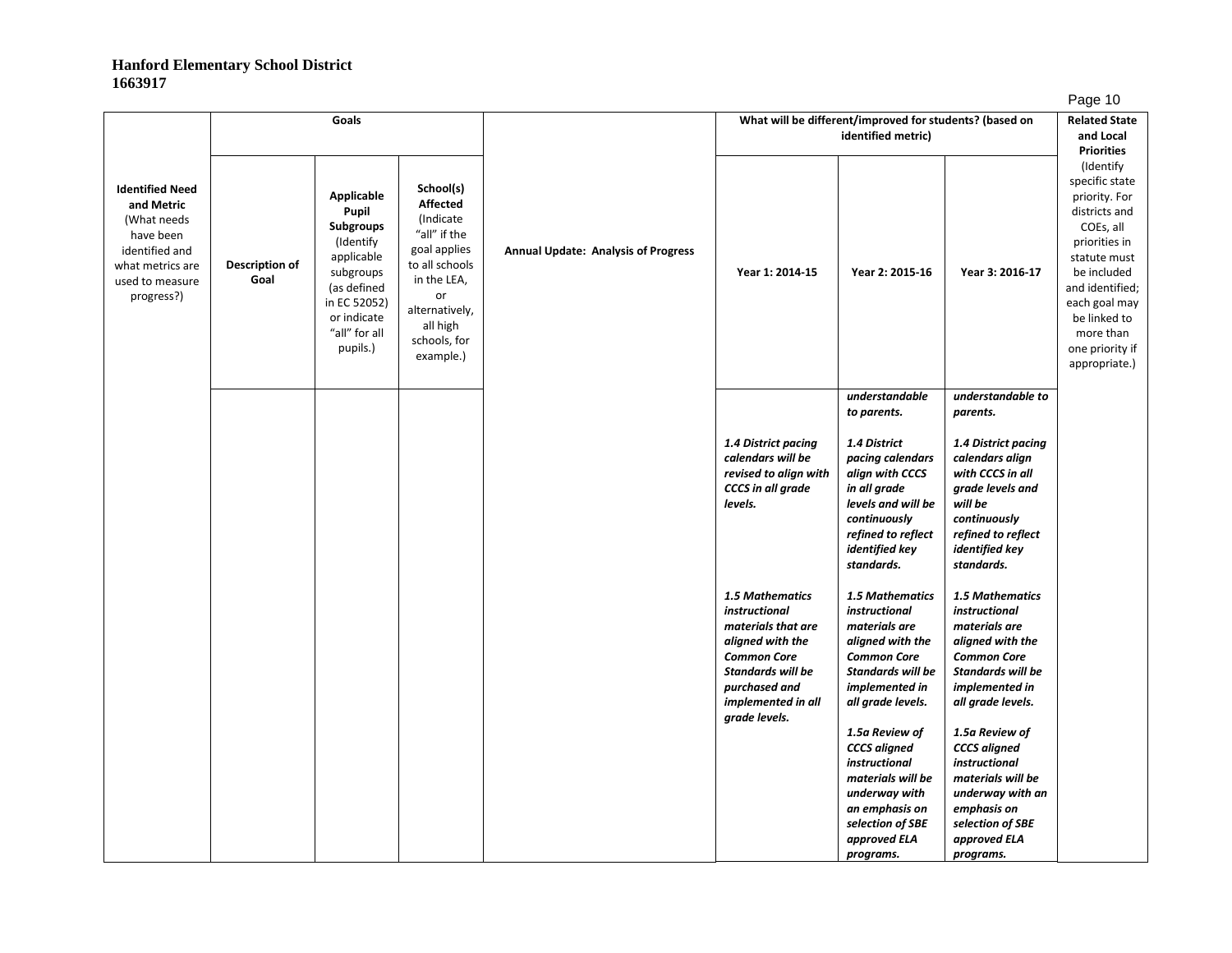|                                                                                                                                         |                        | Goals                                                                                                                                                                                                                                                                                                                                                                                                             |                 |                                                                                                                                               | What will be different/improved for students? (based on<br>identified metric)                                                                                                                                                                                                                                                                                     |                                                                                                                                                                                                                                                                                                                                                                                                                                                                                                                     | <b>Related State</b><br>and Local |
|-----------------------------------------------------------------------------------------------------------------------------------------|------------------------|-------------------------------------------------------------------------------------------------------------------------------------------------------------------------------------------------------------------------------------------------------------------------------------------------------------------------------------------------------------------------------------------------------------------|-----------------|-----------------------------------------------------------------------------------------------------------------------------------------------|-------------------------------------------------------------------------------------------------------------------------------------------------------------------------------------------------------------------------------------------------------------------------------------------------------------------------------------------------------------------|---------------------------------------------------------------------------------------------------------------------------------------------------------------------------------------------------------------------------------------------------------------------------------------------------------------------------------------------------------------------------------------------------------------------------------------------------------------------------------------------------------------------|-----------------------------------|
| <b>Identified Need</b><br>and Metric<br>(What needs<br>have been<br>identified and<br>what metrics are<br>used to measure<br>progress?) | Description of<br>Goal | School(s)<br><b>Applicable</b><br><b>Affected</b><br>Pupil<br>(Indicate<br><b>Subgroups</b><br>"all" if the<br>(Identify<br>goal applies<br><b>Annual Update: Analysis of Progress</b><br>applicable<br>to all schools<br>subgroups<br>Year 1: 2014-15<br>in the LEA,<br>(as defined<br>or<br>in EC 52052)<br>alternatively,<br>or indicate<br>all high<br>"all" for all<br>schools, for<br>pupils.)<br>example.) | Year 2: 2015-16 | Year 3: 2016-17                                                                                                                               | <b>Priorities</b><br>(Identify<br>specific state<br>priority. For<br>districts and<br>COEs, all<br>priorities in<br>statute must<br>be included<br>and identified;<br>each goal may<br>be linked to<br>more than<br>one priority if<br>appropriate.)                                                                                                              |                                                                                                                                                                                                                                                                                                                                                                                                                                                                                                                     |                                   |
|                                                                                                                                         |                        |                                                                                                                                                                                                                                                                                                                                                                                                                   |                 | 1.6 District<br>formative<br>assessments,<br>aligned to the CCCS<br>in ELA and<br>mathematics, will<br>be implemented in<br>all grade levels. | 1.6 Data from<br>district CCCS<br>formative<br>assessments in<br><b>ELA and math</b><br>are used to plan<br>instruction and<br>intervention, and<br>to analyze the<br>effectiveness of<br>the district's<br>instructional<br>program.<br>1.6a Data from<br><b>CCCS</b> aligned<br>formative and<br>summative<br>assessments<br>provided by the<br>CDE are used to | 1.5c ELA<br>instructional<br>materials that are<br>aligned with the<br><b>Common Core</b><br><b>Standards will be</b><br>purchased and<br>implemented in<br>all grade levels.<br>1.6a Data from<br>district CCCS<br>formative<br>assessments in<br><b>ELA and math</b><br>and from CCCS<br>aligned formative<br>and summative<br>assessments<br>provided by the<br>CDE are used to<br>plan instruction<br>and intervention<br>and to analyze<br>the effectiveness<br>of the district's<br>instructional<br>program. |                                   |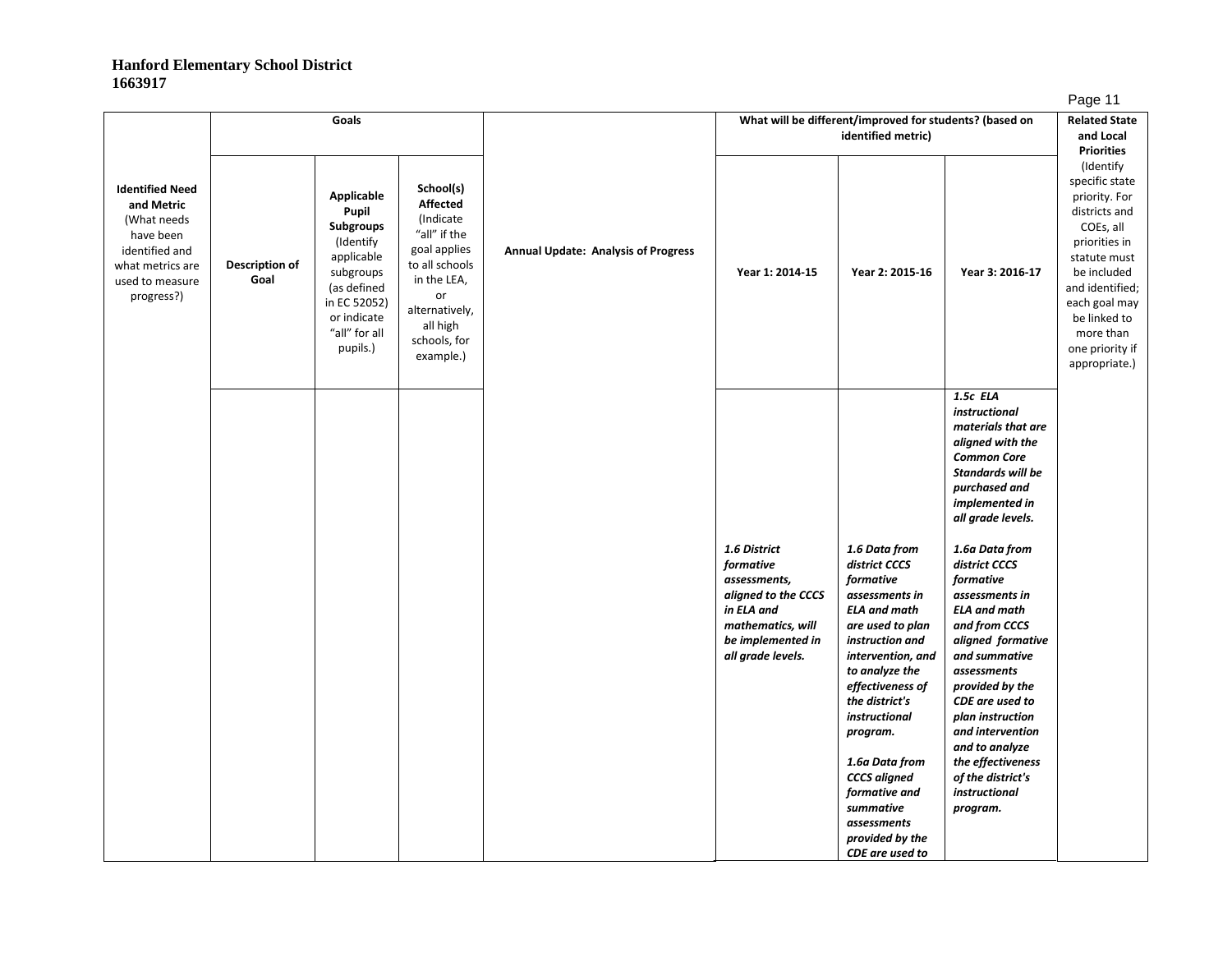|                                                                                                                                         |                        | Goals                                                                                                                                                      |                                                                                                                                                                             |                                            |                                                                                                                                       | What will be different/improved for students? (based on<br>identified metric)                                                                                                                                                                              |                                                                                                                                                                                                                                                                                                                   | −ອ−<br><b>Related State</b><br>and Local<br><b>Priorities</b>                                                                                                                                                                   |
|-----------------------------------------------------------------------------------------------------------------------------------------|------------------------|------------------------------------------------------------------------------------------------------------------------------------------------------------|-----------------------------------------------------------------------------------------------------------------------------------------------------------------------------|--------------------------------------------|---------------------------------------------------------------------------------------------------------------------------------------|------------------------------------------------------------------------------------------------------------------------------------------------------------------------------------------------------------------------------------------------------------|-------------------------------------------------------------------------------------------------------------------------------------------------------------------------------------------------------------------------------------------------------------------------------------------------------------------|---------------------------------------------------------------------------------------------------------------------------------------------------------------------------------------------------------------------------------|
| <b>Identified Need</b><br>and Metric<br>(What needs<br>have been<br>identified and<br>what metrics are<br>used to measure<br>progress?) | Description of<br>Goal | Applicable<br>Pupil<br><b>Subgroups</b><br>(Identify<br>applicable<br>subgroups<br>(as defined<br>in EC 52052)<br>or indicate<br>"all" for all<br>pupils.) | School(s)<br><b>Affected</b><br>(Indicate<br>"all" if the<br>goal applies<br>to all schools<br>in the LEA,<br>or<br>alternatively,<br>all high<br>schools, for<br>example.) | <b>Annual Update: Analysis of Progress</b> | Year 1: 2014-15                                                                                                                       | Year 2: 2015-16                                                                                                                                                                                                                                            | Year 3: 2016-17                                                                                                                                                                                                                                                                                                   | (Identify<br>specific state<br>priority. For<br>districts and<br>COEs, all<br>priorities in<br>statute must<br>be included<br>and identified;<br>each goal may<br>be linked to<br>more than<br>one priority if<br>appropriate.) |
|                                                                                                                                         |                        |                                                                                                                                                            |                                                                                                                                                                             |                                            |                                                                                                                                       | plan instruction<br>and intervention<br>and to analyze<br>the effectiveness<br>of the district's<br>instructional<br>program.                                                                                                                              |                                                                                                                                                                                                                                                                                                                   |                                                                                                                                                                                                                                 |
|                                                                                                                                         |                        |                                                                                                                                                            |                                                                                                                                                                             |                                            | 1.7 Expansion of<br>instructional<br>technology will<br>continue to support<br>student mastery of<br><b>Common Core</b><br>Standards. | 1.7 Expansion of<br>instructional<br>technology will<br>continue to<br>support student<br>mastery of<br><b>Common Core</b><br>Standards with a<br>focus on student<br>access to the<br>technological<br>components of<br>the SBE<br>approved<br>materials. | 1.7 Expansion of<br>instructional<br>technology, to<br>include<br>instruction in the<br>use of technology<br>will continue to<br>support student<br>mastery of<br><b>Common Core</b><br>Standards with a<br>focus on student<br>access to the<br>technological<br>components of<br>the SBE approved<br>materials. |                                                                                                                                                                                                                                 |
|                                                                                                                                         |                        |                                                                                                                                                            |                                                                                                                                                                             |                                            | 1.8 The district will<br>expand its academic<br>and enrichment<br>programs including,<br>but not limited to                           | 1.8 The district<br>will expand its<br>academic and<br>enrichment<br>programs                                                                                                                                                                              | 1.8 The district<br>will expand its<br>academic and<br>enrichment<br>programs                                                                                                                                                                                                                                     |                                                                                                                                                                                                                                 |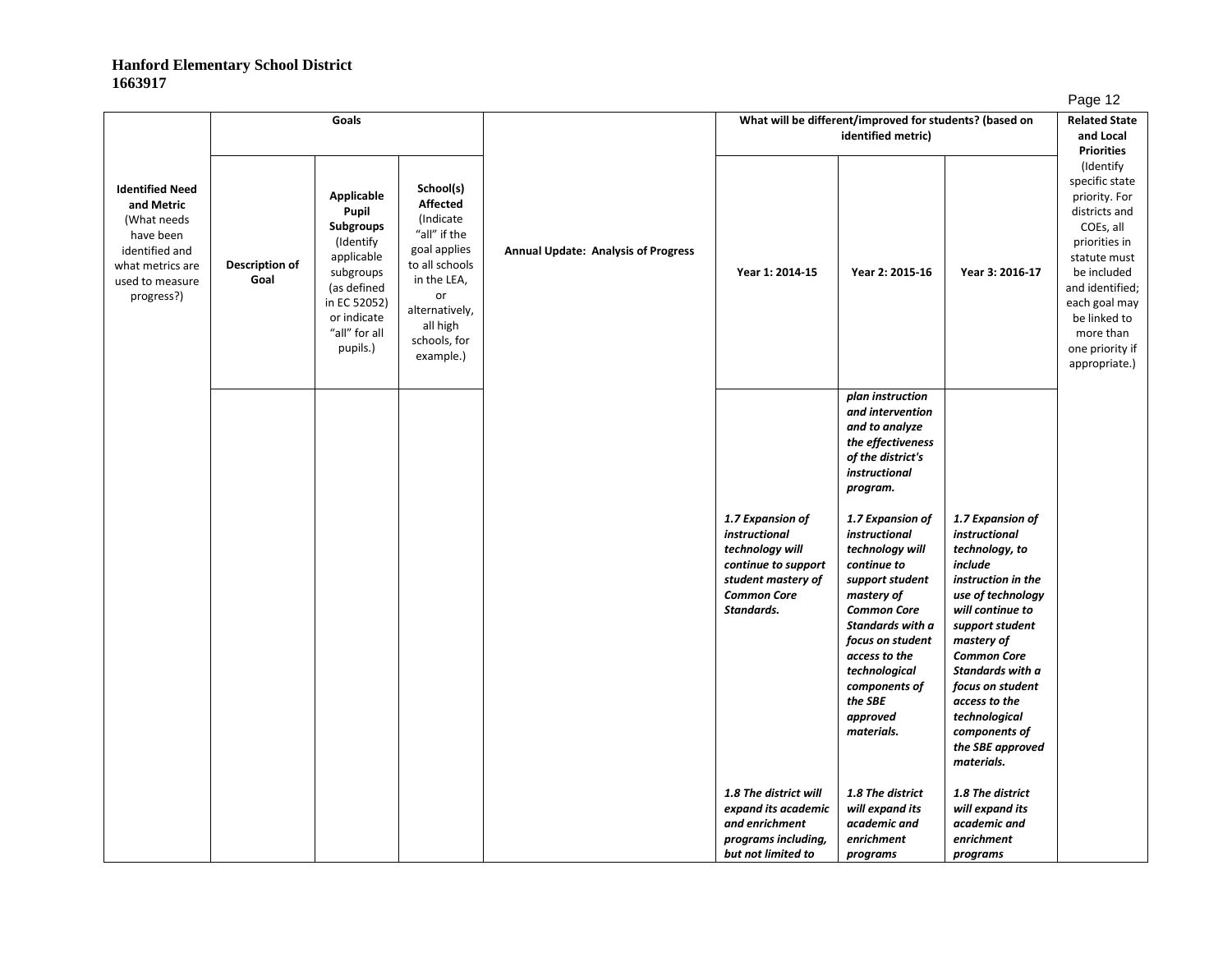|                                                                                                                                         |                                     |                                                                                                                                                             |                                                                                                                                                                              |                                            |                                     |                                                                               |                                            | . ∽ອ~                                                                                                                                                                                                                           |
|-----------------------------------------------------------------------------------------------------------------------------------------|-------------------------------------|-------------------------------------------------------------------------------------------------------------------------------------------------------------|------------------------------------------------------------------------------------------------------------------------------------------------------------------------------|--------------------------------------------|-------------------------------------|-------------------------------------------------------------------------------|--------------------------------------------|---------------------------------------------------------------------------------------------------------------------------------------------------------------------------------------------------------------------------------|
|                                                                                                                                         |                                     | Goals                                                                                                                                                       |                                                                                                                                                                              |                                            |                                     | What will be different/improved for students? (based on<br>identified metric) |                                            | <b>Related State</b><br>and Local<br><b>Priorities</b>                                                                                                                                                                          |
| <b>Identified Need</b><br>and Metric<br>(What needs<br>have been<br>identified and<br>what metrics are<br>used to measure<br>progress?) | Description of<br>Goal              | Applicable<br>Pupil<br><b>Subgroups</b><br>(Identify)<br>applicable<br>subgroups<br>(as defined<br>in EC 52052)<br>or indicate<br>"all" for all<br>pupils.) | School(s)<br><b>Affected</b><br>(Indicate)<br>"all" if the<br>goal applies<br>to all schools<br>in the LEA,<br>or<br>alternatively,<br>all high<br>schools, for<br>example.) | <b>Annual Update: Analysis of Progress</b> | Year 1: 2014-15                     | Year 2: 2015-16                                                               | Year 3: 2016-17                            | (Identify<br>specific state<br>priority. For<br>districts and<br>COEs, all<br>priorities in<br>statute must<br>be included<br>and identified;<br>each goal may<br>be linked to<br>more than<br>one priority if<br>appropriate.) |
|                                                                                                                                         |                                     |                                                                                                                                                             |                                                                                                                                                                              |                                            | art, music and                      | including, but                                                                | including, but not                         |                                                                                                                                                                                                                                 |
|                                                                                                                                         |                                     |                                                                                                                                                             |                                                                                                                                                                              |                                            | physical education.                 | not limited to                                                                | limited to art,                            |                                                                                                                                                                                                                                 |
|                                                                                                                                         |                                     |                                                                                                                                                             |                                                                                                                                                                              |                                            |                                     | art, music and                                                                | music and                                  |                                                                                                                                                                                                                                 |
|                                                                                                                                         |                                     |                                                                                                                                                             |                                                                                                                                                                              |                                            |                                     | physical                                                                      | physical                                   |                                                                                                                                                                                                                                 |
|                                                                                                                                         |                                     |                                                                                                                                                             |                                                                                                                                                                              |                                            |                                     | education.                                                                    | education.                                 |                                                                                                                                                                                                                                 |
| Based on analysis                                                                                                                       | Goal 2.                             | English                                                                                                                                                     | All Schools                                                                                                                                                                  |                                            | 2.1 All EL students                 | <b>2.1 All EL</b>                                                             | 2.1 All EL students                        | 2: Content                                                                                                                                                                                                                      |
| of student                                                                                                                              | All English                         | Learners                                                                                                                                                    |                                                                                                                                                                              |                                            | receive a dedicated                 | students receive                                                              | receive a                                  | Standards                                                                                                                                                                                                                       |
| achievement and                                                                                                                         | learners will<br>receive effective, |                                                                                                                                                             |                                                                                                                                                                              |                                            | period of ELD<br>instruction at all | a dedicated                                                                   | dedicated period                           | 4: Pupil                                                                                                                                                                                                                        |
| analysis of the<br>district's current                                                                                                   | research-based                      |                                                                                                                                                             |                                                                                                                                                                              |                                            | grade levels.                       | period of ELD<br>instruction at all                                           | of ELD instruction<br>at all grade levels. | Achievement<br>8: Pupil                                                                                                                                                                                                         |
| core and                                                                                                                                | English language                    |                                                                                                                                                             |                                                                                                                                                                              |                                            | It is anticipated that              | grade levels.                                                                 | EL students will                           | Outcomes                                                                                                                                                                                                                        |
| supplemental EL                                                                                                                         | development                         |                                                                                                                                                             |                                                                                                                                                                              |                                            | the percentage of EL                | The percentage                                                                | meet state                                 |                                                                                                                                                                                                                                 |
| programs using                                                                                                                          | instruction that                    |                                                                                                                                                             |                                                                                                                                                                              |                                            | students gaining one                | of EL students                                                                | defined API                                |                                                                                                                                                                                                                                 |
| the English                                                                                                                             | is specifically                     |                                                                                                                                                             |                                                                                                                                                                              |                                            | level on the CELDT                  | gaining one level                                                             | targets. The                               |                                                                                                                                                                                                                                 |
| Learner                                                                                                                                 | targeted to their                   |                                                                                                                                                             |                                                                                                                                                                              |                                            | will be 54%.                        | on the CELDT will                                                             | percentage of EL                           |                                                                                                                                                                                                                                 |
| Subgroup Self                                                                                                                           | English                             |                                                                                                                                                             |                                                                                                                                                                              |                                            |                                     | be 56%.                                                                       | students gaining                           |                                                                                                                                                                                                                                 |
| Analysis (ELSSA),                                                                                                                       | proficiency                         |                                                                                                                                                             |                                                                                                                                                                              |                                            |                                     | The district will                                                             | one level on the                           |                                                                                                                                                                                                                                 |
| there is a need                                                                                                                         | levels.                             |                                                                                                                                                             |                                                                                                                                                                              |                                            |                                     | continue to                                                                   | CELDT will be 60%.                         |                                                                                                                                                                                                                                 |
| for consistent,                                                                                                                         |                                     |                                                                                                                                                             |                                                                                                                                                                              |                                            |                                     | implement                                                                     | The district will                          |                                                                                                                                                                                                                                 |
| effective,                                                                                                                              |                                     |                                                                                                                                                             |                                                                                                                                                                              |                                            |                                     | research-based                                                                | continue to                                |                                                                                                                                                                                                                                 |
| research-based                                                                                                                          |                                     |                                                                                                                                                             |                                                                                                                                                                              |                                            |                                     | <b>ELD</b> instruction                                                        | implement                                  |                                                                                                                                                                                                                                 |
| English language<br>development                                                                                                         |                                     |                                                                                                                                                             |                                                                                                                                                                              |                                            |                                     | over and above<br>the core program                                            | research-based<br><b>ELD</b> instruction   |                                                                                                                                                                                                                                 |
| instruction that is                                                                                                                     |                                     |                                                                                                                                                             |                                                                                                                                                                              |                                            |                                     | at all grade                                                                  | over and above                             |                                                                                                                                                                                                                                 |
| targeted to                                                                                                                             |                                     |                                                                                                                                                             |                                                                                                                                                                              |                                            |                                     | levels.                                                                       | the core program                           |                                                                                                                                                                                                                                 |
| students' English                                                                                                                       |                                     |                                                                                                                                                             |                                                                                                                                                                              |                                            |                                     |                                                                               | at all grade levels.                       |                                                                                                                                                                                                                                 |
| proficiency                                                                                                                             |                                     |                                                                                                                                                             |                                                                                                                                                                              |                                            |                                     |                                                                               |                                            |                                                                                                                                                                                                                                 |
| levels.                                                                                                                                 |                                     |                                                                                                                                                             |                                                                                                                                                                              |                                            | 2.2 All teachers and                | 2.2 All new                                                                   | 2.2 All new                                |                                                                                                                                                                                                                                 |
|                                                                                                                                         |                                     |                                                                                                                                                             |                                                                                                                                                                              |                                            | administrators are                  | teachers and                                                                  | teachers and                               |                                                                                                                                                                                                                                 |
| Metric: English                                                                                                                         |                                     |                                                                                                                                                             |                                                                                                                                                                              |                                            | trained in                          | administrators                                                                | administrators                             |                                                                                                                                                                                                                                 |
| Learner                                                                                                                                 |                                     |                                                                                                                                                             |                                                                                                                                                                              |                                            | systematic ELD                      | are trained in                                                                | are trained in                             |                                                                                                                                                                                                                                 |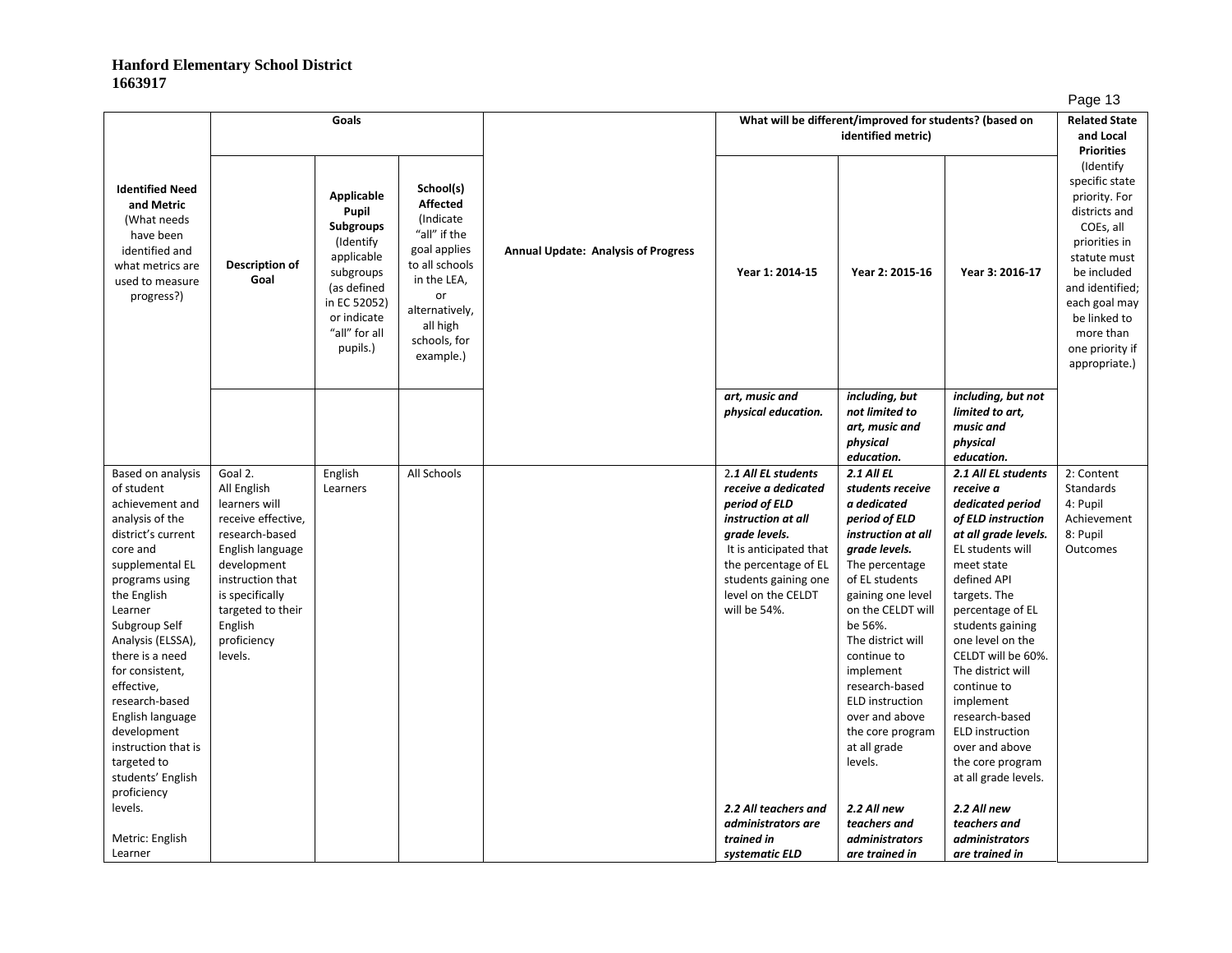|                                                                                                                                         |                                               | Goals                                                                                                                                                             |                                                                                                                                                                             |                                            |                                                                                                                                                                                     | What will be different/improved for students? (based on<br>identified metric)                                                                                                                                                                                                                            |                                                                                                                                                                                                                                                                                                              | <b>Related State</b><br>and Local                                                                                                                                                                                                                    |
|-----------------------------------------------------------------------------------------------------------------------------------------|-----------------------------------------------|-------------------------------------------------------------------------------------------------------------------------------------------------------------------|-----------------------------------------------------------------------------------------------------------------------------------------------------------------------------|--------------------------------------------|-------------------------------------------------------------------------------------------------------------------------------------------------------------------------------------|----------------------------------------------------------------------------------------------------------------------------------------------------------------------------------------------------------------------------------------------------------------------------------------------------------|--------------------------------------------------------------------------------------------------------------------------------------------------------------------------------------------------------------------------------------------------------------------------------------------------------------|------------------------------------------------------------------------------------------------------------------------------------------------------------------------------------------------------------------------------------------------------|
| <b>Identified Need</b><br>and Metric<br>(What needs<br>have been<br>identified and<br>what metrics are<br>used to measure<br>progress?) | Description of<br>Goal                        | <b>Applicable</b><br>Pupil<br><b>Subgroups</b><br>(Identify<br>applicable<br>subgroups<br>(as defined<br>in EC 52052)<br>or indicate<br>"all" for all<br>pupils.) | School(s)<br><b>Affected</b><br>(Indicate<br>"all" if the<br>goal applies<br>to all schools<br>in the LEA,<br>or<br>alternatively,<br>all high<br>schools, for<br>example.) | <b>Annual Update: Analysis of Progress</b> | Year 1: 2014-15                                                                                                                                                                     | Year 2: 2015-16                                                                                                                                                                                                                                                                                          | Year 3: 2016-17                                                                                                                                                                                                                                                                                              | <b>Priorities</b><br>(Identify<br>specific state<br>priority. For<br>districts and<br>COEs, all<br>priorities in<br>statute must<br>be included<br>and identified;<br>each goal may<br>be linked to<br>more than<br>one priority if<br>appropriate.) |
| Subgroup Self<br>Assessment<br>(ELSSA)                                                                                                  |                                               |                                                                                                                                                                   |                                                                                                                                                                             |                                            | instruction.<br>Implementation of<br>ELD instruction will<br>be supported<br>through continuing<br>professional<br>development with<br>an emphasis on<br>instructional<br>coaching. | systematic ELD<br>instruction.<br>Continuing<br>teachers receive<br>ongoing PD and<br>support through<br>in-class<br>coaching.<br>Implementation<br>of ELD instruction<br>will be supported<br>through<br>continuing<br>professional<br>development<br>with an emphasis<br>on instructional<br>coaching. | systematic ELD<br>instruction.<br>Continuing<br>teachers receive<br>ongoing PD and<br>support through<br>in-class coaching.<br>Implementation of<br><b>ELD</b> instruction<br>will be supported<br>through<br>continuing<br>professional<br>development with<br>an emphasis on<br>instructional<br>coaching. |                                                                                                                                                                                                                                                      |
|                                                                                                                                         |                                               |                                                                                                                                                                   |                                                                                                                                                                             |                                            | 2.3 The district will<br>enhance<br>implementation<br>support and<br>monitoring of<br>supplemental ELD<br>instruction.                                                              | <b>2.3 ELD</b><br><b>Monitoring will</b><br>continue to be<br>implemented to<br>refine the<br>instructional<br>program.                                                                                                                                                                                  | <b>2.3 ELD</b><br><b>Monitoring will</b><br>continue to be<br>implemented to<br>refine the<br>instructional<br>program.                                                                                                                                                                                      |                                                                                                                                                                                                                                                      |
| Based on analysis<br>of student<br>achievement                                                                                          | Goal 3.<br>All schools will<br>provide timely | English<br>Learners                                                                                                                                               | All Schools                                                                                                                                                                 |                                            | 3.1 District level<br>monitoring of EL<br>students' progress is                                                                                                                     | 3.1 District level<br>monitoring of EL<br>students' will                                                                                                                                                                                                                                                 | 3.1 District level<br>monitoring of EL<br>students' will                                                                                                                                                                                                                                                     | 2: Content<br>Standards<br>4: Pupil                                                                                                                                                                                                                  |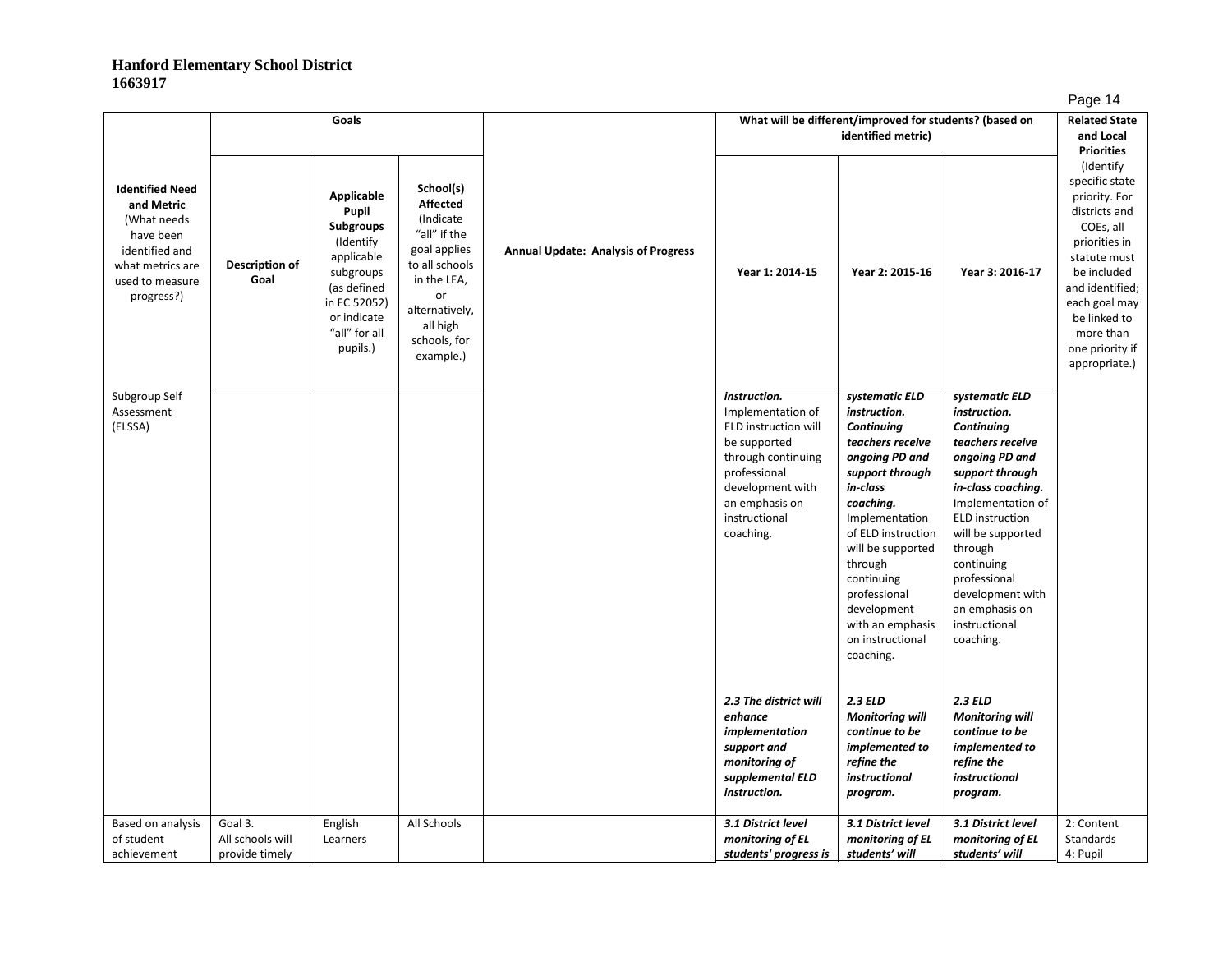|                                                                                                                                         |                             |                                                                                                                                                            |                                                                                                                                                                              |                                            |                                            |                                                                               |                              | ∽ອ∽ ·                                                                                                                                                                                                                           |
|-----------------------------------------------------------------------------------------------------------------------------------------|-----------------------------|------------------------------------------------------------------------------------------------------------------------------------------------------------|------------------------------------------------------------------------------------------------------------------------------------------------------------------------------|--------------------------------------------|--------------------------------------------|-------------------------------------------------------------------------------|------------------------------|---------------------------------------------------------------------------------------------------------------------------------------------------------------------------------------------------------------------------------|
|                                                                                                                                         |                             | Goals                                                                                                                                                      |                                                                                                                                                                              |                                            |                                            | What will be different/improved for students? (based on<br>identified metric) |                              | <b>Related State</b><br>and Local<br><b>Priorities</b>                                                                                                                                                                          |
| <b>Identified Need</b><br>and Metric<br>(What needs<br>have been<br>identified and<br>what metrics are<br>used to measure<br>progress?) | Description of<br>Goal      | Applicable<br>Pupil<br><b>Subgroups</b><br>(Identify<br>applicable<br>subgroups<br>(as defined<br>in EC 52052)<br>or indicate<br>"all" for all<br>pupils.) | School(s)<br><b>Affected</b><br>(Indicate)<br>"all" if the<br>goal applies<br>to all schools<br>in the LEA,<br>or<br>alternatively,<br>all high<br>schools, for<br>example.) | <b>Annual Update: Analysis of Progress</b> | Year 1: 2014-15                            | Year 2: 2015-16                                                               | Year 3: 2016-17<br>continue. | (Identify<br>specific state<br>priority. For<br>districts and<br>COEs, all<br>priorities in<br>statute must<br>be included<br>and identified;<br>each goal may<br>be linked to<br>more than<br>one priority if<br>appropriate.) |
| data along with                                                                                                                         | identification of           |                                                                                                                                                            |                                                                                                                                                                              |                                            | ongoing.                                   | continue.                                                                     |                              | Achievement                                                                                                                                                                                                                     |
| analysis of the                                                                                                                         | English learners,           |                                                                                                                                                            |                                                                                                                                                                              |                                            | All EL students will                       | <b>Technical</b>                                                              | <b>Technical</b>             | 8: Pupil                                                                                                                                                                                                                        |
| district's EL                                                                                                                           | will monitor the            |                                                                                                                                                            |                                                                                                                                                                              |                                            | be identified by                           | assistance to                                                                 | assistance to                | Outcomes                                                                                                                                                                                                                        |
| program (ELSSA),                                                                                                                        | progress of                 |                                                                                                                                                            |                                                                                                                                                                              |                                            | October of each                            | schools will be                                                               | schools will be              |                                                                                                                                                                                                                                 |
| there is a need                                                                                                                         | English learners,           |                                                                                                                                                            |                                                                                                                                                                              |                                            | year. Students                             | refined and                                                                   | refined and                  |                                                                                                                                                                                                                                 |
| for timely                                                                                                                              | and will identify           |                                                                                                                                                            |                                                                                                                                                                              |                                            | English proficiency                        | improved.                                                                     | <b>Students requiring</b>    |                                                                                                                                                                                                                                 |
| identification of                                                                                                                       | English learners            |                                                                                                                                                            |                                                                                                                                                                              |                                            | levels will be                             | All EL students                                                               | extra assistance             |                                                                                                                                                                                                                                 |
| ELs, progress                                                                                                                           | who are at risk             |                                                                                                                                                            |                                                                                                                                                                              |                                            | determined using                           | will be identified                                                            | will receive                 |                                                                                                                                                                                                                                 |
| monitoring of                                                                                                                           | of becoming                 |                                                                                                                                                            |                                                                                                                                                                              |                                            | local scoring of the                       | by October of                                                                 | interventions that           |                                                                                                                                                                                                                                 |
| ELs, and                                                                                                                                | Long Term                   |                                                                                                                                                            |                                                                                                                                                                              |                                            | CELDT in order have                        | each year.                                                                    | include, but are             |                                                                                                                                                                                                                                 |
| identification and                                                                                                                      | <b>English Learners</b>     |                                                                                                                                                            |                                                                                                                                                                              |                                            | a more timely                              |                                                                               | not limited to,              |                                                                                                                                                                                                                                 |
| interventions for<br>students at risk                                                                                                   | (LTEL) and<br>provide these |                                                                                                                                                            |                                                                                                                                                                              |                                            | identification than<br>what is required by | Students moving<br>into the district                                          | after school<br>tutorials,   |                                                                                                                                                                                                                                 |
| of becoming                                                                                                                             | students with               |                                                                                                                                                            |                                                                                                                                                                              |                                            | the state.                                 | will be identified                                                            | intersession                 |                                                                                                                                                                                                                                 |
| Long Term                                                                                                                               | appropriate                 |                                                                                                                                                            |                                                                                                                                                                              |                                            |                                            | as EL within 30                                                               | programs, and                |                                                                                                                                                                                                                                 |
| <b>English Learners</b>                                                                                                                 | interventions               |                                                                                                                                                            |                                                                                                                                                                              |                                            | Students moving                            | days of                                                                       | individualized and           |                                                                                                                                                                                                                                 |
| (LTEL)                                                                                                                                  | and support to              |                                                                                                                                                            |                                                                                                                                                                              |                                            | into the district will                     | enrollment.                                                                   | small group                  |                                                                                                                                                                                                                                 |
|                                                                                                                                         | increase the                |                                                                                                                                                            |                                                                                                                                                                              |                                            | be identified as EL                        |                                                                               | instruction.                 |                                                                                                                                                                                                                                 |
| Metric: English                                                                                                                         | percentage of               |                                                                                                                                                            |                                                                                                                                                                              |                                            | within 30 days of                          | <b>Students English</b>                                                       | It is predicted that         |                                                                                                                                                                                                                                 |
| Learner                                                                                                                                 | English learners            |                                                                                                                                                            |                                                                                                                                                                              |                                            | enrollment.                                | proficiency levels                                                            | 28% of EL                    |                                                                                                                                                                                                                                 |
| Subgroup Self                                                                                                                           | attaining English           |                                                                                                                                                            |                                                                                                                                                                              |                                            |                                            | will be                                                                       | students in                  |                                                                                                                                                                                                                                 |
| Assessment                                                                                                                              | language                    |                                                                                                                                                            |                                                                                                                                                                              |                                            |                                            | determined using                                                              | California schools           |                                                                                                                                                                                                                                 |
| (ELSSA).                                                                                                                                | proficiency.                |                                                                                                                                                            |                                                                                                                                                                              |                                            | 3.1a Students who                          | local scoring of                                                              | for less than five           |                                                                                                                                                                                                                                 |
|                                                                                                                                         |                             |                                                                                                                                                            |                                                                                                                                                                              |                                            | are not making                             | the CELDT in                                                                  | years will score             |                                                                                                                                                                                                                                 |
|                                                                                                                                         |                             |                                                                                                                                                            |                                                                                                                                                                              |                                            | sufficient progress                        | order have a                                                                  | Proficient on the            |                                                                                                                                                                                                                                 |
|                                                                                                                                         |                             |                                                                                                                                                            |                                                                                                                                                                              |                                            | are identified and                         | more timely                                                                   | on the CELDT.                |                                                                                                                                                                                                                                 |
|                                                                                                                                         |                             |                                                                                                                                                            |                                                                                                                                                                              |                                            | receive                                    | identification                                                                |                              |                                                                                                                                                                                                                                 |
|                                                                                                                                         |                             |                                                                                                                                                            |                                                                                                                                                                              |                                            | intervention.                              | than what is                                                                  | It is predicted that         |                                                                                                                                                                                                                                 |
|                                                                                                                                         |                             |                                                                                                                                                            |                                                                                                                                                                              |                                            |                                            | required by the                                                               | 43% of EL                    |                                                                                                                                                                                                                                 |
|                                                                                                                                         |                             |                                                                                                                                                            |                                                                                                                                                                              |                                            | It is predicted that                       | state.                                                                        | students in                  |                                                                                                                                                                                                                                 |
|                                                                                                                                         |                             |                                                                                                                                                            |                                                                                                                                                                              |                                            | 22.8% of EL students                       |                                                                               | California schools           |                                                                                                                                                                                                                                 |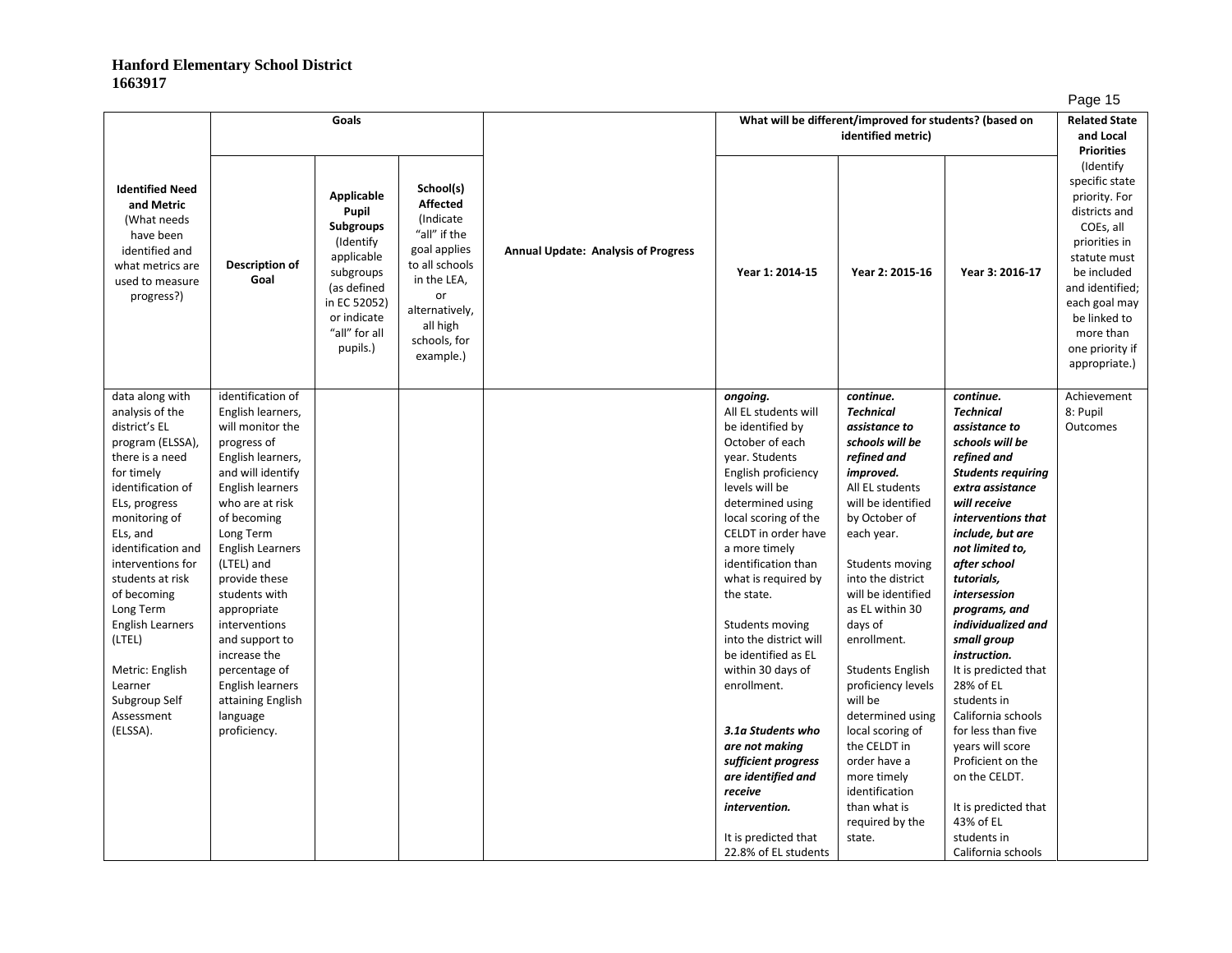|                                                                                                                                         |                        | Goals                                                                                                                                               |                                                                                                                                                                             |                                            | What will be different/improved for students? (based on                                                                                                                                                                                      | . ~ჟ- . -<br><b>Related State</b><br>and Local<br><b>Priorities</b>                                                                                                                                                                                                                                 |                                                                                                                                                    |                                                                                                                                                                                                                                 |
|-----------------------------------------------------------------------------------------------------------------------------------------|------------------------|-----------------------------------------------------------------------------------------------------------------------------------------------------|-----------------------------------------------------------------------------------------------------------------------------------------------------------------------------|--------------------------------------------|----------------------------------------------------------------------------------------------------------------------------------------------------------------------------------------------------------------------------------------------|-----------------------------------------------------------------------------------------------------------------------------------------------------------------------------------------------------------------------------------------------------------------------------------------------------|----------------------------------------------------------------------------------------------------------------------------------------------------|---------------------------------------------------------------------------------------------------------------------------------------------------------------------------------------------------------------------------------|
| <b>Identified Need</b><br>and Metric<br>(What needs<br>have been<br>identified and<br>what metrics are<br>used to measure<br>progress?) | Description of<br>Goal | Applicable<br>Pupil<br>Subgroups<br>(Identify<br>applicable<br>subgroups<br>(as defined<br>in EC 52052)<br>or indicate<br>"all" for all<br>pupils.) | School(s)<br><b>Affected</b><br>(Indicate<br>"all" if the<br>goal applies<br>to all schools<br>in the LEA,<br>or<br>alternatively,<br>all high<br>schools, for<br>example.) | <b>Annual Update: Analysis of Progress</b> | Year 1: 2014-15                                                                                                                                                                                                                              | Year 2: 2015-16                                                                                                                                                                                                                                                                                     | Year 3: 2016-17                                                                                                                                    | (Identify<br>specific state<br>priority. For<br>districts and<br>COEs, all<br>priorities in<br>statute must<br>be included<br>and identified;<br>each goal may<br>be linked to<br>more than<br>one priority if<br>appropriate.) |
|                                                                                                                                         |                        |                                                                                                                                                     |                                                                                                                                                                             |                                            | in California schools<br>for less than five<br>years will score<br>Proficient on the on<br>the CELDT. It is<br>predicted that 35%<br>of EL students in<br>California schools<br>five years or more<br>will score Proficient<br>on the CELDT. | It is predicted<br>that 25% of EL<br>students in<br>California schools<br>for less than five<br>years will score<br>Proficient on the<br>on the CELDT. It<br>is predicted that<br>40% of EL<br>students in<br>California schools<br>five years or<br>more will score<br>Proficient on the<br>CELDT. | five years or more<br>will score<br>Proficient on the<br>CELDT.                                                                                    |                                                                                                                                                                                                                                 |
|                                                                                                                                         |                        |                                                                                                                                                     |                                                                                                                                                                             |                                            | 3.2 Professional<br>development in ELD<br>instruction is<br>provided to all<br>teachers and site<br>administrators.                                                                                                                          | 3.2 Professional<br>development in<br><b>ELD instruction is</b><br>tailored to<br>individual<br>schools and<br>teachers using a<br>coaching model.                                                                                                                                                  | 3.2 Professional<br>development in<br><b>ELD</b> instruction is<br>tailored to<br>individual schools<br>and teachers<br>using a coaching<br>model. |                                                                                                                                                                                                                                 |
|                                                                                                                                         |                        |                                                                                                                                                     |                                                                                                                                                                             |                                            | 3.3 District-wide<br>coordination of EL<br>identification and<br>services is ongoing<br>and schools receive                                                                                                                                  | 3.3 District-wide<br>coordination of<br><b>EL</b> identification<br>and services is<br>refined and                                                                                                                                                                                                  | 3.3 District-wide<br>coordination of EL<br>identification and<br>services is refined<br>and improved.                                              |                                                                                                                                                                                                                                 |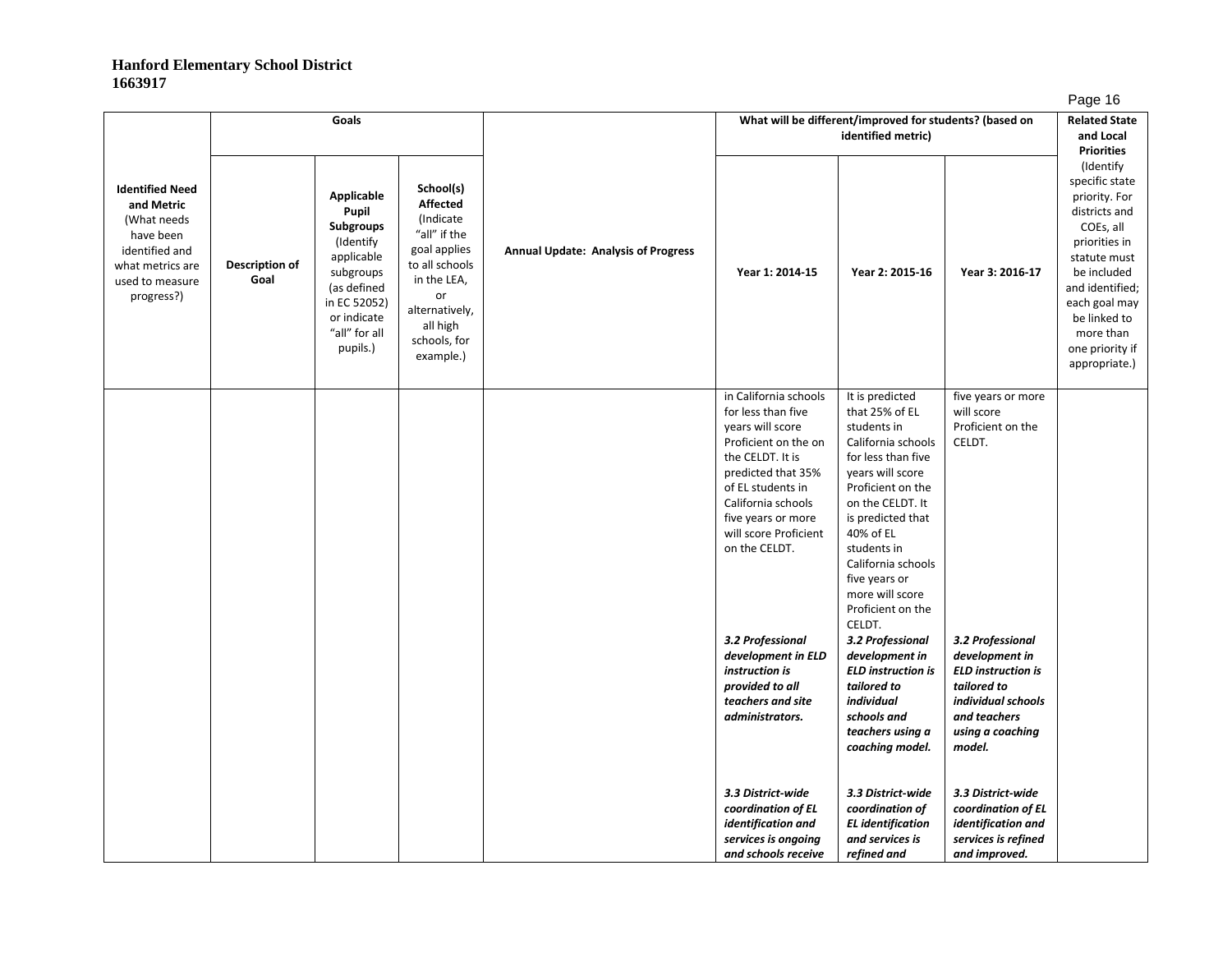|                                                                                                                                                                                                                                                                              |                                                                                                                                                                                                                                                                                          | Goals                                                                                                                                                      |                                                                                                                                                                             |                                            |                                                                                                                        | What will be different/improved for students? (based on<br>identified metric)                                                                                                                                                                              |                                                                                                                                                                                                                                                  | <b>Related State</b><br>and Local<br><b>Priorities</b>                                                                                                                                                                          |
|------------------------------------------------------------------------------------------------------------------------------------------------------------------------------------------------------------------------------------------------------------------------------|------------------------------------------------------------------------------------------------------------------------------------------------------------------------------------------------------------------------------------------------------------------------------------------|------------------------------------------------------------------------------------------------------------------------------------------------------------|-----------------------------------------------------------------------------------------------------------------------------------------------------------------------------|--------------------------------------------|------------------------------------------------------------------------------------------------------------------------|------------------------------------------------------------------------------------------------------------------------------------------------------------------------------------------------------------------------------------------------------------|--------------------------------------------------------------------------------------------------------------------------------------------------------------------------------------------------------------------------------------------------|---------------------------------------------------------------------------------------------------------------------------------------------------------------------------------------------------------------------------------|
| <b>Identified Need</b><br>and Metric<br>(What needs<br>have been<br>identified and<br>what metrics are<br>used to measure<br>progress?)                                                                                                                                      | Description of<br>Goal                                                                                                                                                                                                                                                                   | Applicable<br>Pupil<br><b>Subgroups</b><br>(Identify<br>applicable<br>subgroups<br>(as defined<br>in EC 52052)<br>or indicate<br>"all" for all<br>pupils.) | School(s)<br><b>Affected</b><br>(Indicate<br>"all" if the<br>goal applies<br>to all schools<br>in the LEA,<br>or<br>alternatively,<br>all high<br>schools, for<br>example.) | <b>Annual Update: Analysis of Progress</b> | Year 1: 2014-15                                                                                                        | Year 2: 2015-16                                                                                                                                                                                                                                            | Year 3: 2016-17                                                                                                                                                                                                                                  | (Identify<br>specific state<br>priority. For<br>districts and<br>COEs, all<br>priorities in<br>statute must<br>be included<br>and identified;<br>each goal may<br>be linked to<br>more than<br>one priority if<br>appropriate.) |
|                                                                                                                                                                                                                                                                              |                                                                                                                                                                                                                                                                                          |                                                                                                                                                            |                                                                                                                                                                             |                                            | technical assistance<br>in identifying EL<br>student who are not<br>making sufficient<br>progress for<br>intervention. | improved.<br><b>Schools continue</b><br>to receive<br>technical<br>assistance in<br>identifying EL<br>student who are<br>not making<br>sufficient<br>progress.                                                                                             | <b>Schools continue</b><br>to receive<br>technical<br>assistance in<br>identifying EL<br>student who are<br>not making<br>sufficient progress<br>and in developing<br>and implementing<br>interventions and<br>supports for these                |                                                                                                                                                                                                                                 |
| In order to                                                                                                                                                                                                                                                                  | Goal 4.                                                                                                                                                                                                                                                                                  | All Students                                                                                                                                               | All Schools                                                                                                                                                                 |                                            | 4.1 The district will                                                                                                  | 4.1 The district                                                                                                                                                                                                                                           | students.<br>4.1 The district                                                                                                                                                                                                                    | 2: Content                                                                                                                                                                                                                      |
| monitor student<br>progress and<br>assist refinement<br>of the district's<br>instructional<br>program, there is<br>a need to<br>implement a<br>system of<br>formative and<br>summative<br>assessments.<br>Metric: Usage<br>statistics on<br>district data<br>system, teacher | The District will<br>have a student<br>monitoring<br>system that<br>informs teachers<br>and parents of<br>students'<br>progress,<br>informs<br>principals of the<br>schools'<br>progress, and<br>informs district<br>leadership on<br>effectiveness of<br>its instructional<br>programs. | African<br>American<br>Hispanic<br>White<br>SED<br>English<br>Learners<br>SWD<br>Foster Youth                                                              |                                                                                                                                                                             |                                            | implement<br>benchmark and<br>formative<br>assessments for all<br>grades aligned to<br>the CCCS.                       | will implement<br><b>CCCS</b> aligned<br>formative and<br>summative<br>assessments<br>provided by the<br>CDE.<br>4.1a The district<br>will continue to<br>refine<br>benchmark and<br>formative<br>assessments for<br>all grades<br>aligned to the<br>CCCS. | will study the<br>correlation<br>between student<br>achievement on<br>district<br>assessments and<br>on CAASPP and<br>will and will<br>continue to refine<br>district<br>assessments to<br>align with the<br>content and rigor<br>of the CAASPP. | <b>Standards</b><br>4: Pupil<br>Achievement<br>8: Pupil<br><b>Outcomes</b>                                                                                                                                                      |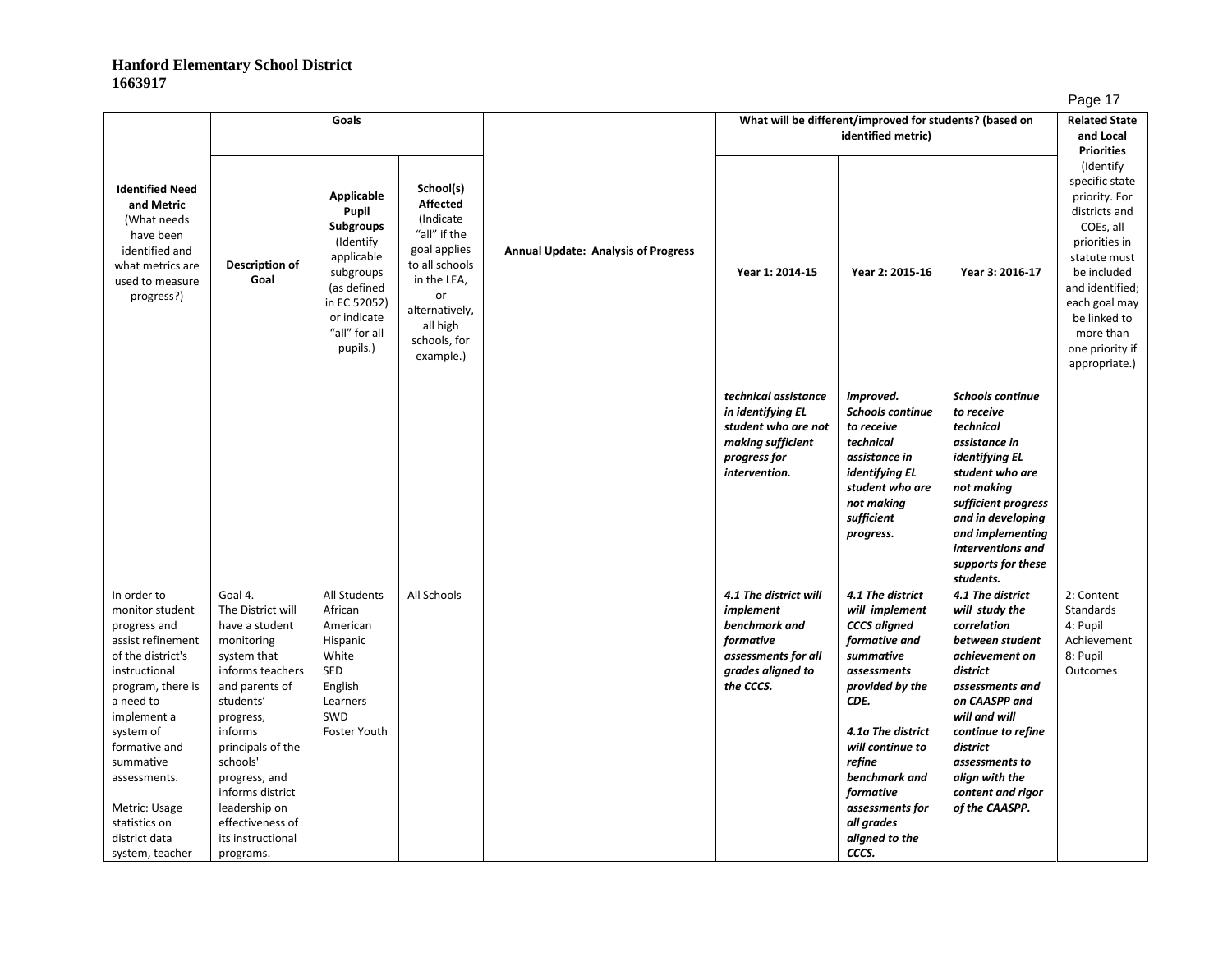|                               |                                                                                                                                     |                                                                                                                                                                      |                                            |                 |                                                                                                                                                                                                                                                                                                                                                                                                                                                                                               |                                                    | . ugo .o                                                                                                                                                                                                           |
|-------------------------------|-------------------------------------------------------------------------------------------------------------------------------------|----------------------------------------------------------------------------------------------------------------------------------------------------------------------|--------------------------------------------|-----------------|-----------------------------------------------------------------------------------------------------------------------------------------------------------------------------------------------------------------------------------------------------------------------------------------------------------------------------------------------------------------------------------------------------------------------------------------------------------------------------------------------|----------------------------------------------------|--------------------------------------------------------------------------------------------------------------------------------------------------------------------------------------------------------------------|
|                               |                                                                                                                                     |                                                                                                                                                                      |                                            |                 |                                                                                                                                                                                                                                                                                                                                                                                                                                                                                               |                                                    | <b>Related State</b><br>and Local                                                                                                                                                                                  |
|                               |                                                                                                                                     |                                                                                                                                                                      |                                            |                 |                                                                                                                                                                                                                                                                                                                                                                                                                                                                                               |                                                    | <b>Priorities</b>                                                                                                                                                                                                  |
| <b>Description of</b><br>Goal | Applicable<br>Pupil<br>Subgroups<br>(Identify<br>applicable<br>subgroups<br>(as defined<br>or indicate<br>"all" for all<br>pupils.) | School(s)<br>Affected<br>(Indicate<br>"all" if the<br>goal applies<br>to all schools<br>in the LEA,<br>or<br>alternatively,<br>all high<br>schools, for<br>example.) | <b>Annual Update: Analysis of Progress</b> | Year 1: 2014-15 | Year 2: 2015-16                                                                                                                                                                                                                                                                                                                                                                                                                                                                               | Year 3: 2016-17                                    | specific state<br>priority. For<br>districts and<br>COEs, all<br>priorities in<br>statute must<br>be included<br>and identified;<br>each goal may<br>be linked to<br>more than<br>one priority if<br>appropriate.) |
|                               |                                                                                                                                     |                                                                                                                                                                      |                                            |                 | 100% of<br>administrators<br>and teachers use<br>the district's<br>robust data<br>systems to<br>conduct detailed,<br>sophisticated<br>analysis of<br>students'<br>performance and<br>progress on<br>district<br>assessments,<br>including the<br>progress of<br>subgroups and<br>foster youth.<br>Information<br>gained from this<br>analysis is used<br>to plan<br>instruction and<br>intervention and<br>to make<br>decisions on the<br>effectiveness of<br>the district's<br>instructional |                                                    |                                                                                                                                                                                                                    |
|                               |                                                                                                                                     | Goals<br>in EC 52052)                                                                                                                                                |                                            |                 |                                                                                                                                                                                                                                                                                                                                                                                                                                                                                               | identified metric)<br>program.<br>Analysis of data | What will be different/improved for students? (based on                                                                                                                                                            |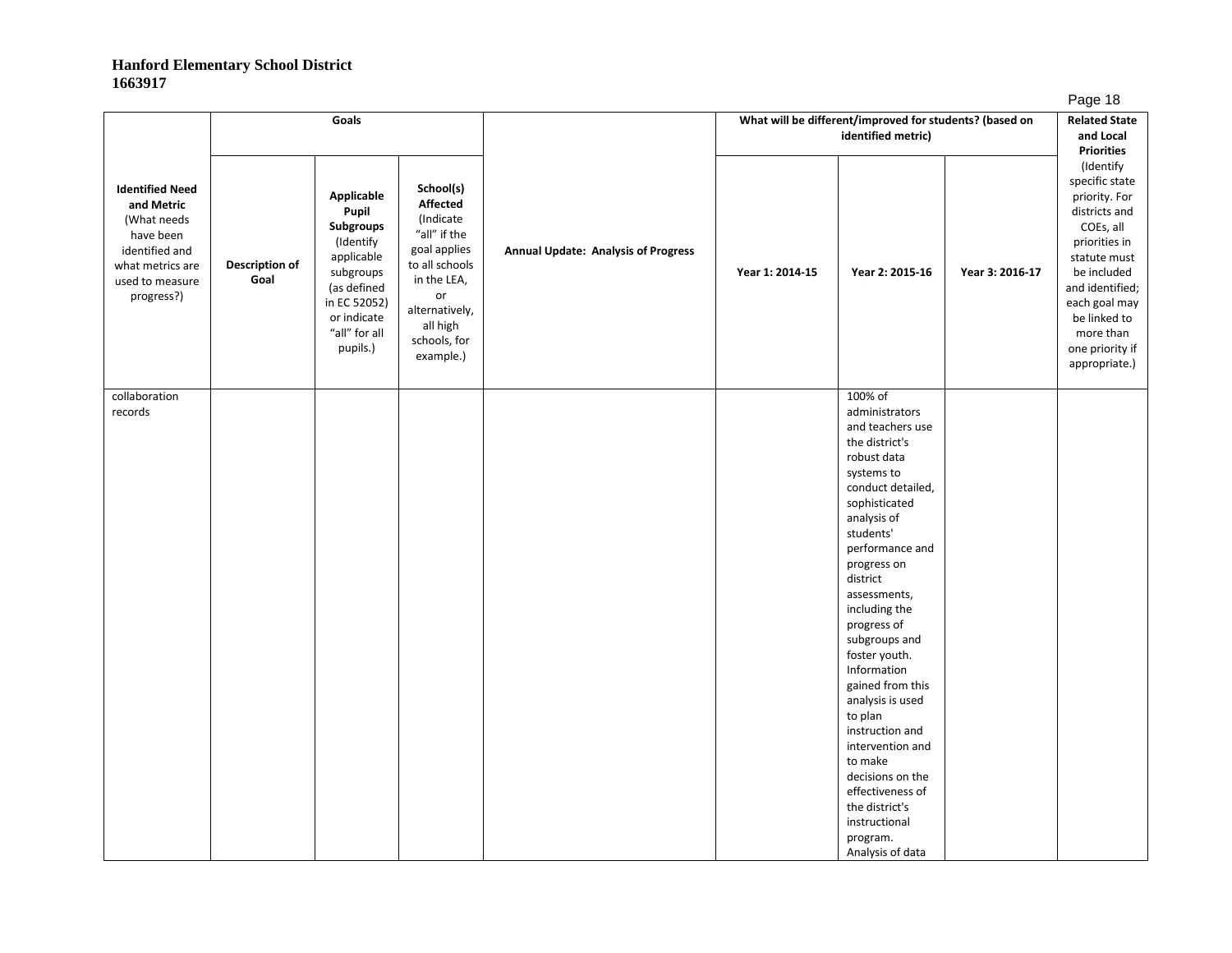|                                                                                                                                         |                        | Goals                                                                                                                                                             |                                                                                                                                                                             |                                            | What will be different/improved for students? (based on                                                                                                                                                                                                  |                                                                                                                                                                                                                                                                                                                       | . ~ჟ- . -<br><b>Related State</b><br>and Local<br><b>Priorities</b>                                                                                                                                                                                                                                      |                                                                                                                                                                                                                                 |
|-----------------------------------------------------------------------------------------------------------------------------------------|------------------------|-------------------------------------------------------------------------------------------------------------------------------------------------------------------|-----------------------------------------------------------------------------------------------------------------------------------------------------------------------------|--------------------------------------------|----------------------------------------------------------------------------------------------------------------------------------------------------------------------------------------------------------------------------------------------------------|-----------------------------------------------------------------------------------------------------------------------------------------------------------------------------------------------------------------------------------------------------------------------------------------------------------------------|----------------------------------------------------------------------------------------------------------------------------------------------------------------------------------------------------------------------------------------------------------------------------------------------------------|---------------------------------------------------------------------------------------------------------------------------------------------------------------------------------------------------------------------------------|
| <b>Identified Need</b><br>and Metric<br>(What needs<br>have been<br>identified and<br>what metrics are<br>used to measure<br>progress?) | Description of<br>Goal | <b>Applicable</b><br>Pupil<br><b>Subgroups</b><br>(Identify<br>applicable<br>subgroups<br>(as defined<br>in EC 52052)<br>or indicate<br>"all" for all<br>pupils.) | School(s)<br><b>Affected</b><br>(Indicate<br>"all" if the<br>goal applies<br>to all schools<br>in the LEA,<br>or<br>alternatively,<br>all high<br>schools, for<br>example.) | <b>Annual Update: Analysis of Progress</b> | Year 1: 2014-15                                                                                                                                                                                                                                          | Year 2: 2015-16                                                                                                                                                                                                                                                                                                       | Year 3: 2016-17                                                                                                                                                                                                                                                                                          | (Identify<br>specific state<br>priority. For<br>districts and<br>COEs, all<br>priorities in<br>statute must<br>be included<br>and identified;<br>each goal may<br>be linked to<br>more than<br>one priority if<br>appropriate.) |
|                                                                                                                                         |                        |                                                                                                                                                                   |                                                                                                                                                                             |                                            |                                                                                                                                                                                                                                                          | from the 2014-<br>2015 CAASPP will<br>be used to<br>monitor<br>individual<br>student progress<br>and provide a<br>baseline for<br>subsequent year<br>comparisons.                                                                                                                                                     |                                                                                                                                                                                                                                                                                                          |                                                                                                                                                                                                                                 |
|                                                                                                                                         |                        |                                                                                                                                                                   |                                                                                                                                                                             |                                            | 4.2 Report cards are<br>aligned to CCCS at<br>all grade levels.<br>Results from district<br>adopted formative<br>summative<br>assessments<br>coupled with<br>qualitative analysis<br>of student progress<br>will be used for<br>student report<br>cards. | 4.2 All report<br>cards aligned<br>with CCCS and<br>refined to<br>include key<br>standards in a<br>manner that is<br>understandable<br>to parents.<br>Results from<br>district adopted<br>formative<br>summative<br>assessments<br>coupled with<br>qualitative<br>analysis of<br>student progress<br>will be used for | 4.2 The district<br>will continue to<br>use input from<br>teachers and<br>parents to refine<br>report cards.<br>Results from<br>district adopted<br>formative<br>summative<br>assessments<br>coupled with<br>qualitative<br>analysis of student<br>progress will be<br>used for student<br>report cards. |                                                                                                                                                                                                                                 |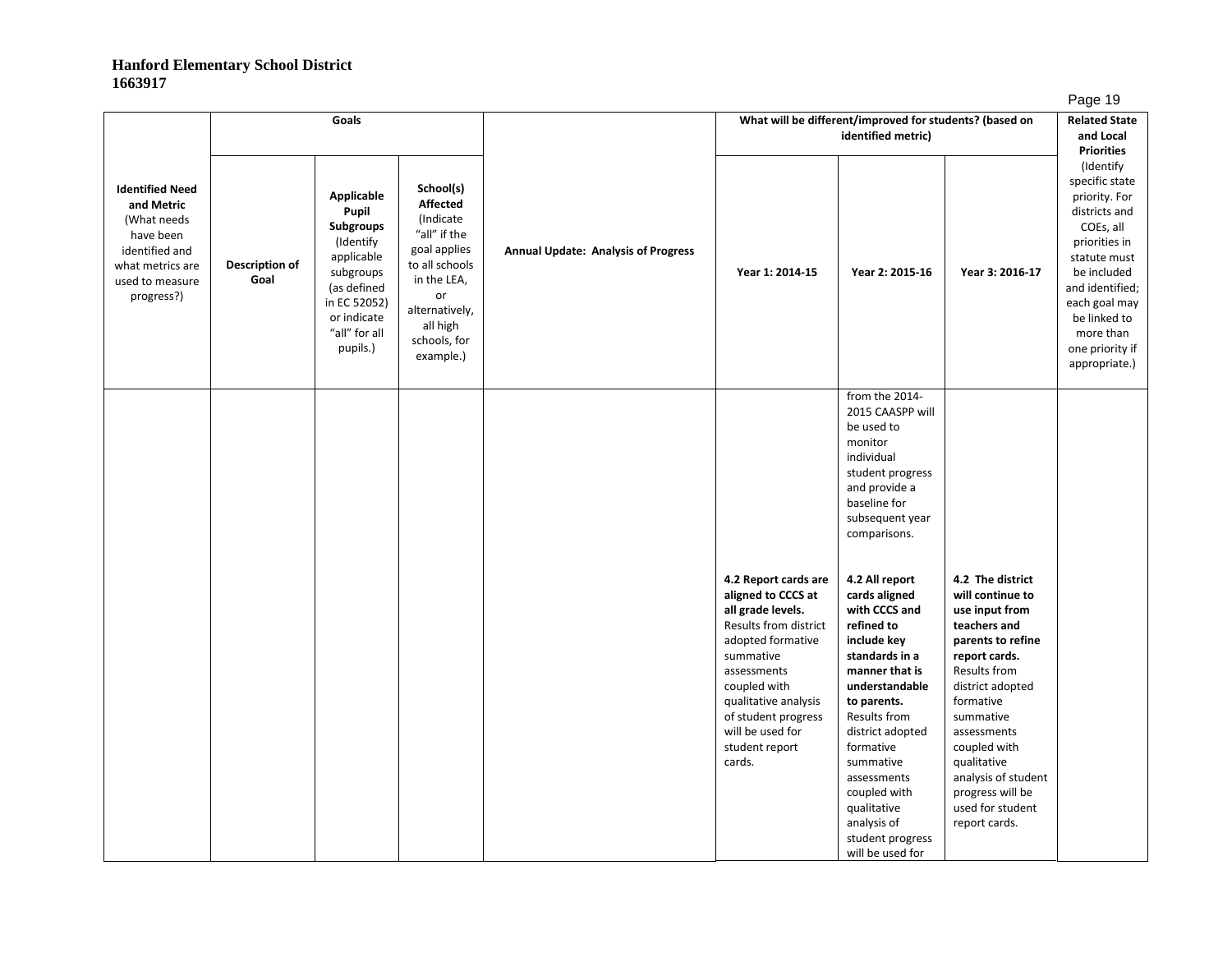|                                                                                                                                         | Goals                  |                                                                                                                                                            |                                                                                                                                                                             | What will be different/improved for students? (based on |                                                                                                                          |                                                                                                    |                                                                                                                      |                                                                                                                                                                                                                                 |
|-----------------------------------------------------------------------------------------------------------------------------------------|------------------------|------------------------------------------------------------------------------------------------------------------------------------------------------------|-----------------------------------------------------------------------------------------------------------------------------------------------------------------------------|---------------------------------------------------------|--------------------------------------------------------------------------------------------------------------------------|----------------------------------------------------------------------------------------------------|----------------------------------------------------------------------------------------------------------------------|---------------------------------------------------------------------------------------------------------------------------------------------------------------------------------------------------------------------------------|
|                                                                                                                                         |                        |                                                                                                                                                            |                                                                                                                                                                             |                                                         |                                                                                                                          | identified metric)                                                                                 |                                                                                                                      | and Local<br><b>Priorities</b>                                                                                                                                                                                                  |
| <b>Identified Need</b><br>and Metric<br>(What needs<br>have been<br>identified and<br>what metrics are<br>used to measure<br>progress?) | Description of<br>Goal | <b>Applicable</b><br>Pupil<br>Subgroups<br>(Identify<br>applicable<br>subgroups<br>(as defined<br>in EC 52052)<br>or indicate<br>"all" for all<br>pupils.) | School(s)<br><b>Affected</b><br>(Indicate<br>"all" if the<br>goal applies<br>to all schools<br>in the LEA,<br>or<br>alternatively,<br>all high<br>schools, for<br>example.) | <b>Annual Update: Analysis of Progress</b>              | Year 1: 2014-15                                                                                                          | Year 2: 2015-16                                                                                    | Year 3: 2016-17                                                                                                      | (Identify<br>specific state<br>priority. For<br>districts and<br>COEs, all<br>priorities in<br>statute must<br>be included<br>and identified;<br>each goal may<br>be linked to<br>more than<br>one priority if<br>appropriate.) |
|                                                                                                                                         |                        |                                                                                                                                                            |                                                                                                                                                                             |                                                         |                                                                                                                          | student report<br>cards.                                                                           |                                                                                                                      |                                                                                                                                                                                                                                 |
|                                                                                                                                         |                        |                                                                                                                                                            |                                                                                                                                                                             |                                                         | 4.3 The district's                                                                                                       | 4.3 The district's                                                                                 | 4.3 The district's                                                                                                   |                                                                                                                                                                                                                                 |
|                                                                                                                                         |                        |                                                                                                                                                            |                                                                                                                                                                             |                                                         | data systems will be<br>maintained,<br>enhanced, and<br>upgraded as<br>needed.                                           | data systems will<br>be maintained,<br>enhanced, and<br>upgraded as<br>needed.                     | data systems will<br>be maintained,<br>enhanced, and<br>upgraded as<br>needed.                                       |                                                                                                                                                                                                                                 |
|                                                                                                                                         |                        |                                                                                                                                                            |                                                                                                                                                                             |                                                         | 4.4 Teachers and<br>administrators are<br>provided with<br>training and/or<br>technical assistance<br>in use of the data | 4.4 Teachers and<br>administrators<br>are provided<br>with ongoing<br>training and/or<br>technical | 4.4 Teachers and<br>administrators<br>are provided with<br>ongoing training<br>and/or technical<br>assistance in use |                                                                                                                                                                                                                                 |
|                                                                                                                                         |                        |                                                                                                                                                            |                                                                                                                                                                             |                                                         | systems and<br>analysis of data.                                                                                         | assistance in use<br>of the data                                                                   | of the data<br>systems and                                                                                           |                                                                                                                                                                                                                                 |
|                                                                                                                                         |                        |                                                                                                                                                            |                                                                                                                                                                             |                                                         | 100% of<br>administrators and<br>teachers use the                                                                        | systems and<br>analysis of data.<br>100% of                                                        | analysis of data,<br>especially data<br>from CAASPP.                                                                 |                                                                                                                                                                                                                                 |
|                                                                                                                                         |                        |                                                                                                                                                            |                                                                                                                                                                             |                                                         | district's robust data<br>systems to conduct<br>detailed,                                                                | administrators<br>and teachers use<br>the district's                                               | 100% of<br>administrators<br>and teachers use                                                                        |                                                                                                                                                                                                                                 |
|                                                                                                                                         |                        |                                                                                                                                                            |                                                                                                                                                                             |                                                         | sophisticated                                                                                                            | robust data                                                                                        | the district's                                                                                                       |                                                                                                                                                                                                                                 |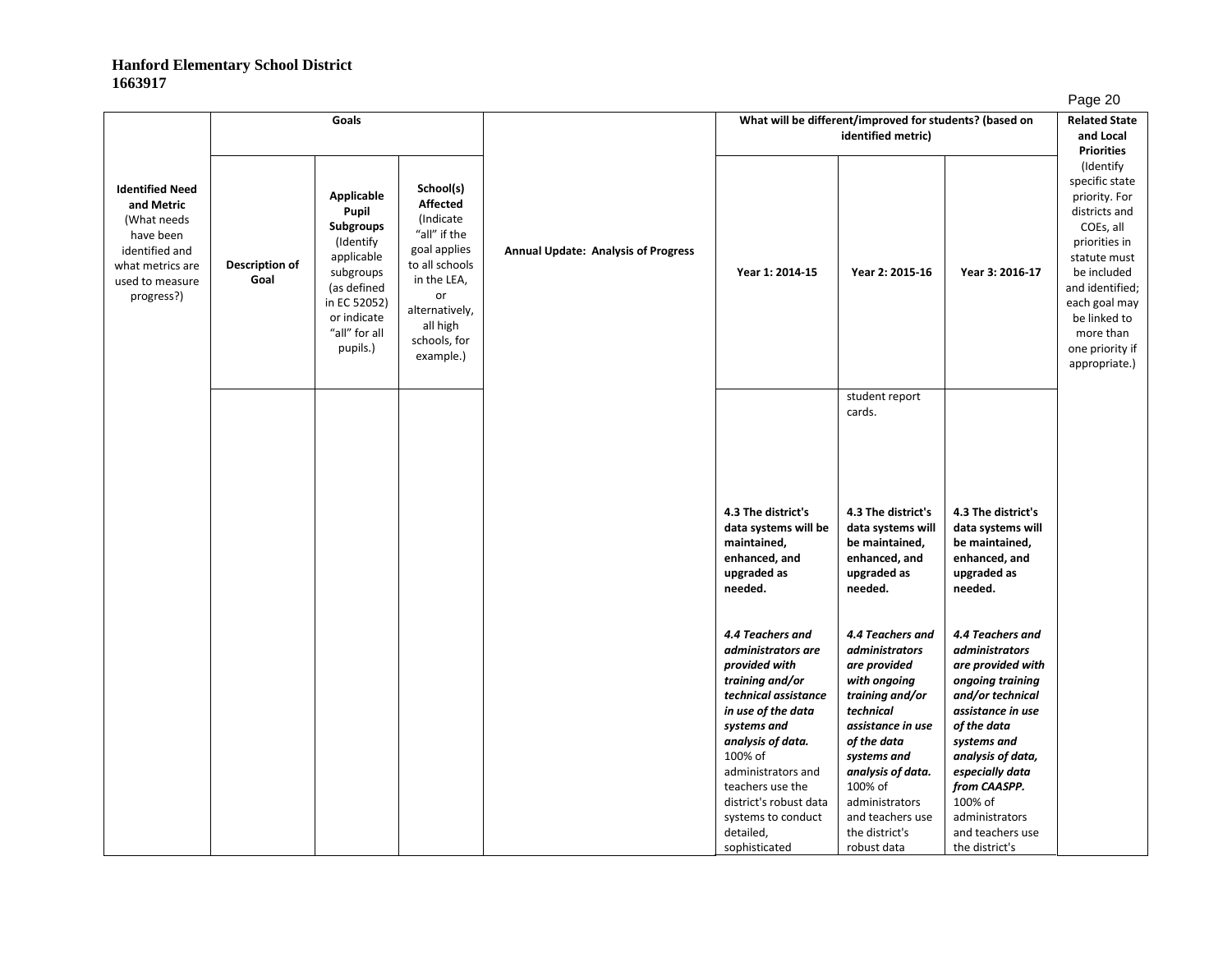| ıC<br>١C |  |
|----------|--|
|          |  |

|                                                                                                                                         | Goals                  |                                                                                                                                                                   | What will be different/improved for students? (based on                                                                                                                     |                                            |                                                                                                                                                                                                                                                                                                                                                                              |                                                                                                                                                                                                                                                                                                                                                                                                                                              | <b>Related State</b>                                                                                                                                                                                                                                                                                                                                                                                                                                     |                                                                                                                                                                                                                                 |
|-----------------------------------------------------------------------------------------------------------------------------------------|------------------------|-------------------------------------------------------------------------------------------------------------------------------------------------------------------|-----------------------------------------------------------------------------------------------------------------------------------------------------------------------------|--------------------------------------------|------------------------------------------------------------------------------------------------------------------------------------------------------------------------------------------------------------------------------------------------------------------------------------------------------------------------------------------------------------------------------|----------------------------------------------------------------------------------------------------------------------------------------------------------------------------------------------------------------------------------------------------------------------------------------------------------------------------------------------------------------------------------------------------------------------------------------------|----------------------------------------------------------------------------------------------------------------------------------------------------------------------------------------------------------------------------------------------------------------------------------------------------------------------------------------------------------------------------------------------------------------------------------------------------------|---------------------------------------------------------------------------------------------------------------------------------------------------------------------------------------------------------------------------------|
|                                                                                                                                         |                        |                                                                                                                                                                   |                                                                                                                                                                             |                                            |                                                                                                                                                                                                                                                                                                                                                                              | identified metric)                                                                                                                                                                                                                                                                                                                                                                                                                           |                                                                                                                                                                                                                                                                                                                                                                                                                                                          | and Local<br><b>Priorities</b>                                                                                                                                                                                                  |
| <b>Identified Need</b><br>and Metric<br>(What needs<br>have been<br>identified and<br>what metrics are<br>used to measure<br>progress?) | Description of<br>Goal | <b>Applicable</b><br>Pupil<br><b>Subgroups</b><br>(Identify<br>applicable<br>subgroups<br>(as defined<br>in EC 52052)<br>or indicate<br>"all" for all<br>pupils.) | School(s)<br><b>Affected</b><br>(Indicate<br>"all" if the<br>goal applies<br>to all schools<br>in the LEA,<br>or<br>alternatively,<br>all high<br>schools, for<br>example.) | <b>Annual Update: Analysis of Progress</b> | Year 1: 2014-15                                                                                                                                                                                                                                                                                                                                                              | Year 2: 2015-16                                                                                                                                                                                                                                                                                                                                                                                                                              | Year 3: 2016-17                                                                                                                                                                                                                                                                                                                                                                                                                                          | (Identify<br>specific state<br>priority. For<br>districts and<br>COEs, all<br>priorities in<br>statute must<br>be included<br>and identified;<br>each goal may<br>be linked to<br>more than<br>one priority if<br>appropriate.) |
|                                                                                                                                         |                        |                                                                                                                                                                   |                                                                                                                                                                             |                                            | analysis of students'<br>performance and<br>progress on district<br>assessments and on<br>the CAASPP,<br>including the<br>progress of<br>subgroups and<br>foster youth.<br>Information gained<br>from this analysis is<br>used to plan<br>instruction and<br>intervention and to<br>make decisions on<br>the effectiveness of<br>the district's<br>instructional<br>program. | systems to<br>conduct detailed,<br>sophisticated<br>analysis of<br>students'<br>performance and<br>progress on<br>district<br>assessments and<br>on the CAASPP,<br>including the<br>progress of<br>subgroups and<br>foster youth.<br>Information<br>gained from this<br>analysis is used<br>to plan<br>instruction and<br>intervention and<br>to make<br>decisions on the<br>effectiveness of<br>the district's<br>instructional<br>program. | robust data<br>systems to<br>conduct detailed,<br>sophisticated<br>analysis of<br>students'<br>performance and<br>progress on<br>district<br>assessments and<br>on the CAASPP,<br>including the<br>progress of<br>subgroups and<br>foster youth.<br>Information<br>gained from this<br>analysis is used to<br>plan instruction<br>and intervention<br>and to make<br>decisions on the<br>effectiveness of<br>the district's<br>instructional<br>program. |                                                                                                                                                                                                                                 |
|                                                                                                                                         |                        |                                                                                                                                                                   |                                                                                                                                                                             |                                            | 4.5 Students will be<br>administered the<br>California Smarter                                                                                                                                                                                                                                                                                                               | 4.5 Data from<br>the CAASPP will<br>be analyzed and                                                                                                                                                                                                                                                                                                                                                                                          | 4.5 Data from the<br>CAASPP will be<br>analyzed and                                                                                                                                                                                                                                                                                                                                                                                                      |                                                                                                                                                                                                                                 |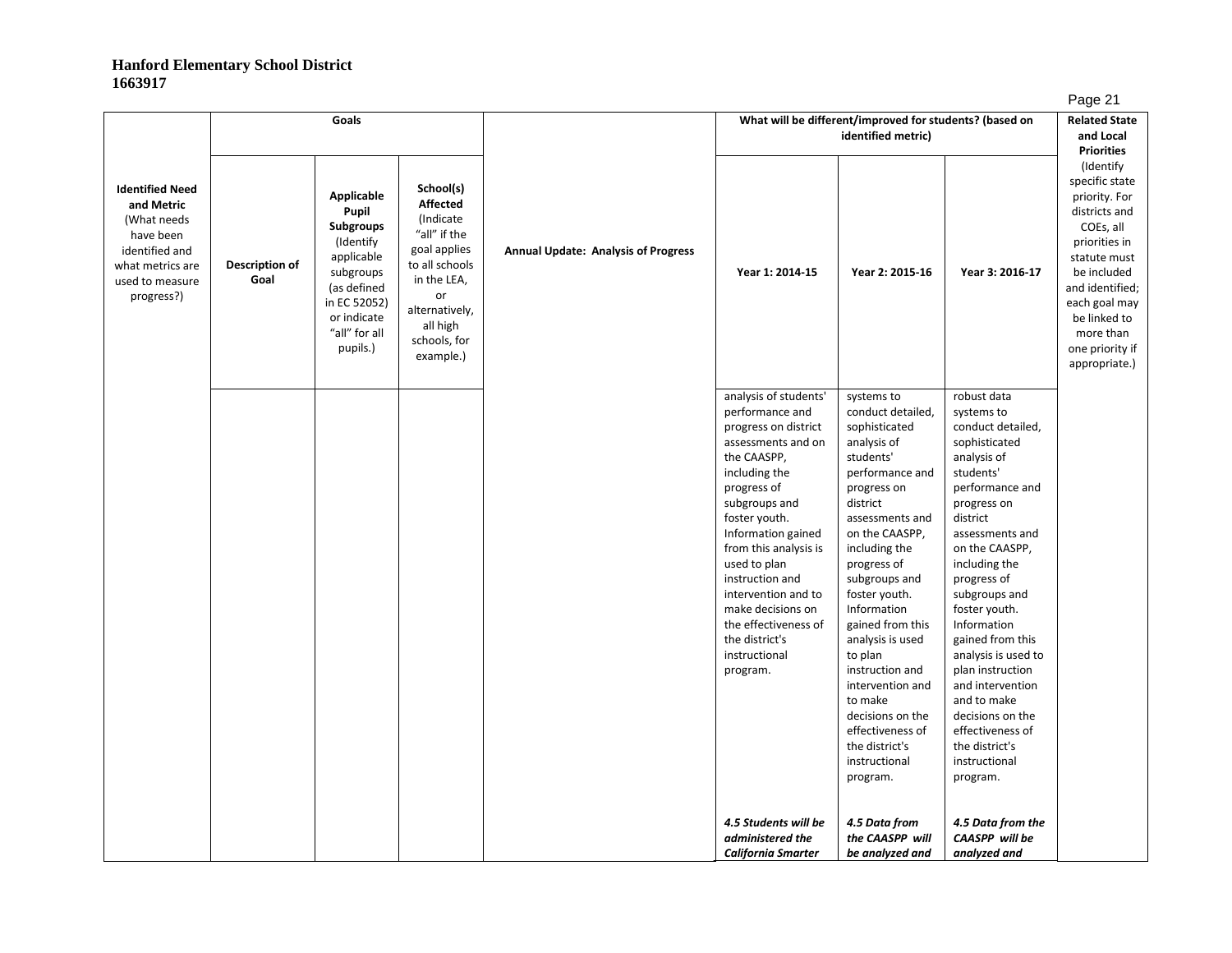|                                                                                                                                                                                                                                       |                                                                                                                                                                                                                                     | Goals                                                                                                                                                |                                                                                                                                                                              |                                            | What will be different/improved for students? (based on                                                                                                                                                                                                                                                                                                | <b>Related State</b><br>and Local<br><b>Priorities</b>                                                                                                                                                                                                                                                         |                                                                                                                                                                                                                                                                                                                                                  |                                                                                                                                                                                                                    |
|---------------------------------------------------------------------------------------------------------------------------------------------------------------------------------------------------------------------------------------|-------------------------------------------------------------------------------------------------------------------------------------------------------------------------------------------------------------------------------------|------------------------------------------------------------------------------------------------------------------------------------------------------|------------------------------------------------------------------------------------------------------------------------------------------------------------------------------|--------------------------------------------|--------------------------------------------------------------------------------------------------------------------------------------------------------------------------------------------------------------------------------------------------------------------------------------------------------------------------------------------------------|----------------------------------------------------------------------------------------------------------------------------------------------------------------------------------------------------------------------------------------------------------------------------------------------------------------|--------------------------------------------------------------------------------------------------------------------------------------------------------------------------------------------------------------------------------------------------------------------------------------------------------------------------------------------------|--------------------------------------------------------------------------------------------------------------------------------------------------------------------------------------------------------------------|
| <b>Identified Need</b><br>and Metric<br>(What needs<br>have been<br>identified and<br>what metrics are<br>used to measure<br>progress?)                                                                                               | Description of<br>Goal                                                                                                                                                                                                              | Applicable<br>Pupil<br>Subgroups<br>(Identify)<br>applicable<br>subgroups<br>(as defined<br>in EC 52052)<br>or indicate<br>"all" for all<br>pupils.) | School(s)<br><b>Affected</b><br>(Indicate)<br>"all" if the<br>goal applies<br>to all schools<br>in the LEA,<br>or<br>alternatively,<br>all high<br>schools, for<br>example.) | <b>Annual Update: Analysis of Progress</b> | Year 1: 2014-15                                                                                                                                                                                                                                                                                                                                        | Year 2: 2015-16                                                                                                                                                                                                                                                                                                | Year 3: 2016-17                                                                                                                                                                                                                                                                                                                                  | specific state<br>priority. For<br>districts and<br>COEs, all<br>priorities in<br>statute must<br>be included<br>and identified;<br>each goal may<br>be linked to<br>more than<br>one priority if<br>appropriate.) |
|                                                                                                                                                                                                                                       |                                                                                                                                                                                                                                     |                                                                                                                                                      |                                                                                                                                                                              |                                            | <b>Balance Assessment</b><br>in the Spring of<br>2015.                                                                                                                                                                                                                                                                                                 | information from<br>this analysis will<br>be used to plan<br>instruction and<br>interventions.                                                                                                                                                                                                                 | information from<br>this analysis will<br>be used to plan<br>instruction and<br>interventions and<br>to determine the<br>effectiveness of<br>the district's<br>instructional<br>programs.                                                                                                                                                        |                                                                                                                                                                                                                    |
| In order to<br>ensure that<br>students receive<br>effective<br>instruction, there<br>is a need for fully<br>credentialed,<br>appropriately<br>assigned<br>teachers.<br>Metric: CALPADS<br>HQT Reports, PD<br>transcripts /<br>records | Goal 5.<br>The District will<br>recruit and<br>retain fully<br>credentialed,<br>qualified<br>teachers and<br>administrators<br>who receive<br>ongoing training,<br>instructional<br>assistance, and<br>professional<br>development. | All Students<br>African<br>American<br>Hispanic<br>White<br>SED<br>English<br>Learners<br>SWD<br>Foster Youth                                        | All Schools<br>Elementary                                                                                                                                                    |                                            | 5.1 Continued<br>training in<br>implementation of<br>CCCS and<br>systematic ELD will<br>be tailored to the<br>individual needs of<br>teachers using a<br>coaching model.<br>Professional<br>development<br>activities to support<br>teachers and<br>administrators<br>include but are not<br>limited to: training<br>in systematic English<br>language | 5.1 Continued<br>training in<br>implementation<br>of CCCS and<br>systematic ELD<br>will be tailored<br>to the individual<br>needs of<br>teachers using a<br>coaching model.<br>Professional<br>development<br>activities to<br>support teachers<br>and<br>administrators<br>include but are<br>not limited to: | 5.1 Training in<br>implementation<br>of CCCS and<br>systematic ELD<br>will be expanded.<br><b>Ongoing training</b><br>and support will<br>be tailored to the<br>individual needs<br>of teachers using<br>a coaching model.<br>Professional<br>development<br>activities to<br>support teachers<br>and<br>administrators will<br>include, but are | 1:Credentialed,<br>appropriately<br>assigned<br>teachers                                                                                                                                                           |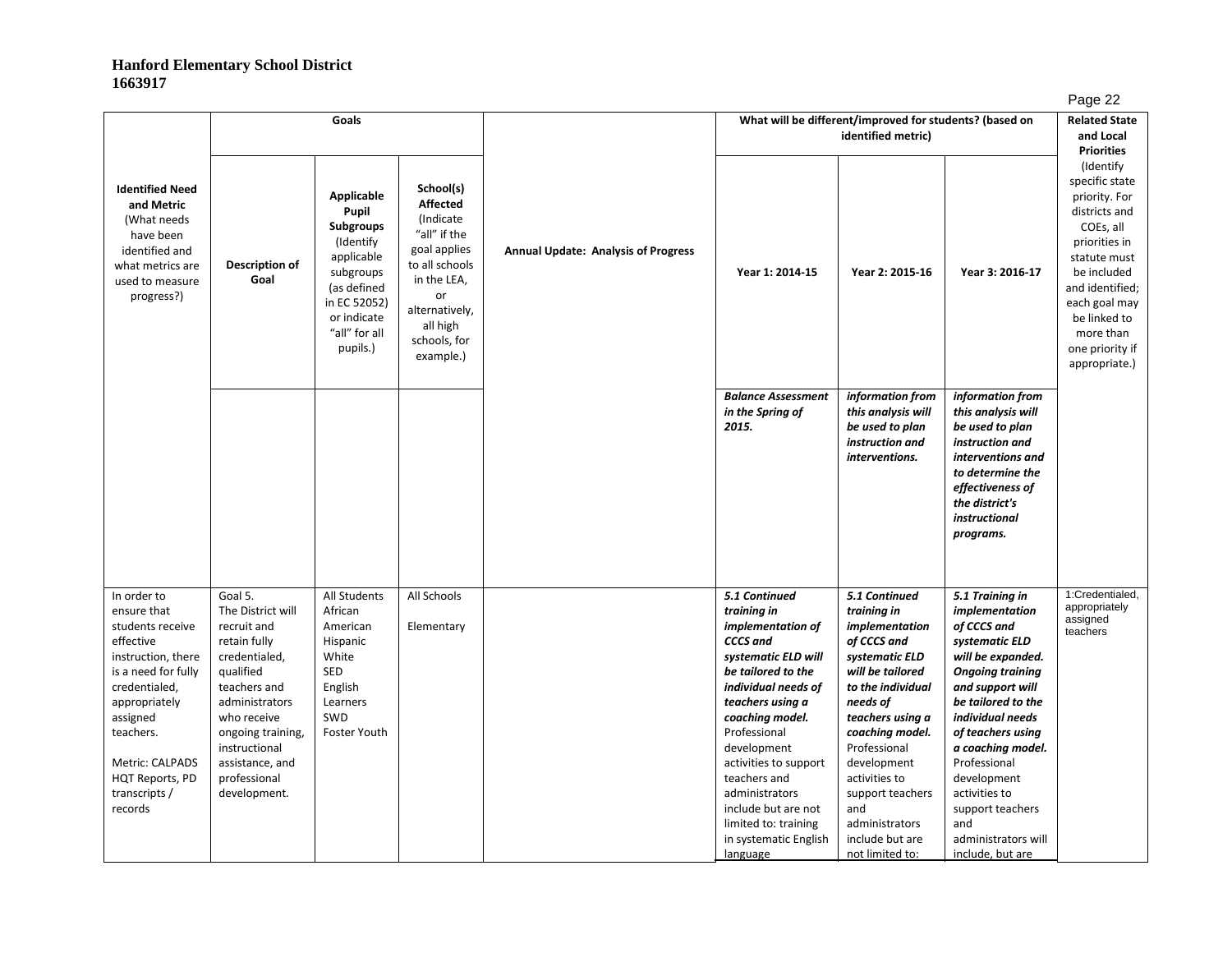|                                                                                                                                         |                        | Goals                                                                                                                                                      |                                                                                                                                                                             |                                            |                                                                                                                                                                                                                                                                                                                                                                                                                                                 | What will be different/improved for students? (based on<br>identified metric)                                                                                                                                                                                                                                                                                                                                                                                                                                |                                                                                                                                                                                                                                                                                                                                                                                                                                                                                       | <b>Related State</b><br>and Local<br><b>Priorities</b>                                                                                                                                                                          |
|-----------------------------------------------------------------------------------------------------------------------------------------|------------------------|------------------------------------------------------------------------------------------------------------------------------------------------------------|-----------------------------------------------------------------------------------------------------------------------------------------------------------------------------|--------------------------------------------|-------------------------------------------------------------------------------------------------------------------------------------------------------------------------------------------------------------------------------------------------------------------------------------------------------------------------------------------------------------------------------------------------------------------------------------------------|--------------------------------------------------------------------------------------------------------------------------------------------------------------------------------------------------------------------------------------------------------------------------------------------------------------------------------------------------------------------------------------------------------------------------------------------------------------------------------------------------------------|---------------------------------------------------------------------------------------------------------------------------------------------------------------------------------------------------------------------------------------------------------------------------------------------------------------------------------------------------------------------------------------------------------------------------------------------------------------------------------------|---------------------------------------------------------------------------------------------------------------------------------------------------------------------------------------------------------------------------------|
| <b>Identified Need</b><br>and Metric<br>(What needs<br>have been<br>identified and<br>what metrics are<br>used to measure<br>progress?) | Description of<br>Goal | Applicable<br>Pupil<br><b>Subgroups</b><br>(Identify<br>applicable<br>subgroups<br>(as defined<br>in EC 52052)<br>or indicate<br>"all" for all<br>pupils.) | School(s)<br><b>Affected</b><br>(Indicate<br>"all" if the<br>goal applies<br>to all schools<br>in the LEA,<br>or<br>alternatively,<br>all high<br>schools, for<br>example.) | <b>Annual Update: Analysis of Progress</b> | Year 1: 2014-15                                                                                                                                                                                                                                                                                                                                                                                                                                 | Year 2: 2015-16                                                                                                                                                                                                                                                                                                                                                                                                                                                                                              | Year 3: 2016-17                                                                                                                                                                                                                                                                                                                                                                                                                                                                       | (Identify<br>specific state<br>priority. For<br>districts and<br>COEs, all<br>priorities in<br>statute must<br>be included<br>and identified;<br>each goal may<br>be linked to<br>more than<br>one priority if<br>appropriate.) |
|                                                                                                                                         |                        |                                                                                                                                                            |                                                                                                                                                                             |                                            | development;<br>training in<br>implementation of<br>the CCCS; induction<br>support for new<br>teachers; ongoing<br>training and in-class<br>coaching for<br>teachers and<br>administrators;<br>training in the<br>development of<br>positive school and<br>classroom climates;<br>training in meeting<br>the needs of<br>students with<br>disabilities; training<br>in the effective use<br>of instructional<br>technology.<br>5.2 District and | training in<br>systematic<br>English language<br>development;<br>training in<br>implementation<br>of the CCCS;<br>induction<br>support for new<br>teachers;<br>ongoing training<br>and in-class<br>coaching for<br>teachers and<br>administrators;<br>training in the<br>development of<br>positive school<br>and classroom<br>climates; training<br>in meeting the<br>needs of<br>students with<br>disabilities;<br>training in the<br>effective use of<br>instructional<br>technology.<br>5.2 District and | not limited to<br>continued training<br>in systematic<br>English language<br>development,<br>implementation of<br>the CCCS,<br>induction support<br>for new teachers,<br>ongoing training<br>and in-class<br>coaching for<br>teachers and<br>administrators,<br>training on<br>developing a<br>positive school<br>and classroom<br>climate, meeting<br>the needs of<br>students with<br>disabilities, and<br>the effective use<br>of instructional<br>technology.<br>5.2 District and |                                                                                                                                                                                                                                 |
|                                                                                                                                         |                        |                                                                                                                                                            |                                                                                                                                                                             |                                            | school site                                                                                                                                                                                                                                                                                                                                                                                                                                     | school site                                                                                                                                                                                                                                                                                                                                                                                                                                                                                                  | school site                                                                                                                                                                                                                                                                                                                                                                                                                                                                           |                                                                                                                                                                                                                                 |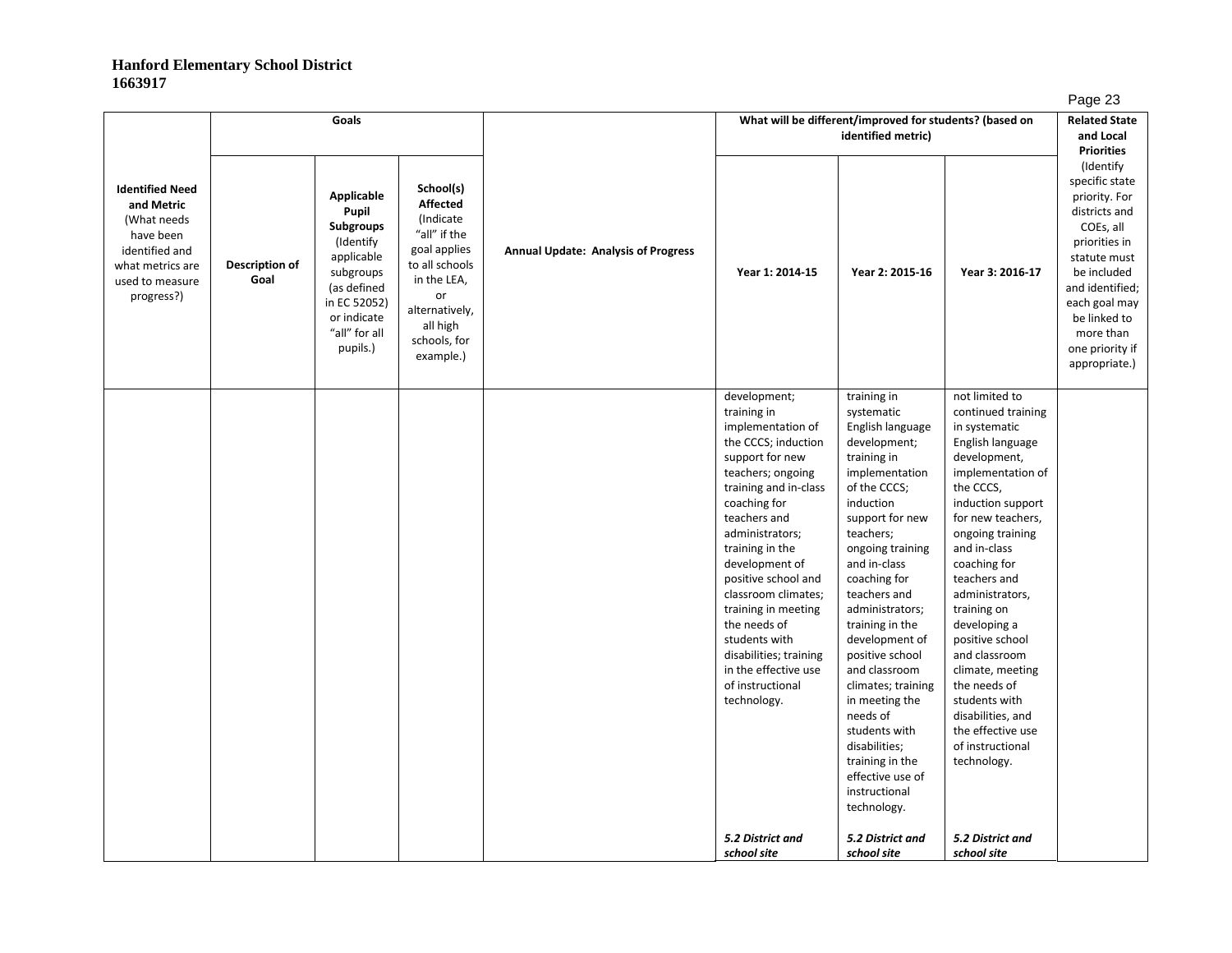| ıΩ<br>ه، |  |
|----------|--|
|          |  |

|                                                                                                                                         |                        |                                                                                                                                                                   |                                                                                                                                                                             |                                            |                                                                                                                                                                                                                                                                                                                                                                                                                       |                                                                                                                                                                                                                                                                                                                                                                                                                                                                                   |                                                                                                                                                                                                                                                                                                                                                                                                                                                                                            | ∽ອ∽                                                                                                                                                                                                                             |
|-----------------------------------------------------------------------------------------------------------------------------------------|------------------------|-------------------------------------------------------------------------------------------------------------------------------------------------------------------|-----------------------------------------------------------------------------------------------------------------------------------------------------------------------------|--------------------------------------------|-----------------------------------------------------------------------------------------------------------------------------------------------------------------------------------------------------------------------------------------------------------------------------------------------------------------------------------------------------------------------------------------------------------------------|-----------------------------------------------------------------------------------------------------------------------------------------------------------------------------------------------------------------------------------------------------------------------------------------------------------------------------------------------------------------------------------------------------------------------------------------------------------------------------------|--------------------------------------------------------------------------------------------------------------------------------------------------------------------------------------------------------------------------------------------------------------------------------------------------------------------------------------------------------------------------------------------------------------------------------------------------------------------------------------------|---------------------------------------------------------------------------------------------------------------------------------------------------------------------------------------------------------------------------------|
|                                                                                                                                         |                        | Goals                                                                                                                                                             |                                                                                                                                                                             |                                            |                                                                                                                                                                                                                                                                                                                                                                                                                       | What will be different/improved for students? (based on<br>identified metric)                                                                                                                                                                                                                                                                                                                                                                                                     |                                                                                                                                                                                                                                                                                                                                                                                                                                                                                            | <b>Related State</b><br>and Local<br><b>Priorities</b>                                                                                                                                                                          |
| <b>Identified Need</b><br>and Metric<br>(What needs<br>have been<br>identified and<br>what metrics are<br>used to measure<br>progress?) | Description of<br>Goal | <b>Applicable</b><br>Pupil<br><b>Subgroups</b><br>(Identify<br>applicable<br>subgroups<br>(as defined<br>in EC 52052)<br>or indicate<br>"all" for all<br>pupils.) | School(s)<br><b>Affected</b><br>(Indicate<br>"all" if the<br>goal applies<br>to all schools<br>in the LEA,<br>or<br>alternatively,<br>all high<br>schools, for<br>example.) | <b>Annual Update: Analysis of Progress</b> | Year 1: 2014-15                                                                                                                                                                                                                                                                                                                                                                                                       | Year 2: 2015-16                                                                                                                                                                                                                                                                                                                                                                                                                                                                   | Year 3: 2016-17                                                                                                                                                                                                                                                                                                                                                                                                                                                                            | (Identify<br>specific state<br>priority. For<br>districts and<br>COEs, all<br>priorities in<br>statute must<br>be included<br>and identified;<br>each goal may<br>be linked to<br>more than<br>one priority if<br>appropriate.) |
|                                                                                                                                         |                        |                                                                                                                                                                   |                                                                                                                                                                             |                                            | <i>administrators</i><br>continuously<br>monitor student<br>achievement data,<br>school discipline<br>data, and feedback<br>from teachers and<br>staff using this data<br>to develop and<br>provide additional<br>professional<br>development as<br>needed.<br>5.2a By June of<br>2015 all teachers<br>will have received<br>training in meeting<br>the unique needs of<br>low income<br>students and foster<br>youth | <i>administrators</i><br>continuously<br>monitor student<br>achievement<br>data, school<br>discipline data,<br>and feedback<br>from teachers<br>and staff using<br>this data to<br>develop and<br>provide<br>additional<br>professional<br>development as<br>needed.<br>5.2a Ongoing<br>training in<br>meeting the<br>unique and<br>diverse needs of<br>low income<br>students and<br>foster youth with<br>an emphasis on<br>research-based<br>best practice will<br>be provided. | <i>administrators</i><br>continuously<br>monitor student<br>achievement<br>data, school<br>discipline data,<br>and feedback<br>from teachers and<br>staff using this<br>data to develop<br>and expand<br>professional<br>development<br>provided to<br>teachers and<br>staff.<br>5.2a Ongoing<br>training in<br>meeting the<br>unique and<br>diverse needs of<br>low income<br>students and<br>foster youth with<br>an emphasis on<br>research-based<br>best practice will<br>be expanded. |                                                                                                                                                                                                                                 |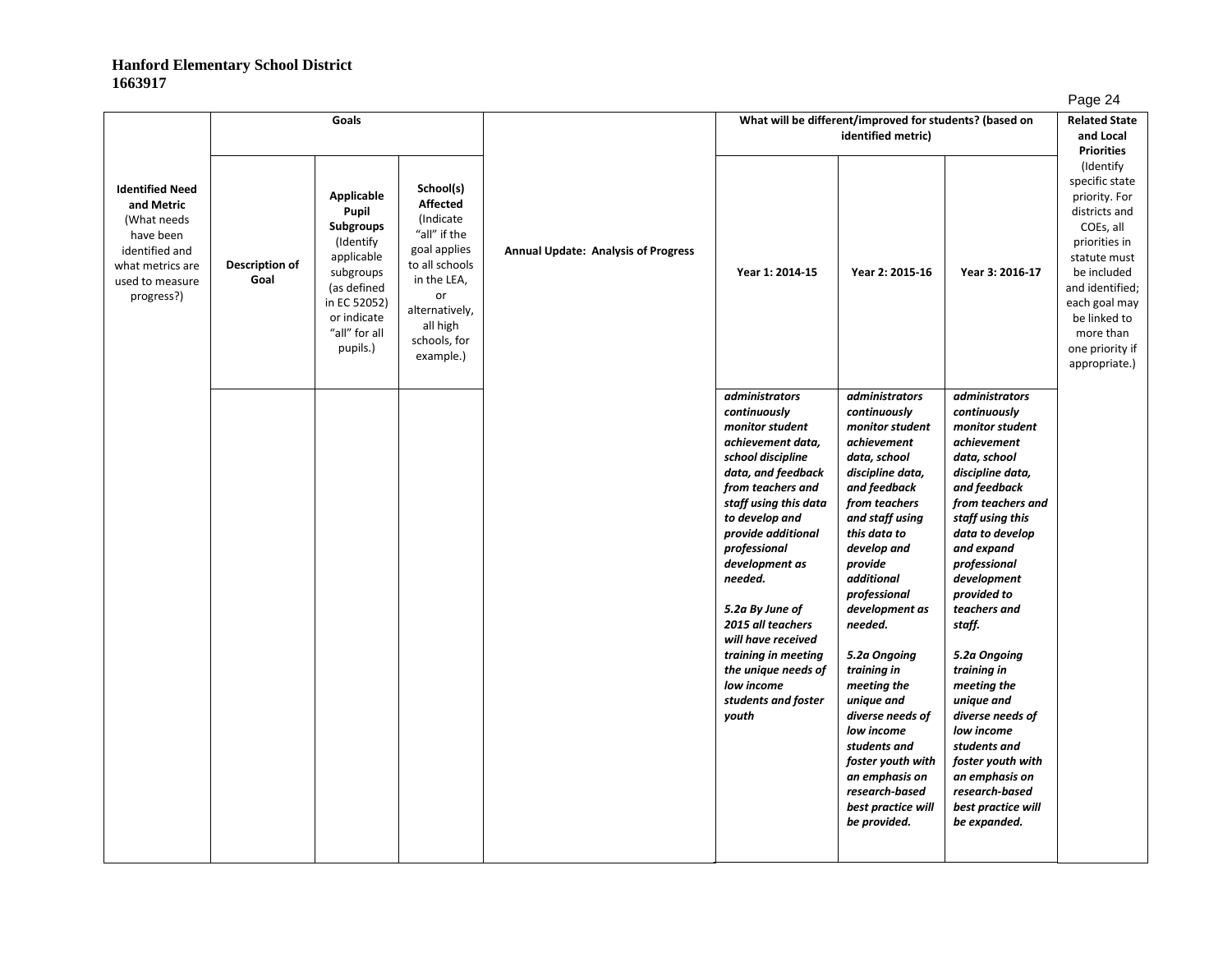|                                                                                                                                                                                                                               |                                                                                                                                                                                                                                        | Goals                                                                                                                                                      |                                                                                                                                                                             |                                            |                                                                                                                                                                                                                                                                                               | What will be different/improved for students? (based on<br>identified metric)                                                                                                                                                                              |                                                                                                                                                                                                                                                            | ັ<br><b>Related State</b><br>and Local                                                                                                                                                                                                                |
|-------------------------------------------------------------------------------------------------------------------------------------------------------------------------------------------------------------------------------|----------------------------------------------------------------------------------------------------------------------------------------------------------------------------------------------------------------------------------------|------------------------------------------------------------------------------------------------------------------------------------------------------------|-----------------------------------------------------------------------------------------------------------------------------------------------------------------------------|--------------------------------------------|-----------------------------------------------------------------------------------------------------------------------------------------------------------------------------------------------------------------------------------------------------------------------------------------------|------------------------------------------------------------------------------------------------------------------------------------------------------------------------------------------------------------------------------------------------------------|------------------------------------------------------------------------------------------------------------------------------------------------------------------------------------------------------------------------------------------------------------|-------------------------------------------------------------------------------------------------------------------------------------------------------------------------------------------------------------------------------------------------------|
| <b>Identified Need</b><br>and Metric<br>(What needs<br>have been<br>identified and<br>what metrics are<br>used to measure<br>progress?)                                                                                       | Description of<br>Goal                                                                                                                                                                                                                 | Applicable<br>Pupil<br><b>Subgroups</b><br>(Identify<br>applicable<br>subgroups<br>(as defined<br>in EC 52052)<br>or indicate<br>"all" for all<br>pupils.) | School(s)<br><b>Affected</b><br>(Indicate<br>"all" if the<br>goal applies<br>to all schools<br>in the LEA,<br>or<br>alternatively,<br>all high<br>schools, for<br>example.) | <b>Annual Update: Analysis of Progress</b> | Year 1: 2014-15                                                                                                                                                                                                                                                                               | Year 2: 2015-16                                                                                                                                                                                                                                            | Year 3: 2016-17                                                                                                                                                                                                                                            | <b>Priorities</b><br>(Identify)<br>specific state<br>priority. For<br>districts and<br>COEs, all<br>priorities in<br>statute must<br>be included<br>and identified;<br>each goal may<br>be linked to<br>more than<br>one priority if<br>appropriate.) |
|                                                                                                                                                                                                                               |                                                                                                                                                                                                                                        |                                                                                                                                                            |                                                                                                                                                                             |                                            | 5.3 Recruitment and<br>teacher retention<br>activities will focus<br>on maintenance of<br>a highly qualified<br>and effective<br>instructional staff.<br>The district has<br>100% fully<br>credentialed,<br>qualified teachers<br>and administrators.                                         | 5.3 Recruitment<br>and teacher<br>retention<br>activities will<br>focus on<br>maintenance of<br>a qualified and<br>effective<br>instructional<br>staff.<br>The district has<br>100% fully<br>credentialed,<br>qualified<br>teachers and<br>administrators. | 5.3 Recruitment<br>and teacher<br>retention<br>activities will<br>focus on<br>maintenance of a<br>qualified and<br>effective<br>instructional staff.<br>The district has<br>100% fully<br>credentialed,<br>qualified teachers<br>and<br>administrators.    |                                                                                                                                                                                                                                                       |
| In order to for<br>students to<br>achieve their<br>academic<br>potential, there is<br>a need for access<br>to standards<br>aligned<br>instructional<br>materials<br>provided in a safe<br>and well-<br>maintained<br>learning | Goal 6.<br>All students will<br>attend a secure,<br>clean, well<br>maintained<br>school, where<br>they are engaged<br>in learning, have<br>access to the<br>standards-<br>aligned<br>instructional<br>materials and<br>technology, and | All Students<br>African<br>American<br>Hispanic<br>White<br><b>SED</b><br>English<br>Learners<br>SWD<br><b>Foster Youth</b>                                | All Schools                                                                                                                                                                 |                                            | 6.1 The district will<br>continue to increase<br>the availability and<br>expand student<br>support services and<br>behavioral<br>interventions at<br>school sites<br>resulting in reduced<br>numbers of<br>discipline incidents,<br>suspensions, and<br>expulsions.<br>It is anticipated that | 6.1 The district<br>will continue to<br>increase the<br>availability and<br>expand student<br>support services<br>and behavioral<br>interventions at<br>school sites<br>resulting in<br>reduced numbers<br>of discipline<br>incidents,<br>suspensions, and | 6.1 The district<br>will continue to<br>increase the<br>availability and<br>expand student<br>support services<br>and behavioral<br>interventions at<br>school sites<br>resulting in<br>reduced numbers<br>of discipline<br>incidents,<br>suspensions, and | 1:Credentialed,<br>appropriately<br>assigned<br>teachers<br>2: Content<br><b>Standards</b><br>5: Pupil<br>Engagement<br>6: School<br>Climate                                                                                                          |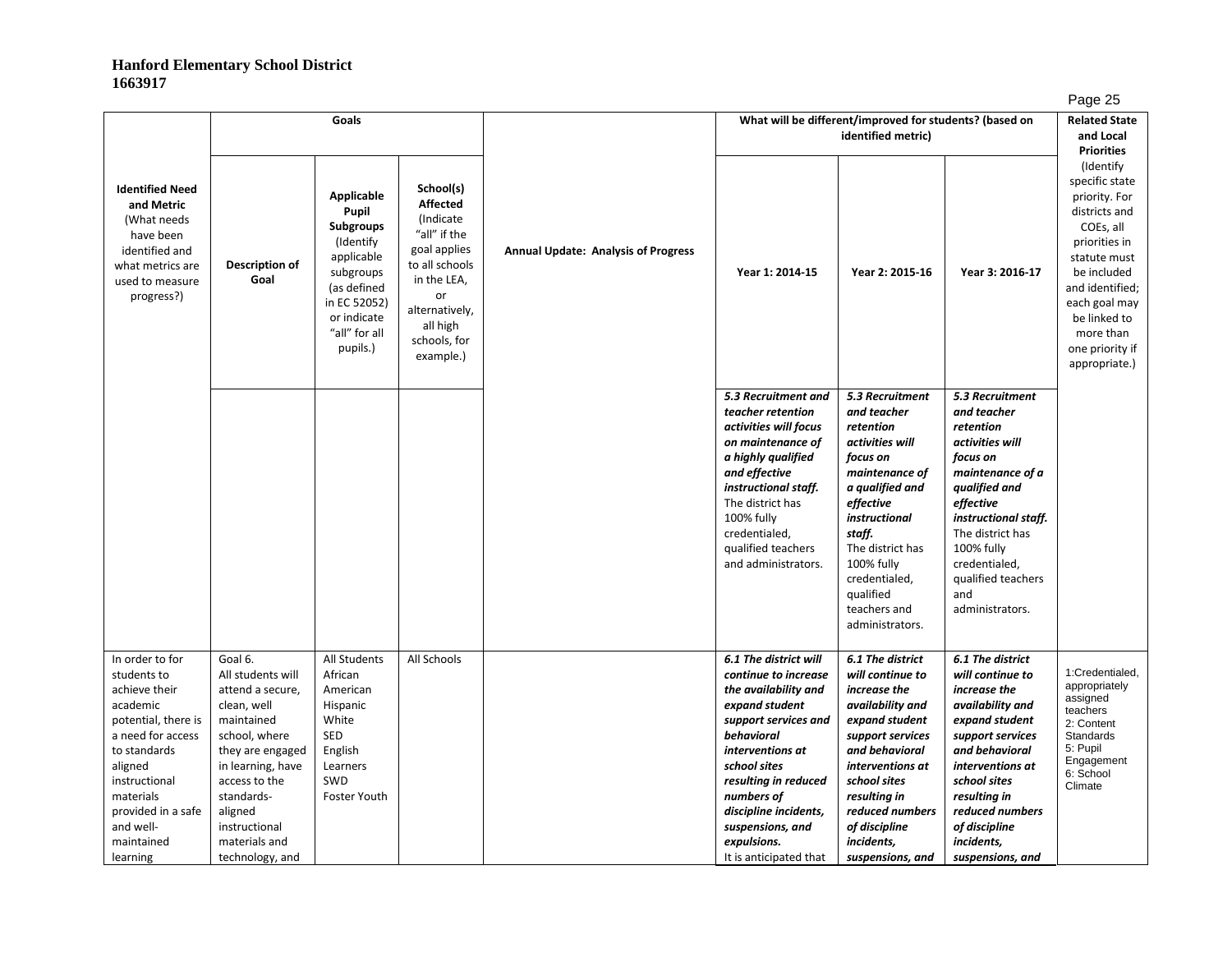|                                                                                                                                                                      |                                                       | Goals                                                                                                                                               |                                                                                                                                                                             |                                            | What will be different/improved for students? (based on                                             | . ugu -u<br><b>Related State</b><br>and Local                                                                                       |                                                                                                                                     |                                                                                                                                                                                                                                                      |
|----------------------------------------------------------------------------------------------------------------------------------------------------------------------|-------------------------------------------------------|-----------------------------------------------------------------------------------------------------------------------------------------------------|-----------------------------------------------------------------------------------------------------------------------------------------------------------------------------|--------------------------------------------|-----------------------------------------------------------------------------------------------------|-------------------------------------------------------------------------------------------------------------------------------------|-------------------------------------------------------------------------------------------------------------------------------------|------------------------------------------------------------------------------------------------------------------------------------------------------------------------------------------------------------------------------------------------------|
| <b>Identified Need</b><br>and Metric<br>(What needs<br>have been<br>identified and<br>what metrics are<br>used to measure<br>progress?)                              | <b>Description of</b><br>Goal                         | Applicable<br>Pupil<br>Subgroups<br>(Identify<br>applicable<br>subgroups<br>(as defined<br>in EC 52052)<br>or indicate<br>"all" for all<br>pupils.) | School(s)<br><b>Affected</b><br>(Indicate<br>"all" if the<br>goal applies<br>to all schools<br>in the LEA,<br>or<br>alternatively,<br>all high<br>schools, for<br>example.) | <b>Annual Update: Analysis of Progress</b> | Year 1: 2014-15                                                                                     | Year 2: 2015-16                                                                                                                     | Year 3: 2016-17                                                                                                                     | <b>Priorities</b><br>(Identify<br>specific state<br>priority. For<br>districts and<br>COEs, all<br>priorities in<br>statute must<br>be included<br>and identified;<br>each goal may<br>be linked to<br>more than<br>one priority if<br>appropriate.) |
| environment.<br>Metric: District<br>and school<br>expulsion and<br>suspension rates,<br>attendance rates,<br>Facilities<br><b>Inspection Tool</b><br>(FIT), Williams | are physically,<br>socially, and<br>emotionally safe. |                                                                                                                                                     |                                                                                                                                                                             |                                            | the district will<br>reduced the<br>numbers of<br>suspensions and<br>expulsions by 10%.             | expulsions.<br>It is anticipated<br>that the district<br>will reduced the<br>numbers of<br>suspensions and<br>expulsions by<br>10%. | expulsions.<br>It is anticipated<br>that the district<br>will reduced the<br>numbers of<br>suspensions and<br>expulsions by<br>10%. |                                                                                                                                                                                                                                                      |
| Report for<br>Instructional<br>Materials                                                                                                                             |                                                       |                                                                                                                                                     |                                                                                                                                                                             |                                            | 6.2 The district will<br>participate in the<br><b>School Attendance</b><br>Review Board<br>process. | 6.2 The district<br>will participate in<br>the School<br>Attendance<br>Review Board<br>process.                                     | 6.2 The district<br>will participate in<br>the School<br>Attendance<br>Review Board<br>process.                                     |                                                                                                                                                                                                                                                      |
|                                                                                                                                                                      |                                                       |                                                                                                                                                     |                                                                                                                                                                             |                                            | 6.3 The district will<br>maintain alternative<br>education options<br>for at-risk students.         | 6.3 The district<br>will review and<br>modify<br>alternative<br>education<br>options for at-<br>risk students as<br>needed.         | 6.3 The district<br>will review and<br>modify alternative<br>education options<br>for at-risk<br>students as<br>needed.             |                                                                                                                                                                                                                                                      |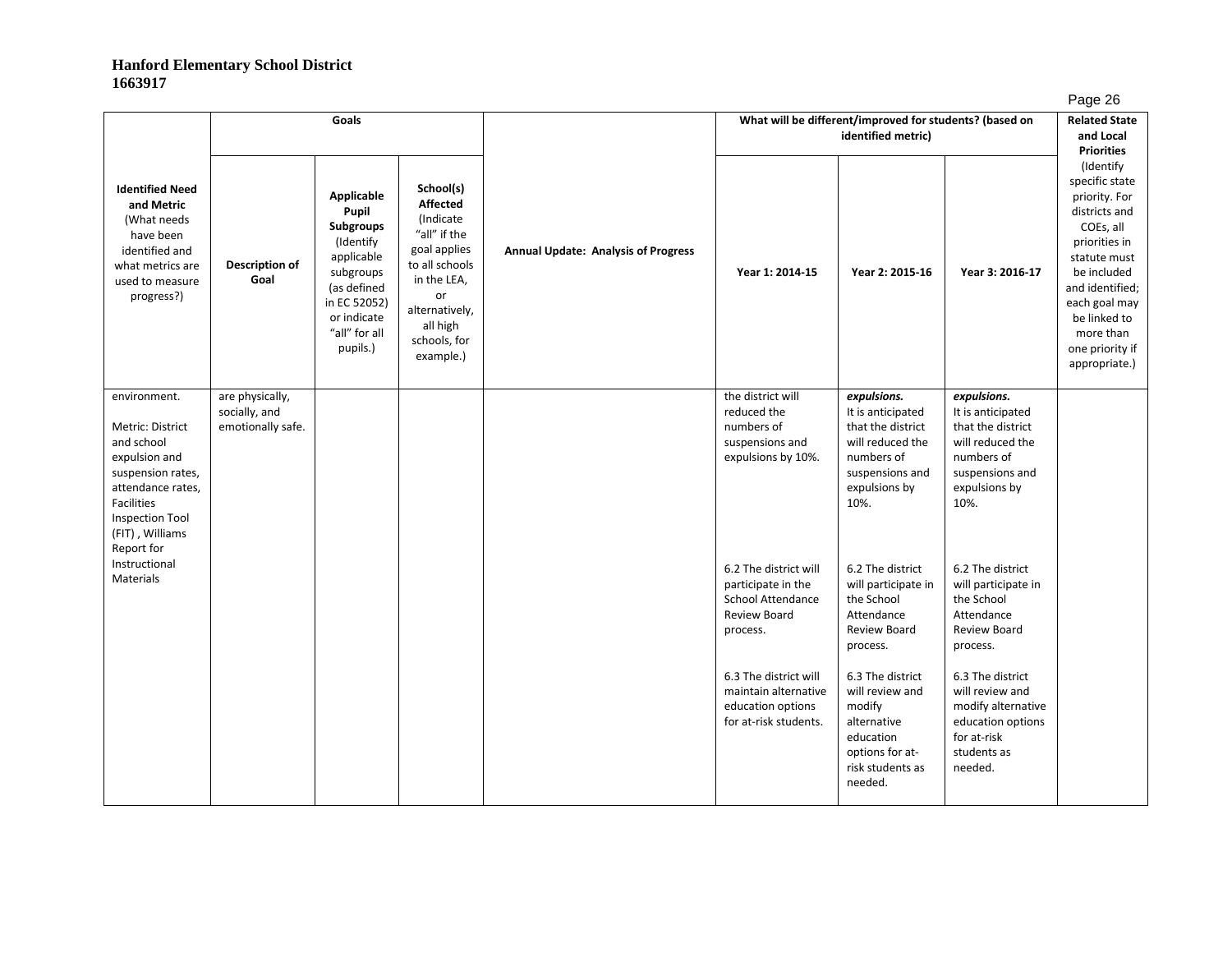| r |  |
|---|--|
|   |  |

|                                                                                                                                         |                        | Goals                                                                                                                                               |                                                                                                                                                                             |                                            |                                                                                                                                                                                                                                                                                                                                                                                     | What will be different/improved for students? (based on                                                                                                                                                                                                                                                                                                                                          |                                                                                                                                                                                                                                                                                                                                                                                         | <b>Related State</b>                                                                                                                                                                                                                                 |
|-----------------------------------------------------------------------------------------------------------------------------------------|------------------------|-----------------------------------------------------------------------------------------------------------------------------------------------------|-----------------------------------------------------------------------------------------------------------------------------------------------------------------------------|--------------------------------------------|-------------------------------------------------------------------------------------------------------------------------------------------------------------------------------------------------------------------------------------------------------------------------------------------------------------------------------------------------------------------------------------|--------------------------------------------------------------------------------------------------------------------------------------------------------------------------------------------------------------------------------------------------------------------------------------------------------------------------------------------------------------------------------------------------|-----------------------------------------------------------------------------------------------------------------------------------------------------------------------------------------------------------------------------------------------------------------------------------------------------------------------------------------------------------------------------------------|------------------------------------------------------------------------------------------------------------------------------------------------------------------------------------------------------------------------------------------------------|
|                                                                                                                                         |                        |                                                                                                                                                     |                                                                                                                                                                             |                                            |                                                                                                                                                                                                                                                                                                                                                                                     | identified metric)                                                                                                                                                                                                                                                                                                                                                                               |                                                                                                                                                                                                                                                                                                                                                                                         | and Local                                                                                                                                                                                                                                            |
| <b>Identified Need</b><br>and Metric<br>(What needs<br>have been<br>identified and<br>what metrics are<br>used to measure<br>progress?) | Description of<br>Goal | Applicable<br>Pupil<br>Subgroups<br>(Identify<br>applicable<br>subgroups<br>(as defined<br>in EC 52052)<br>or indicate<br>"all" for all<br>pupils.) | School(s)<br><b>Affected</b><br>(Indicate<br>"all" if the<br>goal applies<br>to all schools<br>in the LEA,<br>or<br>alternatively,<br>all high<br>schools, for<br>example.) | <b>Annual Update: Analysis of Progress</b> | Year 1: 2014-15                                                                                                                                                                                                                                                                                                                                                                     | Year 2: 2015-16                                                                                                                                                                                                                                                                                                                                                                                  | Year 3: 2016-17                                                                                                                                                                                                                                                                                                                                                                         | <b>Priorities</b><br>(Identify<br>specific state<br>priority. For<br>districts and<br>COEs, all<br>priorities in<br>statute must<br>be included<br>and identified;<br>each goal may<br>be linked to<br>more than<br>one priority if<br>appropriate.) |
|                                                                                                                                         |                        |                                                                                                                                                     |                                                                                                                                                                             |                                            | 6.4 The district's<br>committee, that<br>includes law<br>enforcement, will<br>continue to meet<br>and enhance school<br>and district safety<br>procedures.<br>The district will<br>continue to ensure<br>the safety of<br>students and staff<br>through on-going<br>review of school<br>safety plans and<br>implementation of<br>identified security<br>measures at all<br>schools. | 6.4 The district's<br>committee, that<br>includes law<br>enforcement,<br>will continue to<br>meet and<br>enhance school<br>and district<br>safety<br>procedures.<br>The district will<br>continue to<br>ensure the safety<br>of students and<br>staff through on-<br>going review of<br>school safety<br>plans and<br>implementation<br>of identified<br>security<br>measures at all<br>schools. | 6.4 The district's<br>committee, that<br>includes law<br>enforcement, will<br>continue to meet<br>and enhance<br>school and district<br>safety procedures.<br>The district will<br>continue to<br>ensure the safety<br>of students and<br>staff through on-<br>going review of<br>school safety<br>plans and<br>implementation of<br>identified security<br>measures at all<br>schools. |                                                                                                                                                                                                                                                      |
|                                                                                                                                         |                        |                                                                                                                                                     |                                                                                                                                                                             |                                            | 6.5 The district will<br>implement Common<br><b>Core Standards</b><br>aligned<br>mathematics<br><i>instructional</i><br>materials.                                                                                                                                                                                                                                                  | <b>6.5 Mathematics</b><br>instructional<br>materials are<br>aligned with the<br><b>Common Core</b><br><b>Standards will be</b><br>implemented in                                                                                                                                                                                                                                                 | <b>6.5 Mathematics</b><br>instructional<br>materials are<br>aligned with the<br><b>Common Core</b><br><b>Standards will be</b><br>implemented in                                                                                                                                                                                                                                        |                                                                                                                                                                                                                                                      |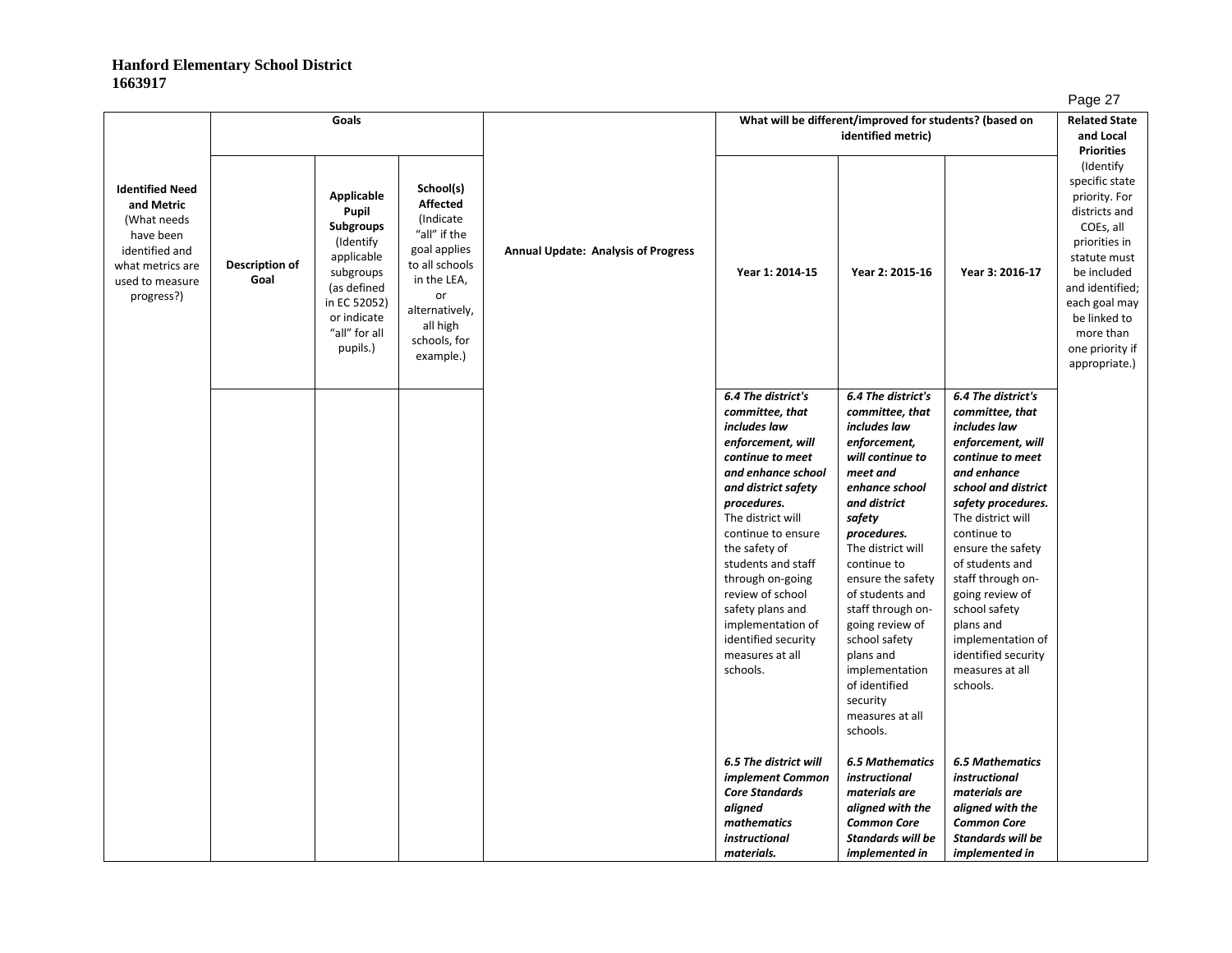|                                                                                                                                         |                        | Goals                                                                                                                                               |                                                                                                                                                                             |                                            |                                                                                                                                                                     | What will be different/improved for students? (based on<br>identified metric)                                                                                                                                                                              |                                                                                                                                                                                                                                                                             | −ອ−<br><b>Related State</b><br>and Local                                                                                                                                                                                                             |
|-----------------------------------------------------------------------------------------------------------------------------------------|------------------------|-----------------------------------------------------------------------------------------------------------------------------------------------------|-----------------------------------------------------------------------------------------------------------------------------------------------------------------------------|--------------------------------------------|---------------------------------------------------------------------------------------------------------------------------------------------------------------------|------------------------------------------------------------------------------------------------------------------------------------------------------------------------------------------------------------------------------------------------------------|-----------------------------------------------------------------------------------------------------------------------------------------------------------------------------------------------------------------------------------------------------------------------------|------------------------------------------------------------------------------------------------------------------------------------------------------------------------------------------------------------------------------------------------------|
| <b>Identified Need</b><br>and Metric<br>(What needs<br>have been<br>identified and<br>what metrics are<br>used to measure<br>progress?) | Description of<br>Goal | Applicable<br>Pupil<br>Subgroups<br>(Identify<br>applicable<br>subgroups<br>(as defined<br>in EC 52052)<br>or indicate<br>"all" for all<br>pupils.) | School(s)<br><b>Affected</b><br>(Indicate<br>"all" if the<br>goal applies<br>to all schools<br>in the LEA,<br>or<br>alternatively,<br>all high<br>schools, for<br>example.) | <b>Annual Update: Analysis of Progress</b> | Year 1: 2014-15                                                                                                                                                     | Year 2: 2015-16                                                                                                                                                                                                                                            | Year 3: 2016-17                                                                                                                                                                                                                                                             | <b>Priorities</b><br>(Identify<br>specific state<br>priority. For<br>districts and<br>COEs, all<br>priorities in<br>statute must<br>be included<br>and identified;<br>each goal may<br>be linked to<br>more than<br>one priority if<br>appropriate.) |
|                                                                                                                                         |                        |                                                                                                                                                     |                                                                                                                                                                             |                                            |                                                                                                                                                                     | all grade levels.                                                                                                                                                                                                                                          | all grade levels.                                                                                                                                                                                                                                                           |                                                                                                                                                                                                                                                      |
|                                                                                                                                         |                        |                                                                                                                                                     |                                                                                                                                                                             |                                            |                                                                                                                                                                     | 6.6a Review of<br><b>CCCS</b> aligned<br>instructional<br>materials will be<br>underway with<br>an emphasis on<br>selection of SBE<br>approved ELA<br>programs.                                                                                            | 6.6a The process<br>of adopting CCCS<br>aligned SBE<br>approved<br><i>instructional</i><br>materials in ELA<br>will begin.                                                                                                                                                  |                                                                                                                                                                                                                                                      |
|                                                                                                                                         |                        |                                                                                                                                                     |                                                                                                                                                                             |                                            | 6.6 The district will<br>continue to increase<br>the availability and<br>expand services<br>needed to<br>implement<br>instructional<br>technology in<br>classrooms. | 6.6 Expansion of<br>instructional<br>technology will<br>continue to<br>support student<br>mastery of<br><b>Common Core</b><br>Standards with a<br>focus on student<br>access to the<br>technological<br>components of<br>the SBE<br>approved<br>materials. | <b>6.6 Continued</b><br>expansion of<br>instructional<br>technology will<br>continue to<br>support student<br>mastery of<br><b>Common Core</b><br>Standards with a<br>focus on student<br>access to the<br>technological<br>components of<br>the SBE approved<br>materials. |                                                                                                                                                                                                                                                      |
|                                                                                                                                         |                        |                                                                                                                                                     |                                                                                                                                                                             |                                            | 6.7 Facility<br>maintenance and<br>repair continue to                                                                                                               | 6.7 Facility<br>maintenance<br>and repair                                                                                                                                                                                                                  | 6.7 Facility<br>maintenance and<br>repair continue to                                                                                                                                                                                                                       |                                                                                                                                                                                                                                                      |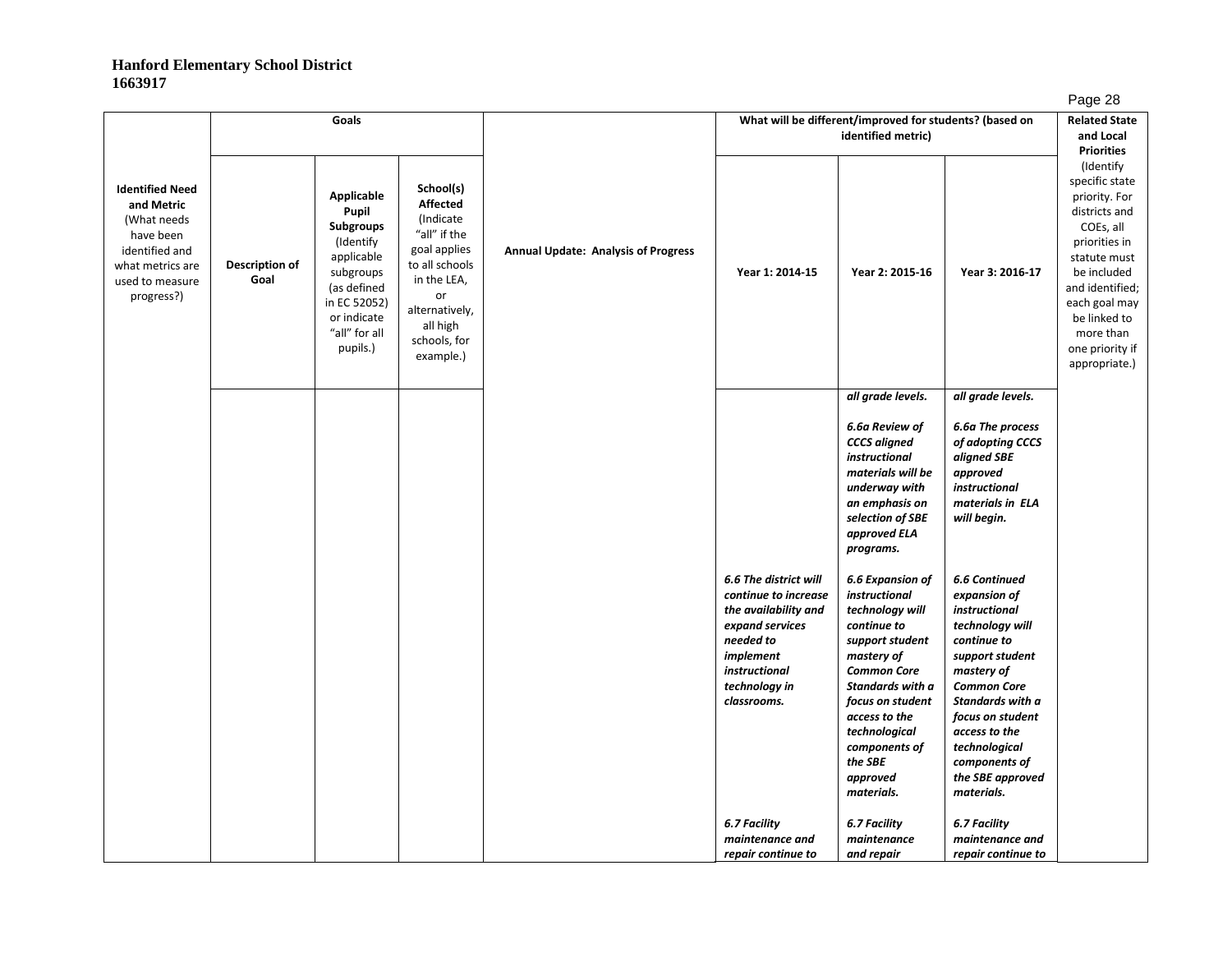|                                                                                                                                                                 |                                                                                                                                        | Goals                                                                                                                                                       |                                                                                                                                                                             |                                            |                                                                                                                                                                                                                                                                                                                                      | What will be different/improved for students? (based on                                                                                                                                                                                                                                                               |                                                                                                                                                                                                                                                                                                        | ∙ ອ−<br><b>Related State</b>                                                                                                                                                                                                    |
|-----------------------------------------------------------------------------------------------------------------------------------------------------------------|----------------------------------------------------------------------------------------------------------------------------------------|-------------------------------------------------------------------------------------------------------------------------------------------------------------|-----------------------------------------------------------------------------------------------------------------------------------------------------------------------------|--------------------------------------------|--------------------------------------------------------------------------------------------------------------------------------------------------------------------------------------------------------------------------------------------------------------------------------------------------------------------------------------|-----------------------------------------------------------------------------------------------------------------------------------------------------------------------------------------------------------------------------------------------------------------------------------------------------------------------|--------------------------------------------------------------------------------------------------------------------------------------------------------------------------------------------------------------------------------------------------------------------------------------------------------|---------------------------------------------------------------------------------------------------------------------------------------------------------------------------------------------------------------------------------|
|                                                                                                                                                                 |                                                                                                                                        |                                                                                                                                                             |                                                                                                                                                                             |                                            |                                                                                                                                                                                                                                                                                                                                      | identified metric)                                                                                                                                                                                                                                                                                                    |                                                                                                                                                                                                                                                                                                        | and Local<br><b>Priorities</b>                                                                                                                                                                                                  |
| <b>Identified Need</b><br>and Metric<br>(What needs)<br>have been<br>identified and<br>what metrics are<br>used to measure<br>progress?)                        | Description of<br>Goal                                                                                                                 | Applicable<br>Pupil<br><b>Subgroups</b><br>(Identify)<br>applicable<br>subgroups<br>(as defined<br>in EC 52052)<br>or indicate<br>"all" for all<br>pupils.) | School(s)<br><b>Affected</b><br>(Indicate<br>"all" if the<br>goal applies<br>to all schools<br>in the LEA,<br>or<br>alternatively,<br>all high<br>schools, for<br>example.) | <b>Annual Update: Analysis of Progress</b> | Year 1: 2014-15                                                                                                                                                                                                                                                                                                                      | Year 2: 2015-16                                                                                                                                                                                                                                                                                                       | Year 3: 2016-17                                                                                                                                                                                                                                                                                        | (Identify<br>specific state<br>priority. For<br>districts and<br>COEs, all<br>priorities in<br>statute must<br>be included<br>and identified;<br>each goal may<br>be linked to<br>more than<br>one priority if<br>appropriate.) |
|                                                                                                                                                                 |                                                                                                                                        |                                                                                                                                                             |                                                                                                                                                                             |                                            | be ongoing as<br>identified through a<br>long term deferred<br>maintenance plan<br>and needs identified<br>through the<br><b>Facilities Inspection</b><br>Tool (FIT).<br>The Facilities<br>Inspection Tool (FIT)<br>and the Deferred<br>Maintenance Plan<br>will be used to<br>identify short and<br>long term<br>maintenance needs. | continue to be<br>ongoing as<br>identified<br>through a long<br>term deferred<br>maintenance<br>plan and needs<br>identified<br>through the FIT.<br>The Facilities<br>Inspection Tool<br>(FIT) and the<br>Deferred<br>Maintenance<br>Plan will be used<br>to identify short<br>and long term<br>maintenance<br>needs. | be ongoing as<br>identified through<br>a long term<br>deferred<br>maintenance plan<br>and needs<br>identified through<br>the FIT.<br>The Facilities<br>Inspection Tool<br>(FIT) and the<br>Deferred<br>Maintenance Plan<br>will be used to<br>identify short and<br>long term<br>maintenance<br>needs. |                                                                                                                                                                                                                                 |
| In order for<br>parents/guardian<br>s to actively<br>participate in<br>their children's<br>education, there<br>is a need for<br>home to school<br>communication | Goal 7.<br>Parents will<br>participate in<br>regular, two-<br>way, and<br>meaningful<br>communication<br>involving student<br>academic | <b>All Students</b><br>African<br>American<br>Hispanic<br>White<br>SED<br>English<br>Learners<br>SWD                                                        | All Schools                                                                                                                                                                 |                                            | 7.1 The district<br>provides dedicated<br>days for parents to<br>attend conferences<br>with their students'<br>teachers.                                                                                                                                                                                                             | 7.1 The district<br>provides<br>dedicated days<br>for parents to<br>attend<br>conferences with<br>their students'<br>teachers.<br>Schools will make                                                                                                                                                                   | 7.1 The district<br>provides<br>dedicated days<br>for parents to<br>attend<br>conferences with<br>their students'<br>teachers.<br>Schools will make                                                                                                                                                    | 3: Parent<br>Involvement                                                                                                                                                                                                        |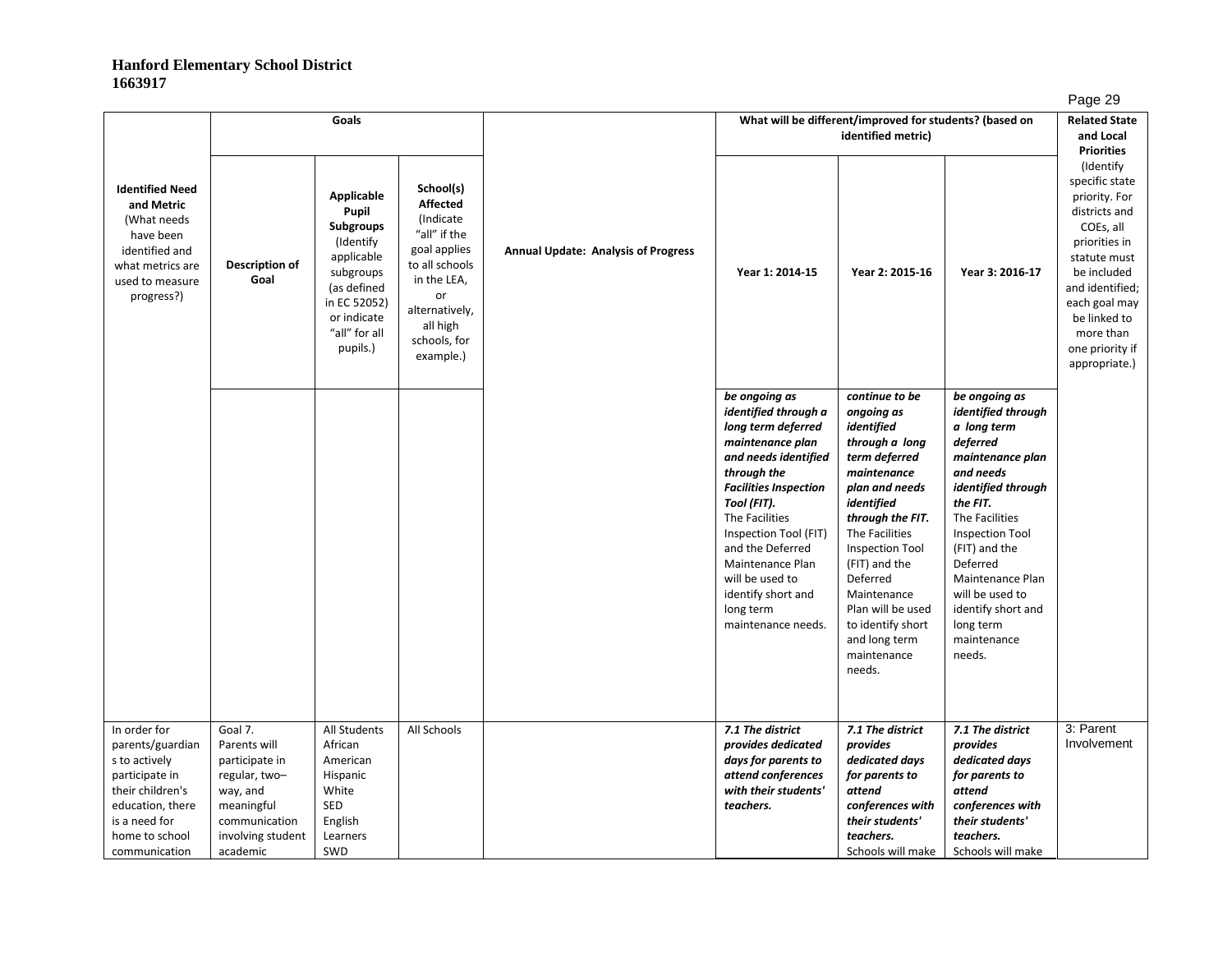|                                                                                                                                          |                                             |                                                                                                                                                            |                                                                                                                                                                             |                                            |                                                                                                                                                                                                                                                           |                                                                                                                                                                                                                                                                 |                                                                                                                                                                                                                                                                 | . ugo oo                                                                                                                                                                                                                         |
|------------------------------------------------------------------------------------------------------------------------------------------|---------------------------------------------|------------------------------------------------------------------------------------------------------------------------------------------------------------|-----------------------------------------------------------------------------------------------------------------------------------------------------------------------------|--------------------------------------------|-----------------------------------------------------------------------------------------------------------------------------------------------------------------------------------------------------------------------------------------------------------|-----------------------------------------------------------------------------------------------------------------------------------------------------------------------------------------------------------------------------------------------------------------|-----------------------------------------------------------------------------------------------------------------------------------------------------------------------------------------------------------------------------------------------------------------|----------------------------------------------------------------------------------------------------------------------------------------------------------------------------------------------------------------------------------|
|                                                                                                                                          |                                             | Goals                                                                                                                                                      |                                                                                                                                                                             |                                            |                                                                                                                                                                                                                                                           | What will be different/improved for students? (based on<br>identified metric)                                                                                                                                                                                   |                                                                                                                                                                                                                                                                 | <b>Related State</b><br>and Local<br><b>Priorities</b>                                                                                                                                                                           |
| <b>Identified Need</b><br>and Metric<br>(What needs)<br>have been<br>identified and<br>what metrics are<br>used to measure<br>progress?) | Description of<br>Goal                      | Applicable<br>Pupil<br><b>Subgroups</b><br>(Identify<br>applicable<br>subgroups<br>(as defined<br>in EC 52052)<br>or indicate<br>"all" for all<br>pupils.) | School(s)<br><b>Affected</b><br>(Indicate<br>"all" if the<br>goal applies<br>to all schools<br>in the LEA,<br>or<br>alternatively,<br>all high<br>schools, for<br>example.) | <b>Annual Update: Analysis of Progress</b> | Year 1: 2014-15                                                                                                                                                                                                                                           | Year 2: 2015-16                                                                                                                                                                                                                                                 | Year 3: 2016-17                                                                                                                                                                                                                                                 | (Identify)<br>specific state<br>priority. For<br>districts and<br>COEs, all<br>priorities in<br>statute must<br>be included<br>and identified;<br>each goal may<br>be linked to<br>more than<br>one priority if<br>appropriate.) |
| and<br>parent/guardian<br>involvement.<br><b>Metric: Statistics</b><br>from ParentVue                                                    | learning and<br>other school<br>activities. | Foster Youth                                                                                                                                               |                                                                                                                                                                             |                                            | Schools will make<br>every effort to gain<br>a 100% participation<br>rate for parent<br>teacher<br>conferences.                                                                                                                                           | every effort to<br>gain a 100%<br>participation rate<br>for parent<br>teacher<br>conferences.                                                                                                                                                                   | every effort to<br>gain a 100%<br>participation rate<br>for parent teacher<br>conferences.                                                                                                                                                                      |                                                                                                                                                                                                                                  |
| system, school<br>records of parent<br>involvement<br>activities.                                                                        |                                             |                                                                                                                                                            |                                                                                                                                                                             |                                            | 7.2 The district will<br>expand parent<br>communication<br>activities and<br>resources at each<br>school site.<br>School sites will<br>continue to expand<br>parent involvement<br>and education<br>activities and<br>attendance will<br>increase by 10%. | 7.2 The district<br>will expand<br>parent<br>communication<br>activities and<br>resources at<br>each school site.<br>School sites will<br>continue to<br>expand parent<br>involvement and<br>education<br>activities and<br>attendance will<br>increase by 10%. | 7.2 The district<br>will expand<br>parent<br>communication<br>activities and<br>resources at each<br>school site.<br>School sites will<br>continue to<br>expand parent<br>involvement and<br>education<br>activities and<br>attendance will<br>increase by 10%. |                                                                                                                                                                                                                                  |
|                                                                                                                                          |                                             |                                                                                                                                                            |                                                                                                                                                                             |                                            | 7.3 The district will<br>continue to expand<br>the amount of<br>information<br>available to parents<br>online.<br>The number of<br>parents using the                                                                                                      | 7.3 The district<br>will continue to<br>expand the<br>amount of<br>information<br>available to<br>parents online.<br>The number of                                                                                                                              | 7.3 The district<br>will continue to<br>expand the<br>amount of<br>information<br>available to<br>parents online<br>and will provide                                                                                                                            |                                                                                                                                                                                                                                  |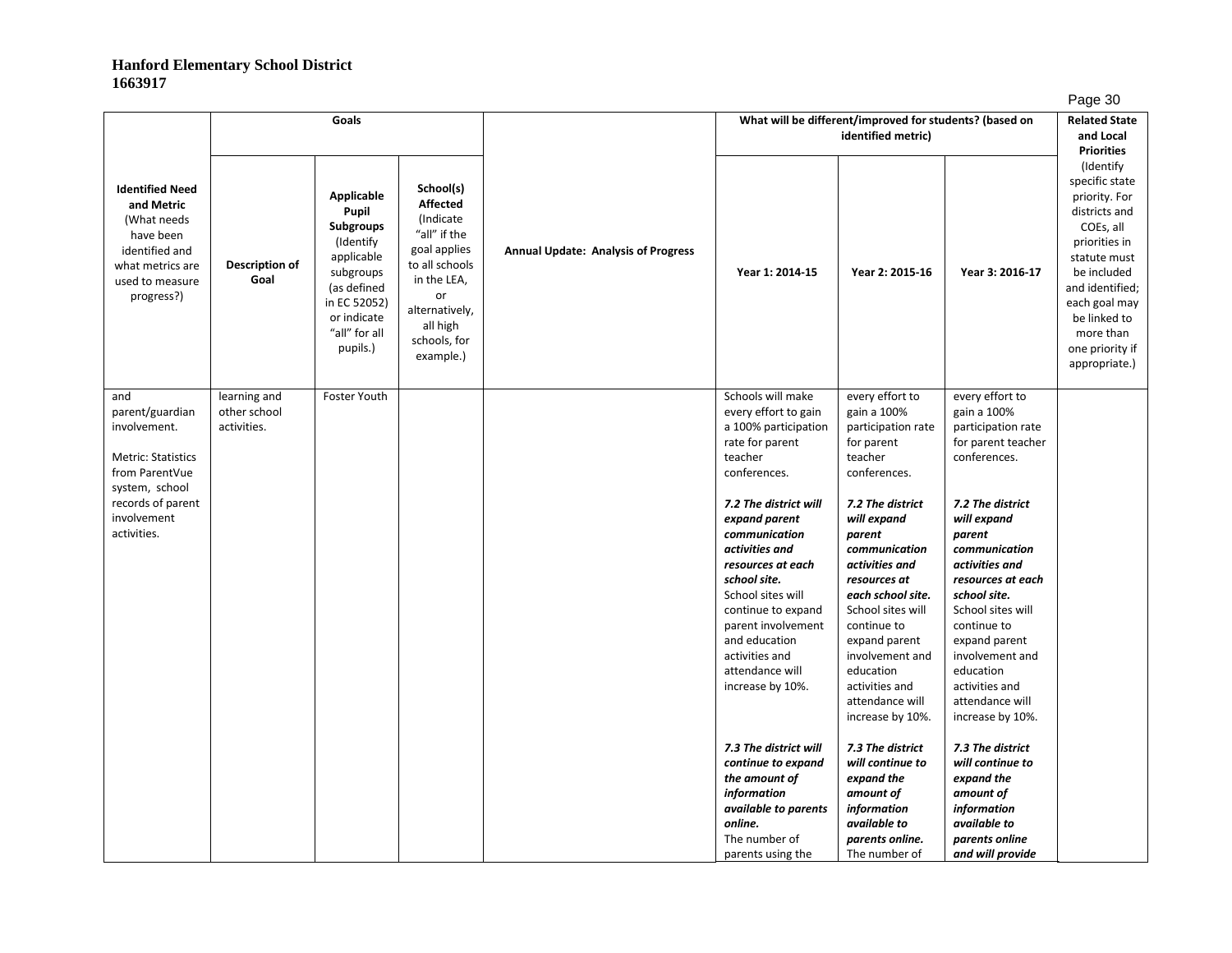|                                                                                                                                         |                        | Goals                                                                                                                                                      |                                                                                                                                                                              |                                            |                                                                                                                                                                                                                                                     | What will be different/improved for students? (based on<br>identified metric)                                              |                                                                                                                                                                                                | - - - -<br><b>Related State</b><br>and Local<br><b>Priorities</b>                                                                                                                                                               |
|-----------------------------------------------------------------------------------------------------------------------------------------|------------------------|------------------------------------------------------------------------------------------------------------------------------------------------------------|------------------------------------------------------------------------------------------------------------------------------------------------------------------------------|--------------------------------------------|-----------------------------------------------------------------------------------------------------------------------------------------------------------------------------------------------------------------------------------------------------|----------------------------------------------------------------------------------------------------------------------------|------------------------------------------------------------------------------------------------------------------------------------------------------------------------------------------------|---------------------------------------------------------------------------------------------------------------------------------------------------------------------------------------------------------------------------------|
| <b>Identified Need</b><br>and Metric<br>(What needs<br>have been<br>identified and<br>what metrics are<br>used to measure<br>progress?) | Description of<br>Goal | Applicable<br>Pupil<br><b>Subgroups</b><br>(Identify<br>applicable<br>subgroups<br>(as defined<br>in EC 52052)<br>or indicate<br>"all" for all<br>pupils.) | School(s)<br><b>Affected</b><br>(Indicate)<br>"all" if the<br>goal applies<br>to all schools<br>in the LEA,<br>or<br>alternatively,<br>all high<br>schools, for<br>example.) | <b>Annual Update: Analysis of Progress</b> | Year 1: 2014-15                                                                                                                                                                                                                                     | Year 2: 2015-16                                                                                                            | Year 3: 2016-17                                                                                                                                                                                | (Identify<br>specific state<br>priority. For<br>districts and<br>COEs, all<br>priorities in<br>statute must<br>be included<br>and identified;<br>each goal may<br>be linked to<br>more than<br>one priority if<br>appropriate.) |
|                                                                                                                                         |                        |                                                                                                                                                            |                                                                                                                                                                              |                                            | district's web-based<br>student monitoring<br>system will exceed<br>30%.                                                                                                                                                                            | parents using the<br>district's web-<br>based student<br>monitoring<br>system will<br>exceed 35%.                          | support to<br>parents in the<br>access and use of<br>online<br>information.<br>The number of<br>parents using the<br>district's web-<br>based student<br>monitoring system<br>will exceed 35%. |                                                                                                                                                                                                                                 |
|                                                                                                                                         |                        |                                                                                                                                                            |                                                                                                                                                                              |                                            | 7.5 School sites will<br>expand parent<br>involvement and<br>education activities<br>including but not<br>limited to literacy<br>and math nights,<br>school site and<br>classroom<br>observations, and<br>parent involvement<br>on local committees | 7.4 School sites<br>will expand<br>parent<br>involvement and<br>education<br>activities to<br>include parent<br>trainings. | 7.4 School sites<br>will expand parent<br>involvement and<br>education<br>activities to<br>include parent<br>trainings.                                                                        |                                                                                                                                                                                                                                 |
|                                                                                                                                         |                        |                                                                                                                                                            |                                                                                                                                                                              |                                            | and councils.<br>School sites will<br>continue to expand<br>parent involvement<br>and education<br>activities and<br>attendance will<br>increase by 10%.                                                                                            |                                                                                                                            |                                                                                                                                                                                                |                                                                                                                                                                                                                                 |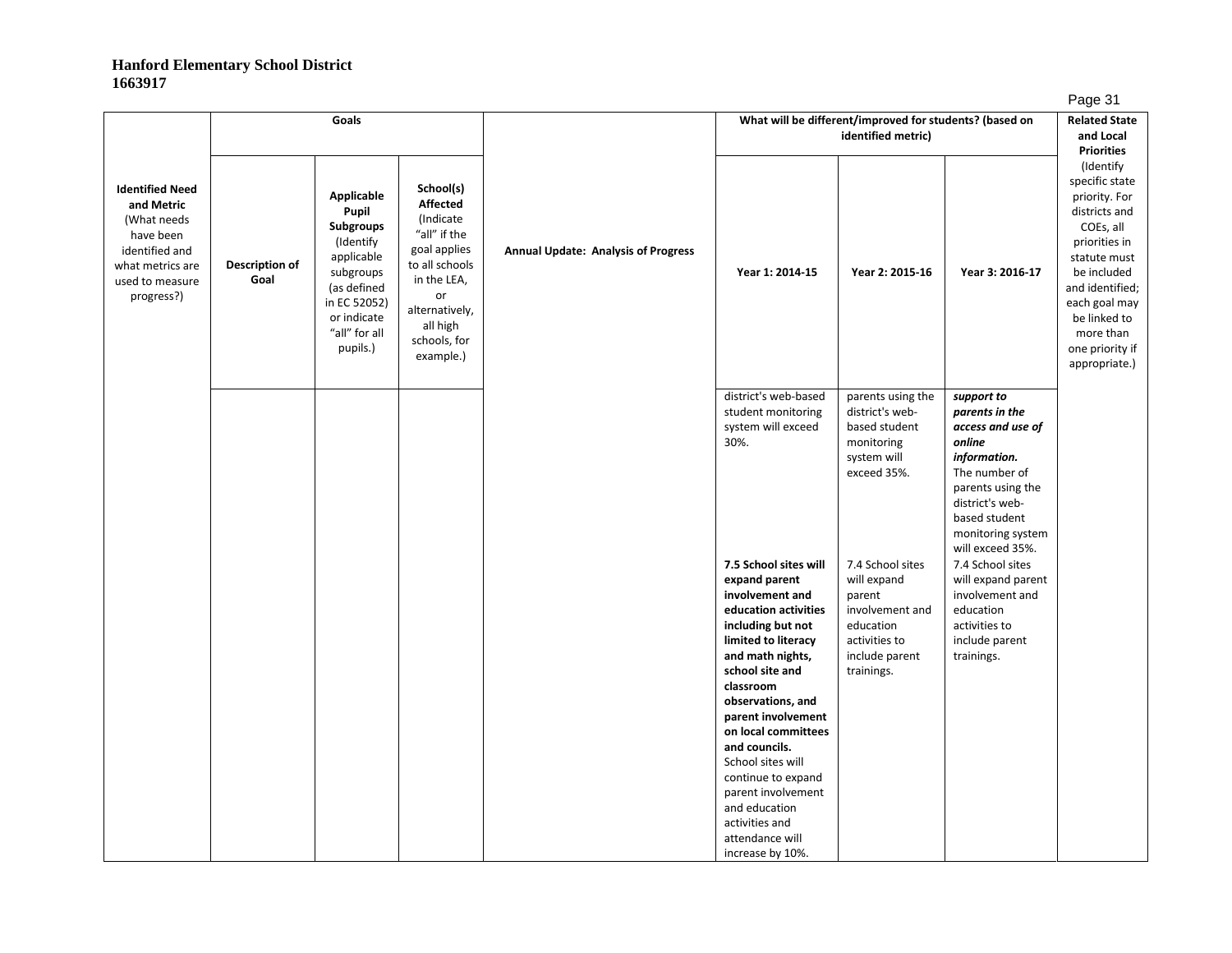|                                                                                                                                         |                        | Goals                                                                                                                                               |                                                                                                                                                                             |                                            |                                                                                                                                                                                                                                  | What will be different/improved for students? (based on<br>identified metric)                                                                                                                                                             |                                                                                                                                                                                                                                        | . ugu u<br><b>Related State</b><br>and Local<br><b>Priorities</b>                                                                                                                                                               |
|-----------------------------------------------------------------------------------------------------------------------------------------|------------------------|-----------------------------------------------------------------------------------------------------------------------------------------------------|-----------------------------------------------------------------------------------------------------------------------------------------------------------------------------|--------------------------------------------|----------------------------------------------------------------------------------------------------------------------------------------------------------------------------------------------------------------------------------|-------------------------------------------------------------------------------------------------------------------------------------------------------------------------------------------------------------------------------------------|----------------------------------------------------------------------------------------------------------------------------------------------------------------------------------------------------------------------------------------|---------------------------------------------------------------------------------------------------------------------------------------------------------------------------------------------------------------------------------|
| <b>Identified Need</b><br>and Metric<br>(What needs<br>have been<br>identified and<br>what metrics are<br>used to measure<br>progress?) | Description of<br>Goal | Applicable<br>Pupil<br>Subgroups<br>(Identify<br>applicable<br>subgroups<br>(as defined<br>in EC 52052)<br>or indicate<br>"all" for all<br>pupils.) | School(s)<br><b>Affected</b><br>(Indicate<br>"all" if the<br>goal applies<br>to all schools<br>in the LEA,<br>or<br>alternatively,<br>all high<br>schools, for<br>example.) | <b>Annual Update: Analysis of Progress</b> | Year 1: 2014-15                                                                                                                                                                                                                  | Year 2: 2015-16                                                                                                                                                                                                                           | Year 3: 2016-17                                                                                                                                                                                                                        | (Identify<br>specific state<br>priority. For<br>districts and<br>COEs, all<br>priorities in<br>statute must<br>be included<br>and identified;<br>each goal may<br>be linked to<br>more than<br>one priority if<br>appropriate.) |
|                                                                                                                                         |                        |                                                                                                                                                     |                                                                                                                                                                             |                                            | 7.6 School sites will<br>continue to expand<br>opportunities for<br>parent volunteers.<br>The district<br>anticipates the<br>opportunities for<br>school volunteerism<br>will be increased by<br>15 % from the<br>previous year. | 7.5 School sites<br>will continue to<br>expand<br>opportunities for<br>parent<br>volunteers.<br>The district<br>anticipates the<br>opportunities for<br>school<br>volunteerism will<br>be increased by<br>15 % from the<br>previous year. | 7.5 School sites<br>will continue to<br>expand<br>opportunities for<br>parent volunteers.<br>The district<br>anticipates the<br>opportunities for<br>school<br>volunteerism will<br>be increased by 15<br>% from the<br>previous year. |                                                                                                                                                                                                                                 |
|                                                                                                                                         |                        |                                                                                                                                                     |                                                                                                                                                                             |                                            | 7.7 Parents will<br>again be engaged<br>and involved in<br>developing the<br>priorities for the<br>LCAP.<br>The number of<br>parents participating<br>in the LCAP revision<br>will exceed 250.                                   | 7.7 Parents will<br>again be<br>engaged and<br>involved in<br>developing the<br>priorities for the<br>LCAP.<br>The number of<br>parents<br>participating in<br>the LCAP revision<br>will exceed 275.                                      | 7.6 The organic<br>development of<br>the LCAP will<br>include the input<br>of kev<br>stakeholders with<br>an emphasis on<br>parents.<br>The number of<br>parents<br>participating in<br>the LCAP revision<br>will exceed 300.          |                                                                                                                                                                                                                                 |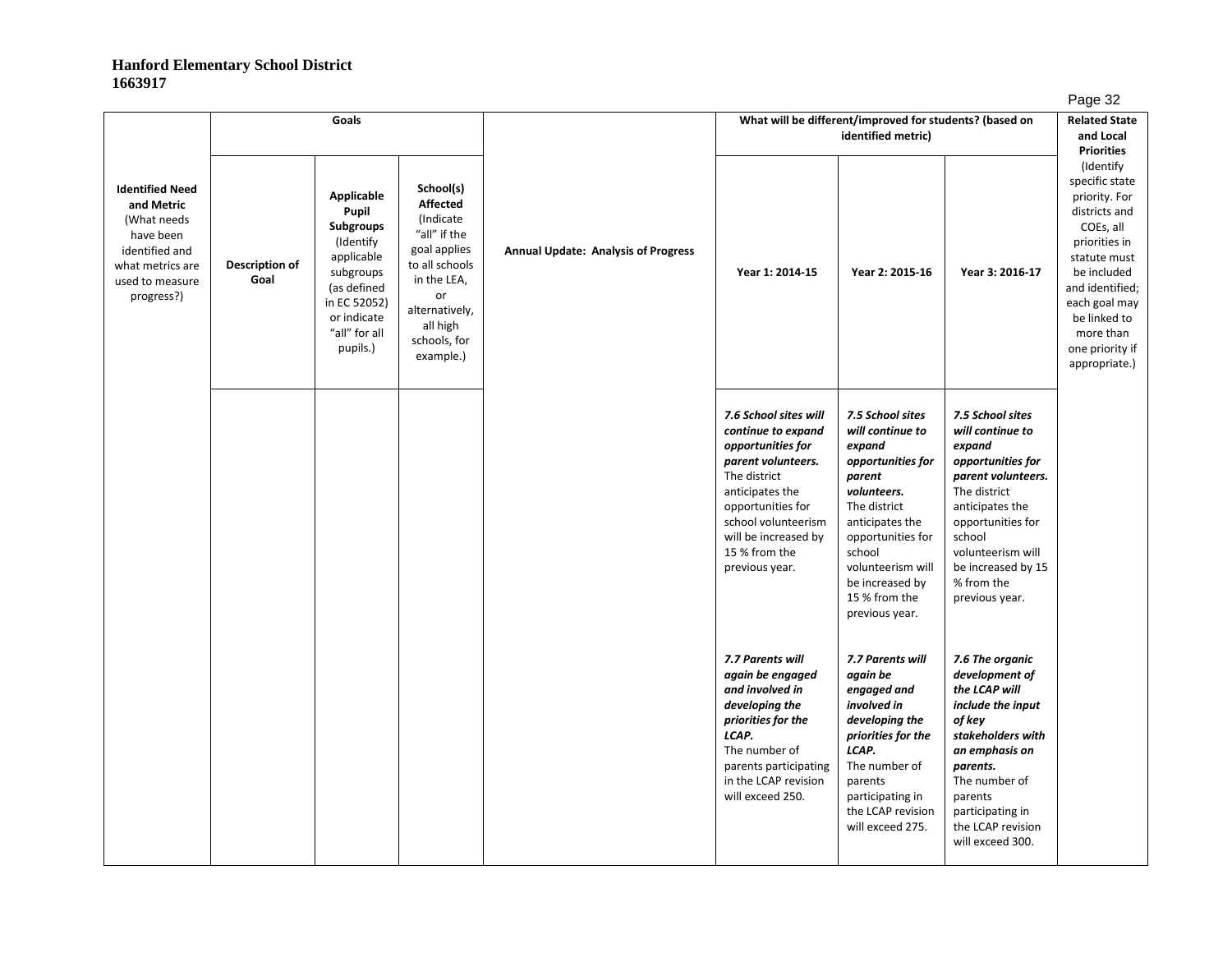#### **Section 3: Actions, Services, and Expenditures**

*For school districts, Education Code sections 52060 and 52061, for county offices of education, Education Code sections 52066 and 52067, and for charter schools, Education Code section 47606.5 require the LCAP to include a description of the specific actions an LEA will take to meet the goals identified. Additionally Education Code section 52604 requires a listing and description of the expenditures required to implement the specific actions.*

**Instructions**: Identify annual actions to be performed to meet the goals described in Section 2, and describe expenditures to implement each action, and where these expenditures can be found in the LEA's budget. Actions may describe a group of services that are implemented to achieve identified goals. The actions and expenditures must reflect details within a goal for the specific subgroups identified in Education Code section 52052, including pupils with disabilities, and for specific school sites as applicable. In describing the actions and expenditures that will serve low-income, English learner, and/or foster youth pupils as defined in Education Code section 42238.01, the LEA must identify whether supplemental and concentration funds are used in a district wide, school wide, countywide, or charter wide manner. In the annual update, the LEA must describe any changes to actions as a result of a review of progress. The LEA must reference all fund sources used to support actions and services. Expenditures must be classified using the California School Accounting Manual as required by Education Code sections 52061, 52067, and 47606.5.

## **Guiding Questions:**

- 1) What actions/services will be provided to all pupils, to subgroups of pupils identified pursuant to Education Code section 52052, to specific school sites, to English learners, to low-income pupils, and/or to foster youth to achieve goals identified in the LCAP?
- 2) How do these actions/services link to identified goals and performance indicators?
- 3) What expenditures support changes to actions/services as a result of the goal identified? Where can these expenditures be found in the LEA's budget?
- 4) In the annual update, how have the actions/services addressed the needs of all pupils and did the provisions of those services result in the desired outcomes?
- 5) In the annual update, how have the actions/services addressed the needs of all subgroups of pupils identified pursuant to Education Code section 52052, including, but not limited to, English learners, low-income pupils, and foster youth; and did the provision of those actions/services result in the desired outcomes?
- 6) In the annual update, how have the actions/services addressed the identified needs and goals of specific school sites and did the provision of those actions/services result in the desired outcomes?
- 7) In the annual update, what changes in actions, services, and expenditures have been made as a result of reviewing past progress and/or changes to goals?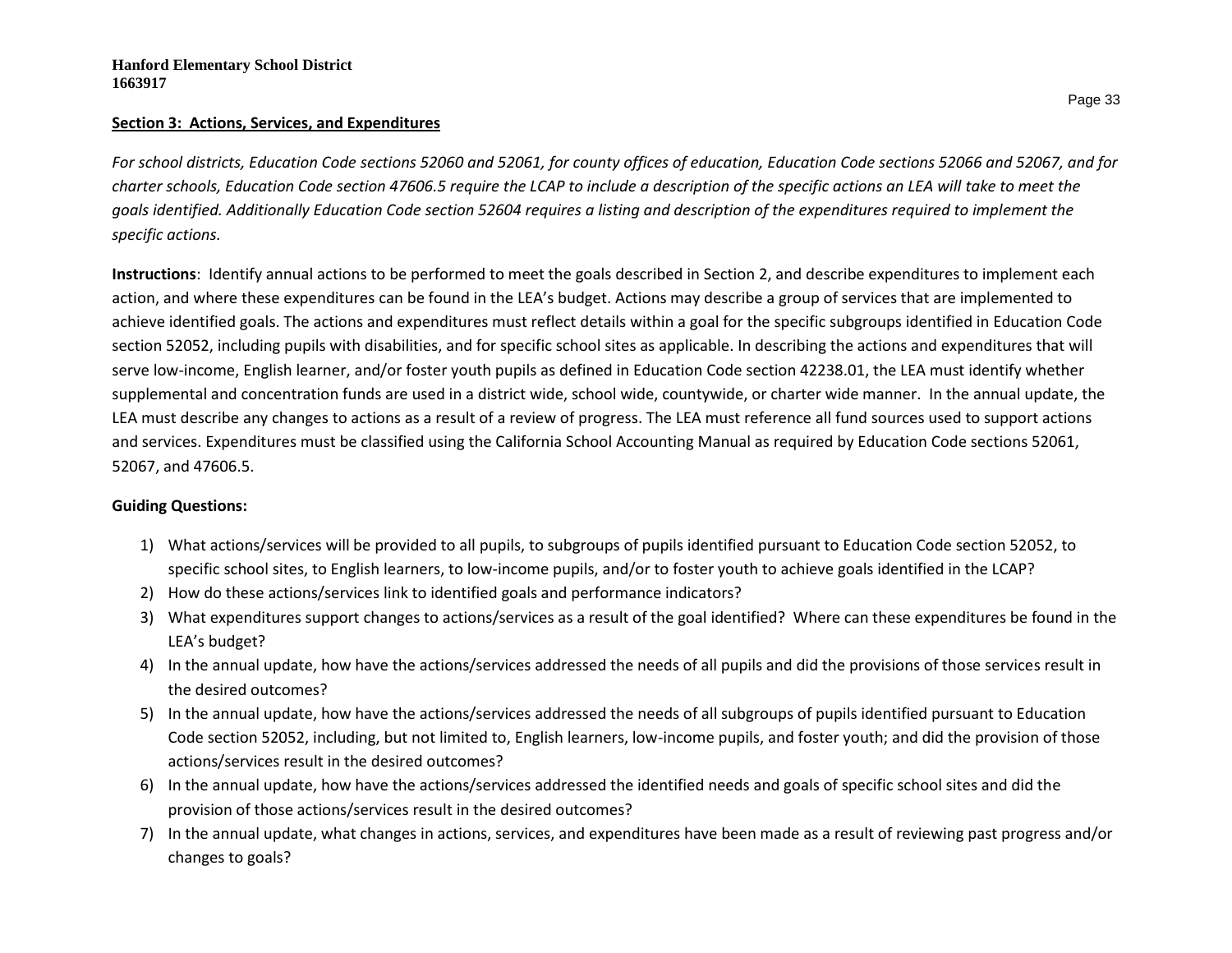A. What annual actions, and the LEA may include any services that support these actions, are to be performed to meet the goals described in Section 2 for ALL pupils and the goals specifically for subgroups of pupils identified in Education Code section 52052 but not listed in Table 3B below (e.g., Ethnic subgroups and pupils with disabilities)? List and describe expenditures for each fiscal year implementing these actions, including where these expenditures can be found in the LEA's budget.

| Goal<br>(Include and                                                                | <b>Related</b><br><b>State and</b>                                                 | <b>Actions and</b>                                                                   | Level of<br><b>Service</b><br>(Indicate   | Annual<br><b>Update:</b><br><b>Review</b> |                                                                    |            |         | What actions are performed or services provided in each year (and are<br>projected to be provided in years 2 and 3)? What are the anticipated<br>expenditures for each action (including funding source)? |            |         |                                                                       |                   |         |
|-------------------------------------------------------------------------------------|------------------------------------------------------------------------------------|--------------------------------------------------------------------------------------|-------------------------------------------|-------------------------------------------|--------------------------------------------------------------------|------------|---------|-----------------------------------------------------------------------------------------------------------------------------------------------------------------------------------------------------------|------------|---------|-----------------------------------------------------------------------|-------------------|---------|
| identify all<br>goals from<br>Section 2)                                            | Local<br><b>Priorities</b><br>(from Section<br>2)                                  | <b>Services</b>                                                                      | if school-<br>wide or<br>LEA-<br>wide)    | <b>of</b><br>actions/<br>services         | Year 1: 2014-15                                                    |            |         | Year 2: 2015-16                                                                                                                                                                                           |            |         | Year 3: 2016-17                                                       |                   |         |
| Goal 1.<br>All students<br>will receive a<br>broad<br>instructional<br>program that | 2: Content<br><b>Standards</b><br>4: Pupil<br>Achievement<br>7: Broad<br>Course of | $1.1$ All<br>students will<br>receive a<br>broad<br>instructional<br>program that is | All<br>Schools                            |                                           | Supplies,<br>Materials.<br>Technology<br>to School<br><b>Sites</b> | LCFF<br>SC | 103,533 | Supplies,<br>Materials.<br>Technology<br>to School<br><b>Sites</b>                                                                                                                                        | LCFF<br>SC | 146,000 | Supplies,<br>Materials.<br>Technology<br>to School<br><b>Sites</b>    | LCFF<br>SC        | 270,000 |
| is aligned to<br>the state<br>board of<br>education<br>approved                     | Study<br>8: Pupil<br>Outcomes                                                      | aligned to the<br>state board of<br>education<br>approved<br>Common Core             | County<br>Special<br>Education<br>Program |                                           | County<br>Special<br>Education<br>Program                          | LCFF<br>SC | 39,214  | County<br>Special<br>Education<br>Program                                                                                                                                                                 | LCFF<br>SC | 43,271  | County<br>Special<br>Education<br>Program                             | LCFF<br>SC        | 47.747  |
| Common<br>Core<br>Standards.                                                        |                                                                                    | Standards.                                                                           | Jefferson<br>School                       |                                           | Teacher on<br>Special<br>Assignment                                | LCFF<br>SC | 69,820  | Teacher on<br>Special<br>Assignment                                                                                                                                                                       | LCFF<br>SC | 69,820  | Teacher on<br>Special<br>Assignment                                   | LCFF<br>SC        | 69,820  |
| Goal 1.                                                                             | 2: Content<br>Standards<br>4: Pupil<br>Achievement<br>7: Broad<br>Course of        | 1.2<br>Professional<br>development<br>in the<br>implementation<br>of CCCS will       | All<br>Schools                            |                                           | 33% of<br>Learning<br>Director Sal<br>& Ben (PD &<br>Training)     | LCFF<br>SC | 371,199 | 33% of<br>Learning<br>Director Sal<br>& Ben (PD &<br>Training)                                                                                                                                            | LCFF<br>SC | 371,199 | 33% of<br>Learning<br><b>Director Sal</b><br>& Ben (PD &<br>Training) | LCFF<br>SC        | 371,199 |
|                                                                                     | Study<br>8: Pupil<br>Outcomes                                                      | be on-going<br>and refined.                                                          |                                           |                                           | Admin<br>Secretary II                                              | LCFF<br>SC | 36,897  | Admin<br>Secretary II                                                                                                                                                                                     | LCFF<br>SC | 36,897  | Admin<br>Secretary II                                                 | LCFF<br>SC        | 36,897  |
|                                                                                     |                                                                                    |                                                                                      |                                           |                                           | Admin<br>Supplies,<br>Materials                                    | LCFF<br>SC | 31,297  | Admin<br>Supplies,<br><b>Materials</b>                                                                                                                                                                    | LCFF<br>SC | 31,297  | Admin<br>Supplies,<br>Materials                                       | LCFF<br><b>SC</b> | 31,297  |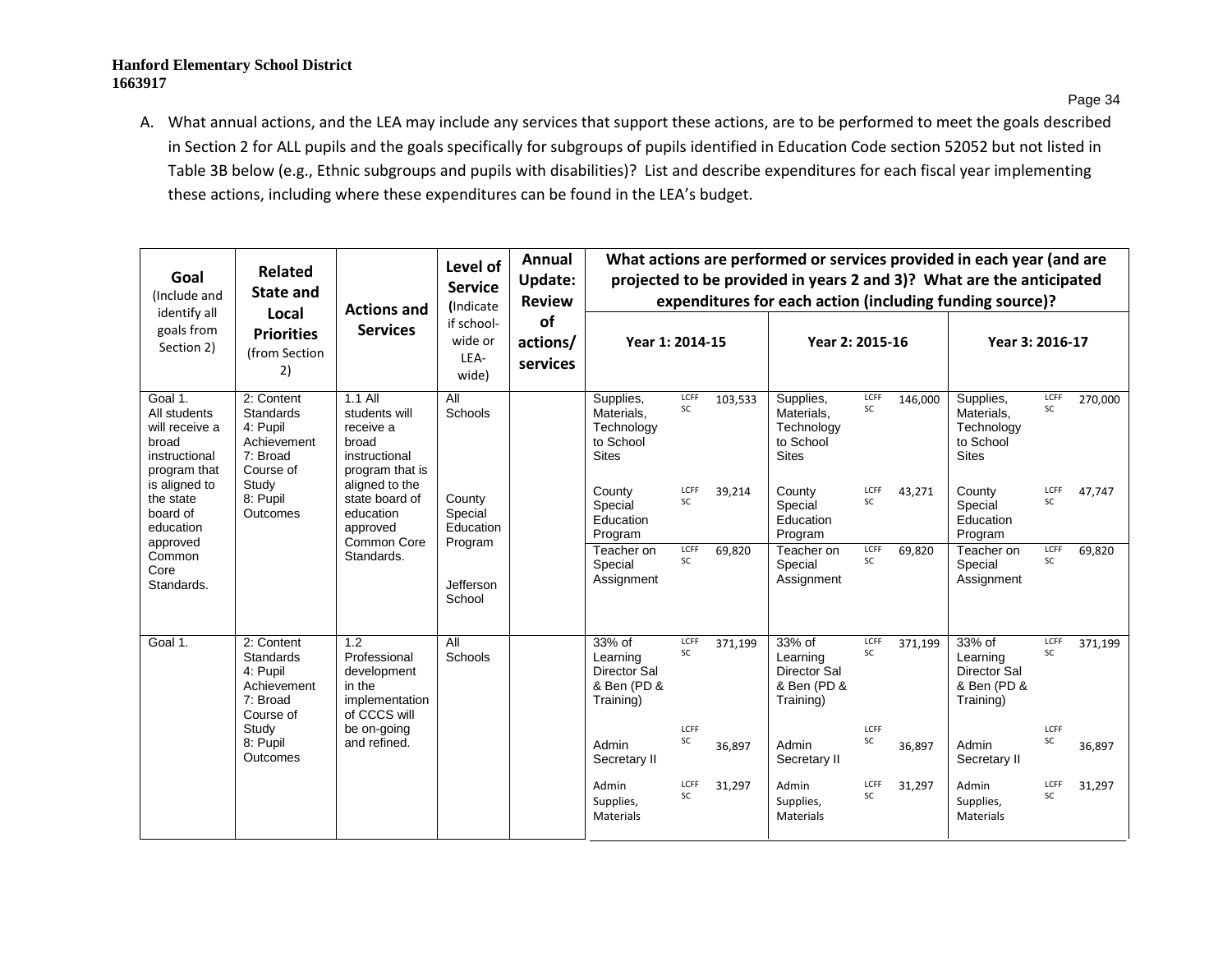| ۱Α<br>łC<br>$\overline{\phantom{a}}$<br>÷ |
|-------------------------------------------|
|-------------------------------------------|

| Goal<br>(Include and                                                                                                                                                                                                                                                                                                          | <b>Related</b><br><b>State and</b>                                                       | <b>Actions and</b>                                                                                                           | Level of<br><b>Service</b><br><i><u><b>Indicate</b></u></i> | Annual<br>Update:<br><b>Review</b> |                                                     |            |         | What actions are performed or services provided in each year (and are<br>projected to be provided in years 2 and 3)? What are the anticipated<br>expenditures for each action (including funding source)? |            |         |                                               |            |         |
|-------------------------------------------------------------------------------------------------------------------------------------------------------------------------------------------------------------------------------------------------------------------------------------------------------------------------------|------------------------------------------------------------------------------------------|------------------------------------------------------------------------------------------------------------------------------|-------------------------------------------------------------|------------------------------------|-----------------------------------------------------|------------|---------|-----------------------------------------------------------------------------------------------------------------------------------------------------------------------------------------------------------|------------|---------|-----------------------------------------------|------------|---------|
| identify all<br>goals from<br>Section 2)                                                                                                                                                                                                                                                                                      | Local<br><b>Priorities</b><br>(from Section<br>2)                                        | <b>Services</b>                                                                                                              | if school-<br>wide or<br>LEA-<br>wide)                      | of<br>actions/<br>services         | Year 1: 2014-15                                     |            |         | Year 2: 2015-16                                                                                                                                                                                           |            |         | Year 3: 2016-17                               |            |         |
| Goal 1.                                                                                                                                                                                                                                                                                                                       | 2: Content<br>Standards<br>4: Pupil                                                      | 1.7 Expansion<br>of instructional<br>technology will                                                                         | All<br>Schools                                              |                                    | Student<br>Technology                               | LCFF<br>SC | 461,000 | Student<br>Technology                                                                                                                                                                                     | LCFF<br>SC | 461,000 | Student<br>Technology                         | LCFF<br>SC | 461,000 |
|                                                                                                                                                                                                                                                                                                                               | Achievement<br>7: Broad<br>Course of<br>Study<br>8: Pupil<br>Outcomes                    | continue to<br>support<br>student<br>mastery of<br>Common Core<br>Standards.                                                 |                                                             |                                    |                                                     |            |         |                                                                                                                                                                                                           |            |         |                                               |            |         |
| Goal 4.<br><b>The District</b><br>will have a<br>student<br>monitoring<br>system that<br>informs<br>teachers and<br>parents of<br>students'<br>progress,<br>informs<br>principals of<br>the schools'<br>progress, and<br><i>informs</i><br>district<br>leadership on<br>effectiveness<br>of its<br>instructional<br>programs. | 2: Content<br><b>Standards</b><br>4: Pupil<br>Achievement<br>8: Pupil<br><b>Outcomes</b> | 4.1 The district<br>will implement<br>benchmark<br>and formative<br>assessments<br>for all grades<br>aligned to the<br>CCCS. | All<br>Schools                                              |                                    | 25%<br>Director of<br>Categorical<br>Programs       | LCFF<br>SC | 34,345  | 25%<br>Director of<br>Categorical<br>Programs                                                                                                                                                             | LCFF<br>SC | 34,345  | 25%<br>Director of<br>Categorical<br>Programs | LCFF<br>SC | 34,345  |
| Goal 5.<br><b>The District</b><br>will recruit<br>and retain<br>fully<br>credentialed,<br>qualified<br>teachers and                                                                                                                                                                                                           | 1:Credentialed.<br>appropriately<br>assigned<br>teachers                                 | 5.1 Continued<br>training in<br>implementation<br>of CCCS and<br>systematic<br>ELD will be<br>tailored to the<br>individual  | All<br>Schools                                              |                                    | 33% of<br>Learning<br><b>Directors Sal</b><br>& Ben | LCFF<br>SC | 371,199 | 33% of<br>Learning<br>Directors Sal<br>& Ben                                                                                                                                                              | LCFF<br>SC | 371,199 | 33% of<br>Learning<br>Directors Sal<br>& Ben  | LCFF<br>SC | 371,199 |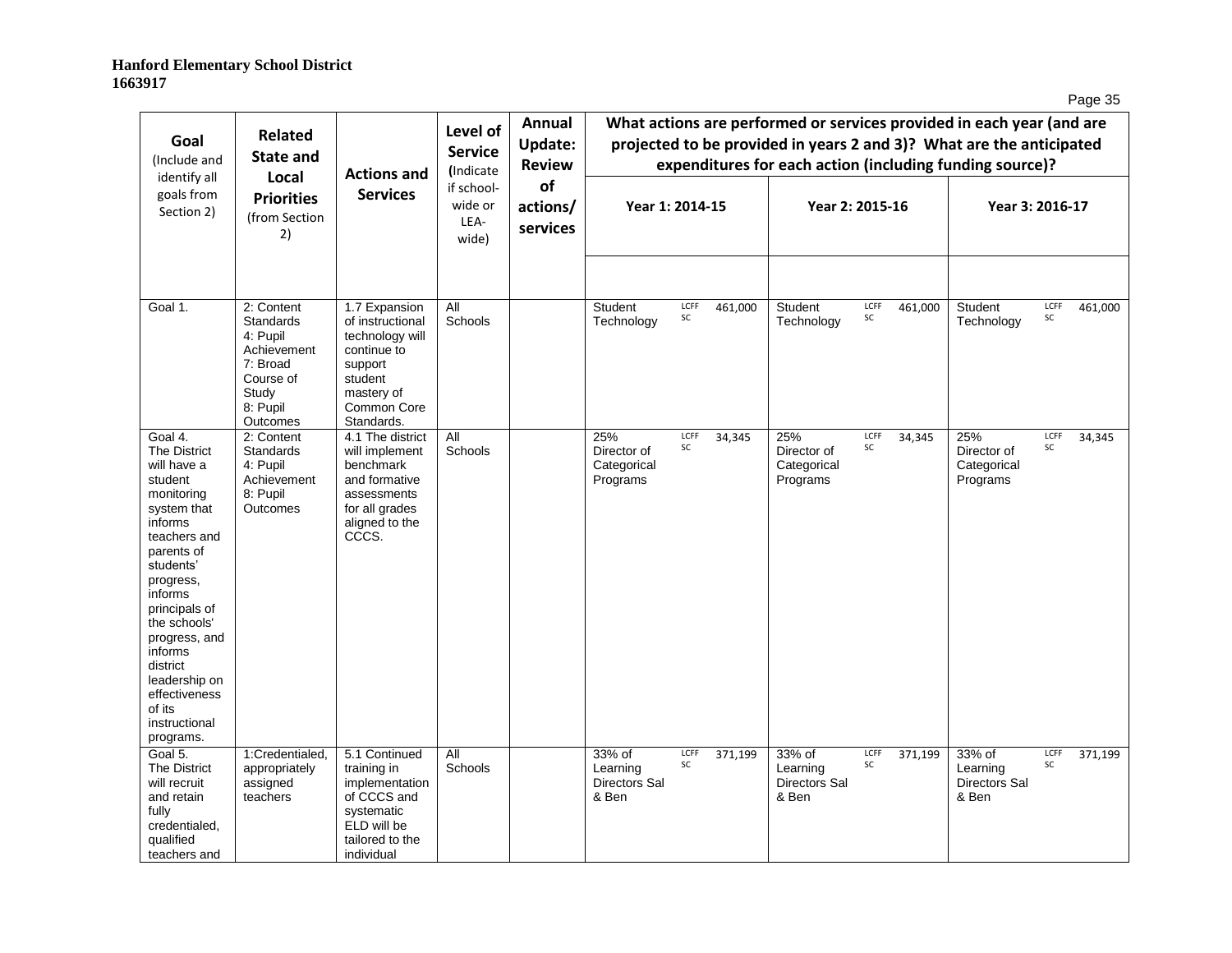| ٩h<br>ane |
|-----------|
|-----------|

| Goal<br>(Include and                                                                                                        | <b>Related</b><br><b>State and</b>                       | <b>Actions and</b>                                                                                                                                                                                                                                                                                  | Level of<br><b>Service</b><br>(Indicate | Annual<br><b>Update:</b><br><b>Review</b> |                                                                   |            |        |                                                                          |            |        | What actions are performed or services provided in each year (and are<br>projected to be provided in years 2 and 3)? What are the anticipated<br>expenditures for each action (including funding source)? |            |        |
|-----------------------------------------------------------------------------------------------------------------------------|----------------------------------------------------------|-----------------------------------------------------------------------------------------------------------------------------------------------------------------------------------------------------------------------------------------------------------------------------------------------------|-----------------------------------------|-------------------------------------------|-------------------------------------------------------------------|------------|--------|--------------------------------------------------------------------------|------------|--------|-----------------------------------------------------------------------------------------------------------------------------------------------------------------------------------------------------------|------------|--------|
| identify all<br>goals from<br>Section 2)                                                                                    | Local<br><b>Priorities</b><br>(from Section<br>2)        | <b>Services</b>                                                                                                                                                                                                                                                                                     | if school-<br>wide or<br>LEA-<br>wide)  | of<br>actions/<br>services                | Year 1: 2014-15                                                   |            |        | Year 2: 2015-16                                                          |            |        | Year 3: 2016-17                                                                                                                                                                                           |            |        |
| administrators<br>who receive<br>ongoing<br>training,<br>instructional<br>assistance,<br>and<br>professional<br>development |                                                          | needs of<br>teachers using<br>a coaching<br>model.                                                                                                                                                                                                                                                  |                                         |                                           |                                                                   |            |        |                                                                          |            |        |                                                                                                                                                                                                           |            |        |
| Goal 5.                                                                                                                     | 1:Credentialed.<br>appropriately<br>assigned<br>teachers | 5.2 District and<br>school site<br>administrators<br>continuously<br>monitor<br>student<br>achievement<br>data, school<br>discipline data,<br>and feedback<br>from teachers<br>and staff using<br>this data to<br>develop and<br>provide<br>additional<br>professional<br>development<br>as needed. | All<br>Schools                          |                                           | 25%<br>Director of<br>Categorical<br>Programs                     | LCFF<br>SC | 34,345 | 25%<br>Director of<br>Categorical<br>Programs                            | LCFF<br>SC | 34,345 | 25%<br>Director of<br>Categorical<br>Programs                                                                                                                                                             | LCFF<br>SC | 34,345 |
| Goal 5.                                                                                                                     | 1:Credentialed,<br>appropriately<br>assigned<br>teachers | $\overline{5.3}$<br>Recruitment<br>and teacher<br>retention<br>activities will                                                                                                                                                                                                                      | <b>All</b><br>Schools                   |                                           | Admin Sec II<br>Clerical<br>Support for<br>Induction,<br>Supplies | LCFF<br>SC | 65,000 | Admin Sec II<br>Clerical<br>Support for<br>Induction,<br><b>Supplies</b> | LCFF<br>SC | 65,000 | Admin Sec II<br>Clerical<br>Support for<br>Induction,<br>Supplies                                                                                                                                         | LCFF<br>SC | 65,000 |
|                                                                                                                             |                                                          | focus on<br>maintenance<br>of a highly<br>qualified and<br>effective<br>instructional<br>staff.                                                                                                                                                                                                     |                                         |                                           | Peer<br>Assistance<br>and Review<br>Activities                    | LCFF<br>SC | 15,000 | Peer<br>Assistance<br>and Review<br>Activities                           | LCFF<br>SC | 15,000 | Peer<br>Assistance<br>and Review<br><b>Activities</b>                                                                                                                                                     | LCFF<br>SC | 15,000 |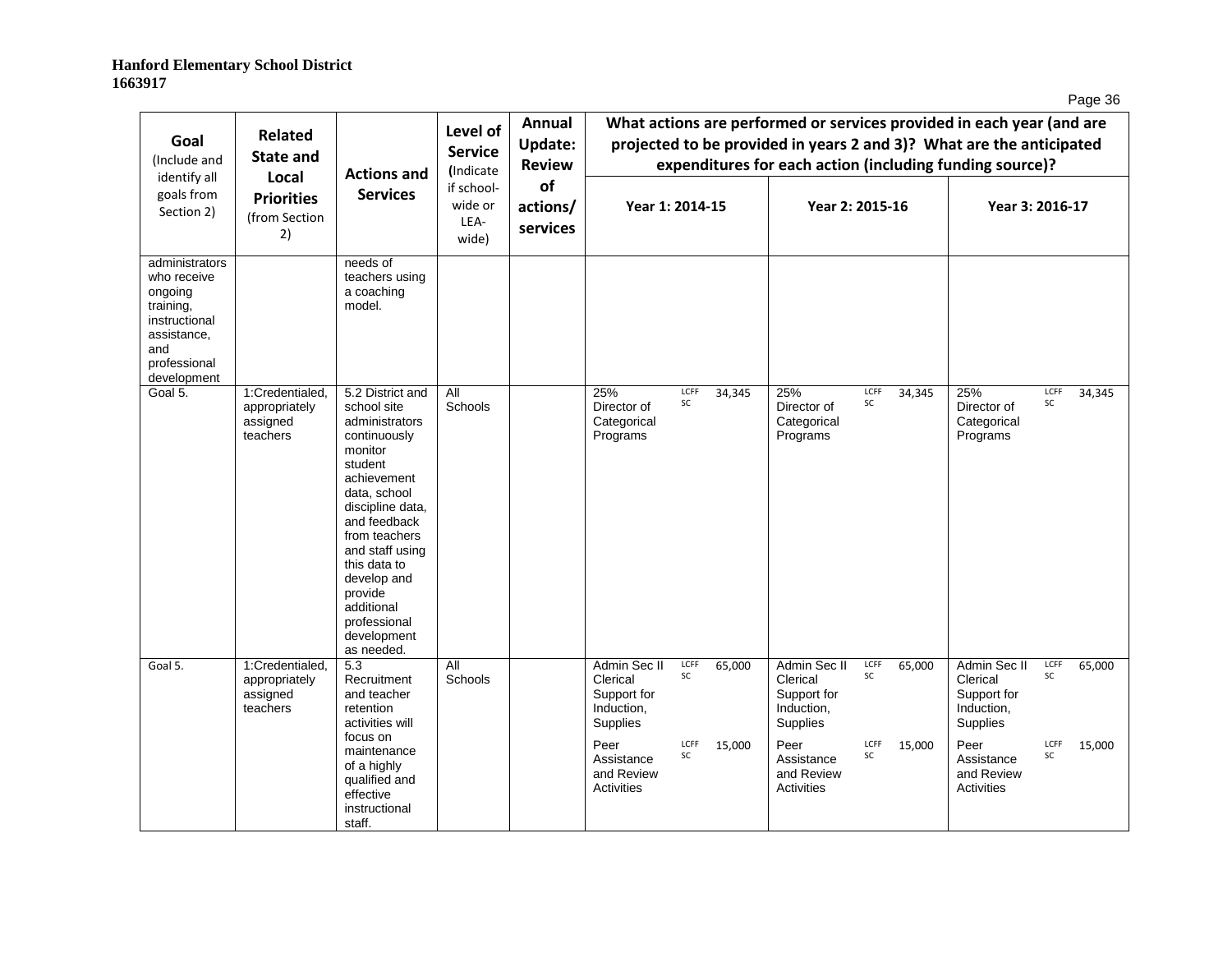| r<br>⊷ |
|--------|
|--------|

| Goal<br>(Include and<br>identify all                                                                                                                                                          | <b>Related</b><br><b>State and</b><br>Local                                  | <b>Actions and</b>                                                                                                                                                                                  | Level of<br><b>Service</b><br>(Indicate | Annual<br><b>Update:</b><br><b>Review</b> |                                                     |            |                 |                                                     |            |                 | What actions are performed or services provided in each year (and are<br>projected to be provided in years 2 and 3)? What are the anticipated<br>expenditures for each action (including funding source)? |            |         |
|-----------------------------------------------------------------------------------------------------------------------------------------------------------------------------------------------|------------------------------------------------------------------------------|-----------------------------------------------------------------------------------------------------------------------------------------------------------------------------------------------------|-----------------------------------------|-------------------------------------------|-----------------------------------------------------|------------|-----------------|-----------------------------------------------------|------------|-----------------|-----------------------------------------------------------------------------------------------------------------------------------------------------------------------------------------------------------|------------|---------|
| goals from<br>Section 2)                                                                                                                                                                      | <b>Services</b><br><b>Priorities</b><br>(from Section<br>LEA-<br>2)<br>wide) | if school-<br>wide or                                                                                                                                                                               | of<br>actions/<br>services              | Year 1: 2014-15                           |                                                     |            | Year 2: 2015-16 |                                                     |            | Year 3: 2016-17 |                                                                                                                                                                                                           |            |         |
| Goal 6.<br>All students<br>will attend a<br>secure, clean,<br>well                                                                                                                            | 1:Credentialed,<br>appropriately<br>assigned<br>teachers<br>2: Content       | 6.1 The district<br>will continue to<br>increase the<br>availability and<br>expand                                                                                                                  | All<br>Schools                          |                                           | 33% of<br>Learning<br><b>Directors Sal</b><br>& Ben | LCFF<br>SC | 371,198         | 33% of<br>Learning<br><b>Directors Sal</b><br>& Ben | LCFF<br>SC | 371,198         | 33% of<br>Learning<br><b>Directors Sal</b><br>& Ben                                                                                                                                                       | LCFF<br>SC | 371,198 |
| maintained<br>school, where<br>they are                                                                                                                                                       | <b>Standards</b><br>5: Pupil<br>Engagement                                   | student<br>support<br>services and                                                                                                                                                                  |                                         |                                           | 10 Media<br>Service<br>Aides                        | LCFF<br>SC | 276,783         | 10 Media<br>Service<br>Aides                        | LCFF<br>SC | 276,783         | 10 Media<br>Service<br>Aides                                                                                                                                                                              | LCFF<br>SC | 276,783 |
| engaged in<br>learning,<br>have access<br>to the<br>standards-<br>aligned<br>instructional<br>materials and<br>technology,<br>and are<br>physically,<br>socially, and<br>emotionally<br>safe. | 6: School<br>Climate                                                         | behavioral<br>interventions<br>at school sites<br>resulting in<br>reduced<br>numbers of<br>discipline<br>incidents,<br>suspensions,<br>and<br>expulsions.                                           | Junior<br>High<br>Schools               |                                           | School<br>Resource<br>Officer                       | LCFF<br>SC | 92,000          | School<br>Resource<br>Officer                       | LCFF<br>SC | 92,000          | School<br>Resource<br>Officer                                                                                                                                                                             | LCFF<br>SC | 92,000  |
| Goal 6.                                                                                                                                                                                       | 6: School<br>Climate                                                         | 6.7 Facility<br>maintenance<br>and repair<br>continue to be<br>ongoing as<br>identified<br>through a long<br>term deferred<br>maintenance<br>plan and<br>needs<br>identified<br>through the<br>FIT. | All<br>Schools                          |                                           | Deferred<br>Maintenance<br>for Facilities           | LCFF<br>SC | 375,000         | Deferred<br>Maintenance<br>for Facilities           | LCFF<br>SC | 400,000         | Deferred<br>Maintenance<br>for Facilities                                                                                                                                                                 | LCFF<br>SC | 450,000 |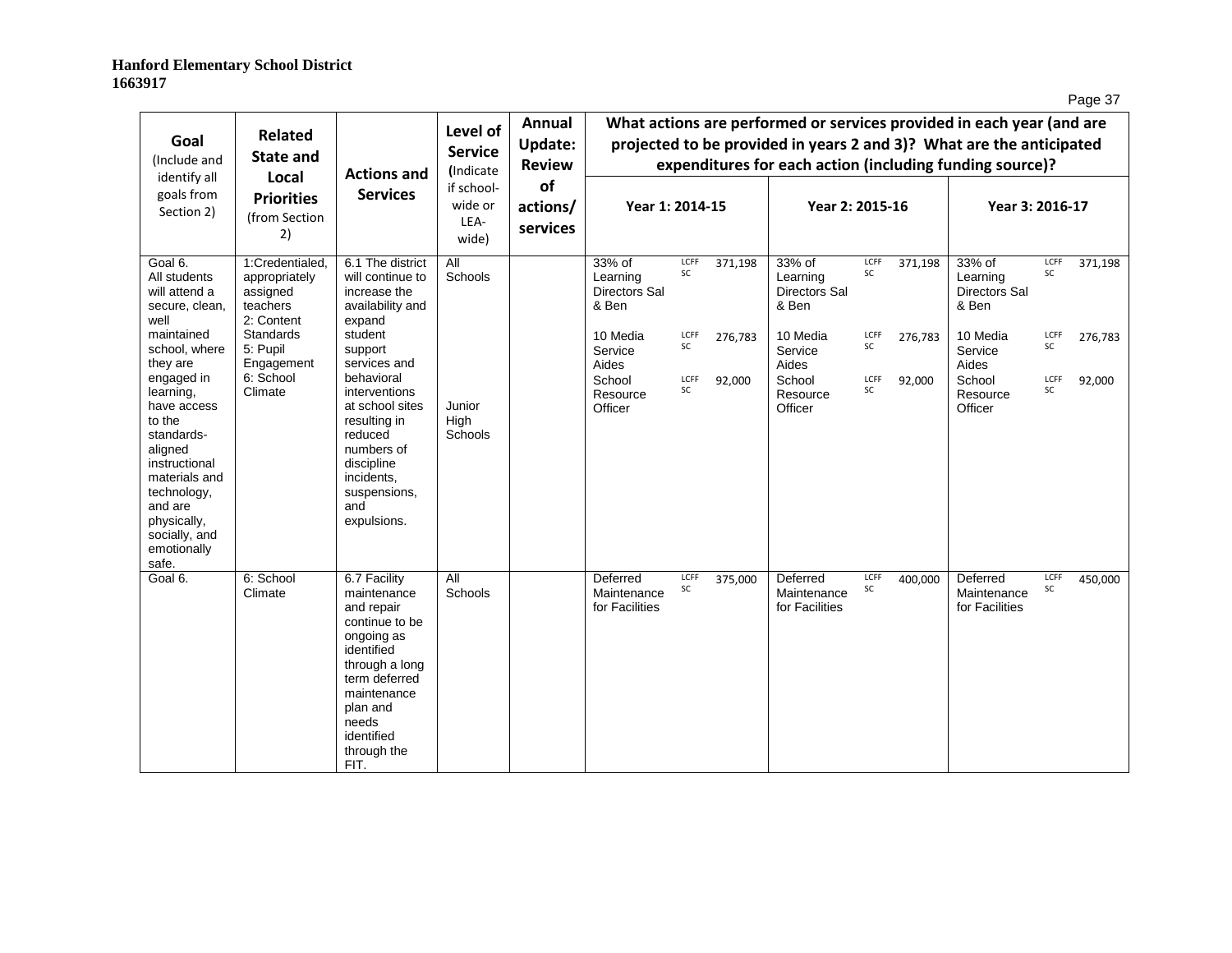B. Identify additional annual actions, and the LEA may include any services that support these actions, above what is provided for all pupils that will serve low-income, English learner, and/or foster youth pupils as defined in Education Code section 42238.01 and pupils redesignated as fluent English proficient. The identified actions must include, but are not limited to, those actions that are to be performed to meet the targeted goals described in Section 2 for low-income pupils, English learners, foster youth and/or pupils redesignated as fluent English proficient (e.g., not listed in Table 3A above). List and describe expenditures for each fiscal year implementing these actions, including where those expenditures can be found in the LEA's budget.

| Goal<br>(Include and<br>identify all                                                                                                                                             | Related<br>State and<br><b>Actions and</b>                                                                          |                                                                                                                                                                                                                         |                                                 | Annual<br>Level of<br><b>Update:</b><br><b>Service</b><br><b>Review</b> | What actions are performed or services provided in each year (and are<br>projected to be provided in years 2 and 3)? What are the anticipated<br>expenditures for each action (including funding source)? |                                                                                                                                                                                |                                                                                                                                                                                |  |  |  |  |  |  |
|----------------------------------------------------------------------------------------------------------------------------------------------------------------------------------|---------------------------------------------------------------------------------------------------------------------|-------------------------------------------------------------------------------------------------------------------------------------------------------------------------------------------------------------------------|-------------------------------------------------|-------------------------------------------------------------------------|-----------------------------------------------------------------------------------------------------------------------------------------------------------------------------------------------------------|--------------------------------------------------------------------------------------------------------------------------------------------------------------------------------|--------------------------------------------------------------------------------------------------------------------------------------------------------------------------------|--|--|--|--|--|--|
| goals from<br>Section 2, if<br>applicable)                                                                                                                                       | Local<br><b>Priorities</b><br>(from<br>Section 2)                                                                   | <b>Services</b>                                                                                                                                                                                                         | (Indicate if<br>school-<br>wide or<br>LEA-wide) | of<br>actions/<br>services                                              | Year 1: 2014-15                                                                                                                                                                                           | Year 2: 2015-16                                                                                                                                                                | Year 3: 2016-17                                                                                                                                                                |  |  |  |  |  |  |
| Goal 1.<br>All students<br>will receive a<br>broad<br>instructional<br>program that is<br>aligned to the<br>state board of<br>education<br>approved<br>Common Core<br>Standards. | 2: Content<br>Standards<br>4: Pupil<br>Achievement<br>7: Broad<br>Course of<br>Study<br>8: Pupil<br>Outcomes        | For Low<br>Income, EL,<br>Foster Youth:<br>1.1 All<br>students will<br>receive a<br>broad<br>instructional<br>program that is<br>aligned to the<br>state board of<br>education<br>approved<br>Common Core<br>Standards. | All Schools                                     |                                                                         | LCFF<br>Teacher<br>119,357<br>SC<br>Overcontract.<br>supplies,<br>materials<br>for<br>Interventions<br>/enrichment                                                                                        | LCFF<br>Teacher<br>125,000<br>SC<br>Overcontract.<br>supplies,<br>materials<br>for<br>Interventions<br>/enrichment<br>LCFF<br>Extended<br>121,500<br>SC<br><b>Year Session</b> | LCFF<br>125,000<br>Teacher<br>SC<br>Overcontract.<br>supplies,<br>materials<br>for<br>Interventions<br>/enrichment<br>LCFF<br>Extended<br>200,000<br>SC<br><b>Year Session</b> |  |  |  |  |  |  |
| Goal 1.                                                                                                                                                                          | 2: Content<br><b>Standards</b><br>4: Pupil<br>Achievement<br>7: Broad<br>Course of<br>Study<br>8: Pupil<br>Outcomes | For Low<br>Income. EL.<br>Foster Youth:<br>1.2<br>Professional<br>development<br>in the<br>implementation<br>of CCCS will<br>be on-going<br>and refined.                                                                | All Schools                                     |                                                                         | LCFF<br>1.5<br>148,559<br>SC<br>Additional<br><b>Teacher Days</b><br>for CCCS PD<br>Overcontract<br>for PD                                                                                                | LCFF<br>2.5<br>248,000<br>SC<br>Additional<br><b>Teacher Days</b><br>for CCCS PD                                                                                               | LCFF<br>3.5<br>347,000<br>SC<br>Additional<br><b>Teacher Days</b><br>for CCCS PD                                                                                               |  |  |  |  |  |  |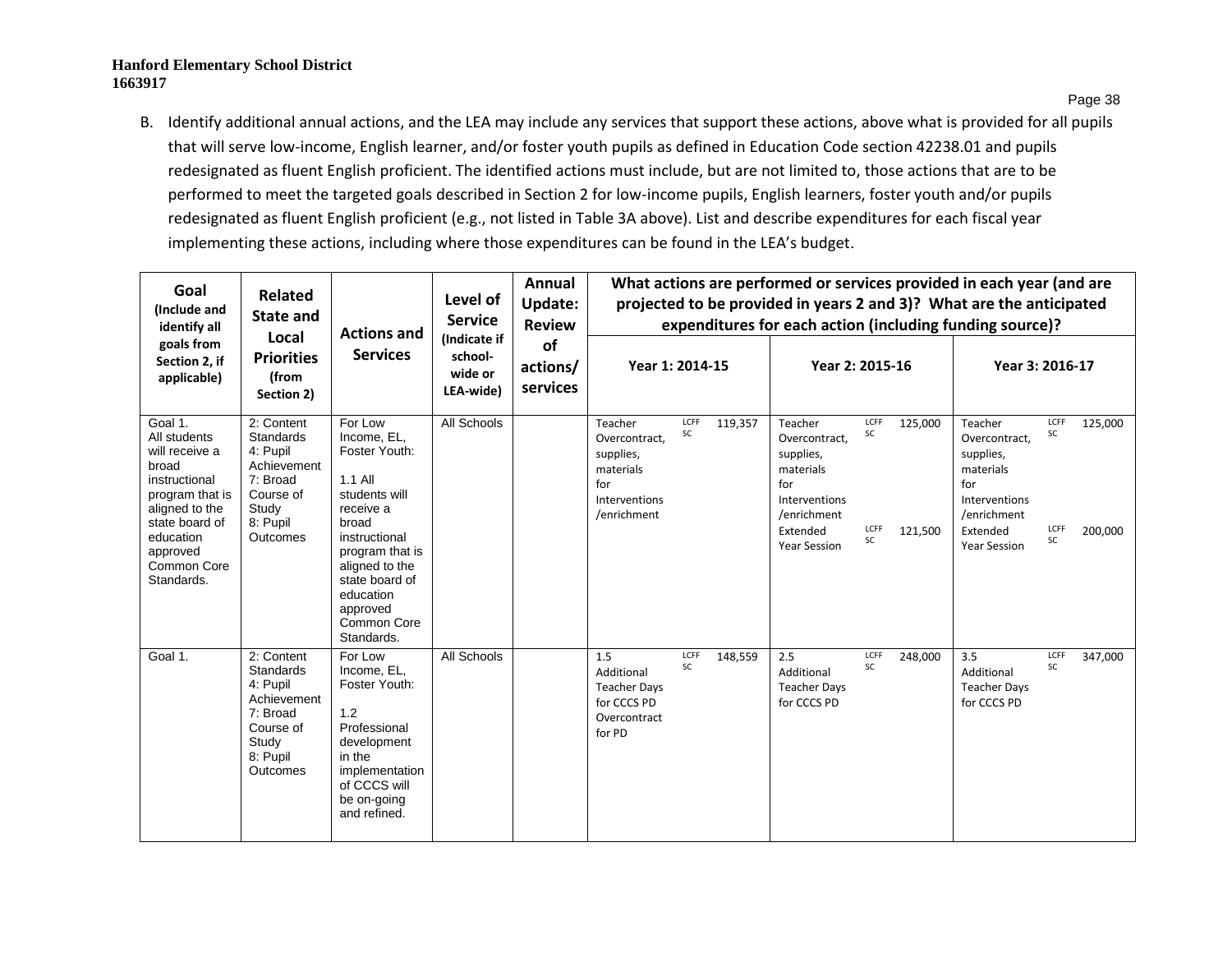| ۱Α<br>c |
|---------|
|---------|

| Goal<br>(Include and<br>identify all                                                                                                                                                                                       | <b>Related</b><br><b>State and</b>                                                             | <b>Actions and</b>                                                                                                                                                               | Level of<br><b>Service</b>                      | Annual<br>Update:<br><b>Review</b> | What actions are performed or services provided in each year (and are<br>projected to be provided in years 2 and 3)? What are the anticipated<br>expenditures for each action (including funding source)? |                  |                   |                                                                                                     |                          |                              |                                                                                              |                          |                              |  |
|----------------------------------------------------------------------------------------------------------------------------------------------------------------------------------------------------------------------------|------------------------------------------------------------------------------------------------|----------------------------------------------------------------------------------------------------------------------------------------------------------------------------------|-------------------------------------------------|------------------------------------|-----------------------------------------------------------------------------------------------------------------------------------------------------------------------------------------------------------|------------------|-------------------|-----------------------------------------------------------------------------------------------------|--------------------------|------------------------------|----------------------------------------------------------------------------------------------|--------------------------|------------------------------|--|
| goals from<br>Section 2, if<br>applicable)                                                                                                                                                                                 | Local<br><b>Priorities</b><br>(from<br>Section 2)                                              | <b>Services</b>                                                                                                                                                                  | (Indicate if<br>school-<br>wide or<br>LEA-wide) | of<br>actions/<br>services         | Year 1: 2014-15                                                                                                                                                                                           |                  |                   | Year 2: 2015-16                                                                                     |                          |                              | Year 3: 2016-17                                                                              |                          |                              |  |
| Goal 1.                                                                                                                                                                                                                    | 2: Content                                                                                     | For Low                                                                                                                                                                          | Elementary                                      |                                    |                                                                                                                                                                                                           | LCFF             |                   |                                                                                                     | LCFF                     |                              |                                                                                              | LCFF                     |                              |  |
|                                                                                                                                                                                                                            | Standards<br>4: Pupil<br>Achievement<br>7: Broad<br>Course of<br>Study<br>8: Pupil<br>Outcomes | Income. EL.<br>Foster Youth:<br>1.8 The district<br>will expand its<br>academic and<br>enrichment                                                                                | Schools<br>Elementary<br>Schools                |                                    | 1.2 FTE Art<br><b>Teachers</b><br>Elementary<br>3.64 FTE<br>Music<br><b>Teachers</b><br>Elementary                                                                                                        | SC<br>LCFF<br>SC | 82,836<br>293,408 | 1.2 FTE Art<br><b>Teachers</b><br>Elementary<br>3.64 FTE<br>Music<br>Teachers<br>Elementary<br>4 PE | SC<br>LCFF<br>SC<br>LCFF | 82,836<br>293,408<br>260,000 | 1.2 FTE Art<br>Teachers<br>Elementary<br>3.64 FTE<br>Music<br>Teachers<br>Elementary<br>4 PE | SC<br>LCFF<br>SC<br>LCFF | 82,836<br>293,408<br>260,000 |  |
|                                                                                                                                                                                                                            |                                                                                                | programs<br>including, but<br>not limited to<br>art, music and<br>physical<br>education and<br>will support<br>these<br>programs with<br>supplies,<br>materials,<br>study trips. | All Schools                                     |                                    | Study Trip                                                                                                                                                                                                | LCFF<br>SC       | 200,000           | <b>Teachers</b><br>Elementary<br><b>Study Trip</b>                                                  | SC<br>LCFF<br>SC         | 200,000                      | <b>Teachers</b><br>Elementary<br><b>Study Trip</b>                                           | SC<br>LCFF<br>SC         | 300,000                      |  |
| Goal 2.<br>All English<br>learners will<br>receive<br>effective,<br>research-<br>based English<br>language<br>development<br>instruction that<br>is specifically<br>targeted to<br>their English<br>proficiency<br>levels. | 2: Content<br><b>Standards</b><br>4: Pupil<br>Achievement<br>8: Pupil<br>Outcomes              | For EL<br>students:<br>2.2 All<br>teachers and<br>administrators<br>are trained in<br>systematic<br><b>ELD</b><br>instruction.                                                   | All Schools                                     |                                    | 0.5<br>Additional<br><b>Teacher Days</b><br>for ELD PD                                                                                                                                                    | LCFF<br>SC       | 49,519            | 0.5<br>Additional<br><b>Teacher Days</b><br>for ELD PD                                              | LCFF<br>SC               | 50,000                       | 0.5<br>Additional<br><b>Teacher Days</b><br>for ELD PD                                       | LCFF<br>SC               | 50,000                       |  |
| Goal 2.                                                                                                                                                                                                                    | 2: Content<br><b>Standards</b><br>4: Pupil                                                     | For EL<br>students:                                                                                                                                                              | All Schools                                     |                                    | 50% Director<br>of Curriculum                                                                                                                                                                             |                  | 68,690            | 50% Director<br>of Curriculum                                                                       |                          | 68,690                       | 50% Director<br>οf<br>Curriculum                                                             |                          | 68,690                       |  |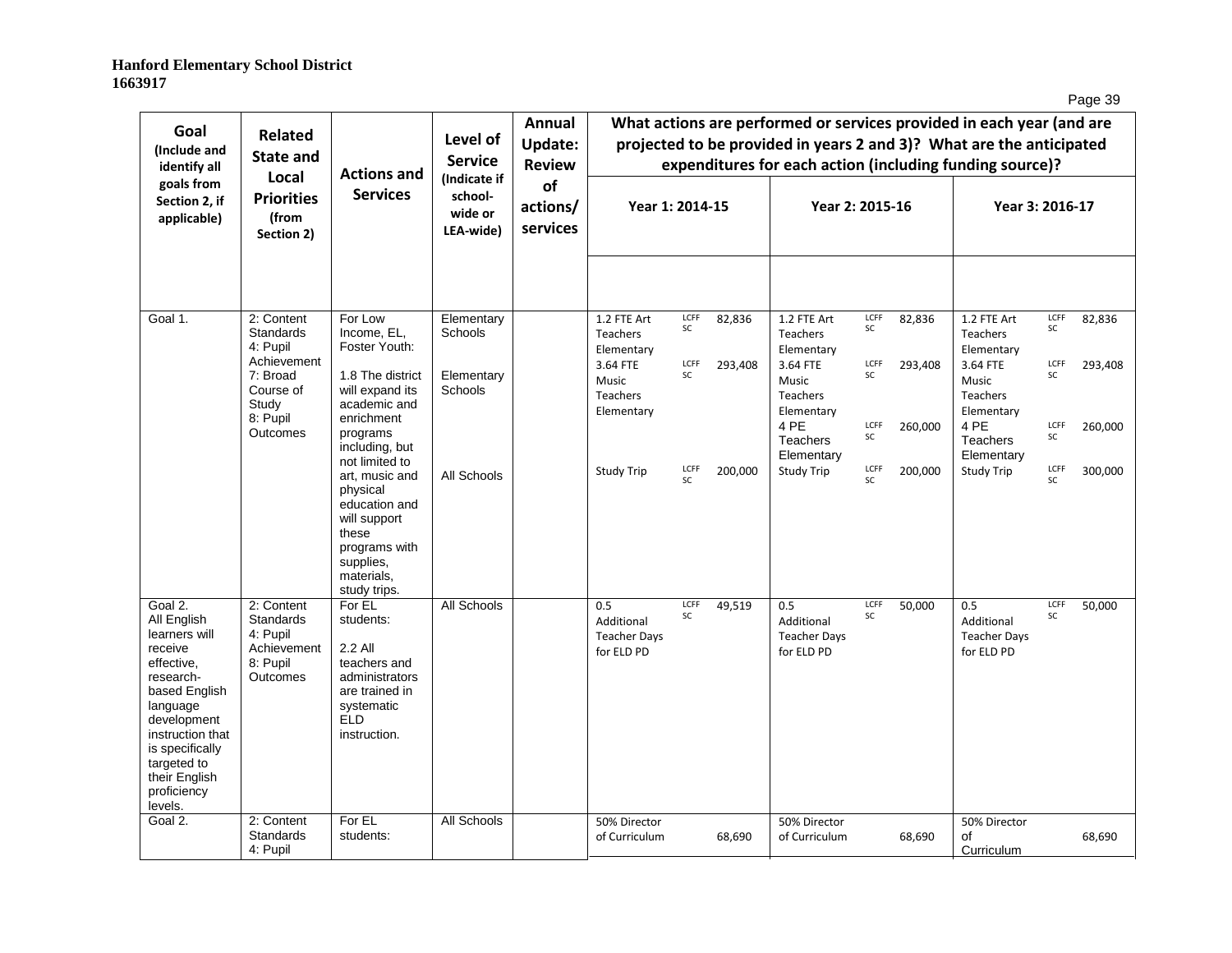| Goal<br>(Include and<br>identify all                                                                                                                                                                                                                                                                                                                                                                                                                                  | <b>Related</b><br><b>State and</b>                                         |                                                                                                                                                                                                                                          | Level of<br><b>Service</b>                      | <b>Annual</b><br><b>Update:</b><br><b>Review</b><br>of<br>actions/<br>services | What actions are performed or services provided in each year (and are<br>projected to be provided in years 2 and 3)? What are the anticipated<br>expenditures for each action (including funding source)? |                          |                  |                                                                           |                          |                  |                                                                           |                          |                  |
|-----------------------------------------------------------------------------------------------------------------------------------------------------------------------------------------------------------------------------------------------------------------------------------------------------------------------------------------------------------------------------------------------------------------------------------------------------------------------|----------------------------------------------------------------------------|------------------------------------------------------------------------------------------------------------------------------------------------------------------------------------------------------------------------------------------|-------------------------------------------------|--------------------------------------------------------------------------------|-----------------------------------------------------------------------------------------------------------------------------------------------------------------------------------------------------------|--------------------------|------------------|---------------------------------------------------------------------------|--------------------------|------------------|---------------------------------------------------------------------------|--------------------------|------------------|
| goals from<br>Section 2, if<br>applicable)                                                                                                                                                                                                                                                                                                                                                                                                                            | Local<br><b>Priorities</b><br>(from<br>Section 2)                          | <b>Actions and</b><br><b>Services</b>                                                                                                                                                                                                    | (Indicate if<br>school-<br>wide or<br>LEA-wide) |                                                                                | Year 1: 2014-15                                                                                                                                                                                           |                          |                  | Year 2: 2015-16                                                           |                          |                  | Year 3: 2016-17                                                           |                          |                  |
|                                                                                                                                                                                                                                                                                                                                                                                                                                                                       | Achievement<br>8: Pupil<br>Outcomes                                        | 2.3 Monitoring<br>of student ELD<br>will be<br>implemented<br>to refine the<br>instructional<br>program and<br>identify<br>professional<br>development                                                                                   |                                                 |                                                                                | English<br>Learner<br>Instructional<br>Aides<br>50% Admin<br>Secretary II                                                                                                                                 | LCFF<br>SC<br>LCFF<br>SC | 32,103<br>36,897 | English<br>Learner<br>Instructional<br>Aides<br>50% Admin<br>Secretary II | LCFF<br>SC<br>LCFF<br>SC | 32,103<br>36,897 | English<br>Learner<br>Instructional<br>Aides<br>50% Admin<br>Secretary II | LCFF<br>SC<br>LCFF<br>SC | 32,103<br>36,897 |
| Goal 3.<br>All schools will<br>provide timely<br>identification of<br>English<br>learners, will<br>monitor the<br>progress of<br>English<br>learners, and<br>will identify<br>English<br>learners who<br>are at risk of<br>becoming<br>Long Term<br>English<br>Learners<br>(LTEL) and<br>provide these<br>students with<br>appropriate<br>interventions<br>and support to<br>increase the<br>percentage of<br>English<br>learners<br>attaining<br>English<br>language | 2: Content<br>Standards<br>4: Pupil<br>Achievement<br>8: Pupil<br>Outcomes | needs.<br>For EL<br>students:<br>3.1 District<br>level<br>monitoring of<br>EL students'<br>progress is<br>ongoing.<br>3.1a Students<br>who are not<br>making<br>sufficient<br>progress are<br>identified and<br>receive<br>intervention. | All Schools                                     |                                                                                | <b>Teacher Over</b><br>contract for<br>Interventions                                                                                                                                                      | LCFF<br>SC               | 119,357          | <b>Teacher Over</b><br>contract for<br>Interventions                      | LCFF<br>SC               | 125,000          | <b>Teacher Over</b><br>contract for<br>Interventions                      | LCFF<br>SC               | 125,000          |

Page 40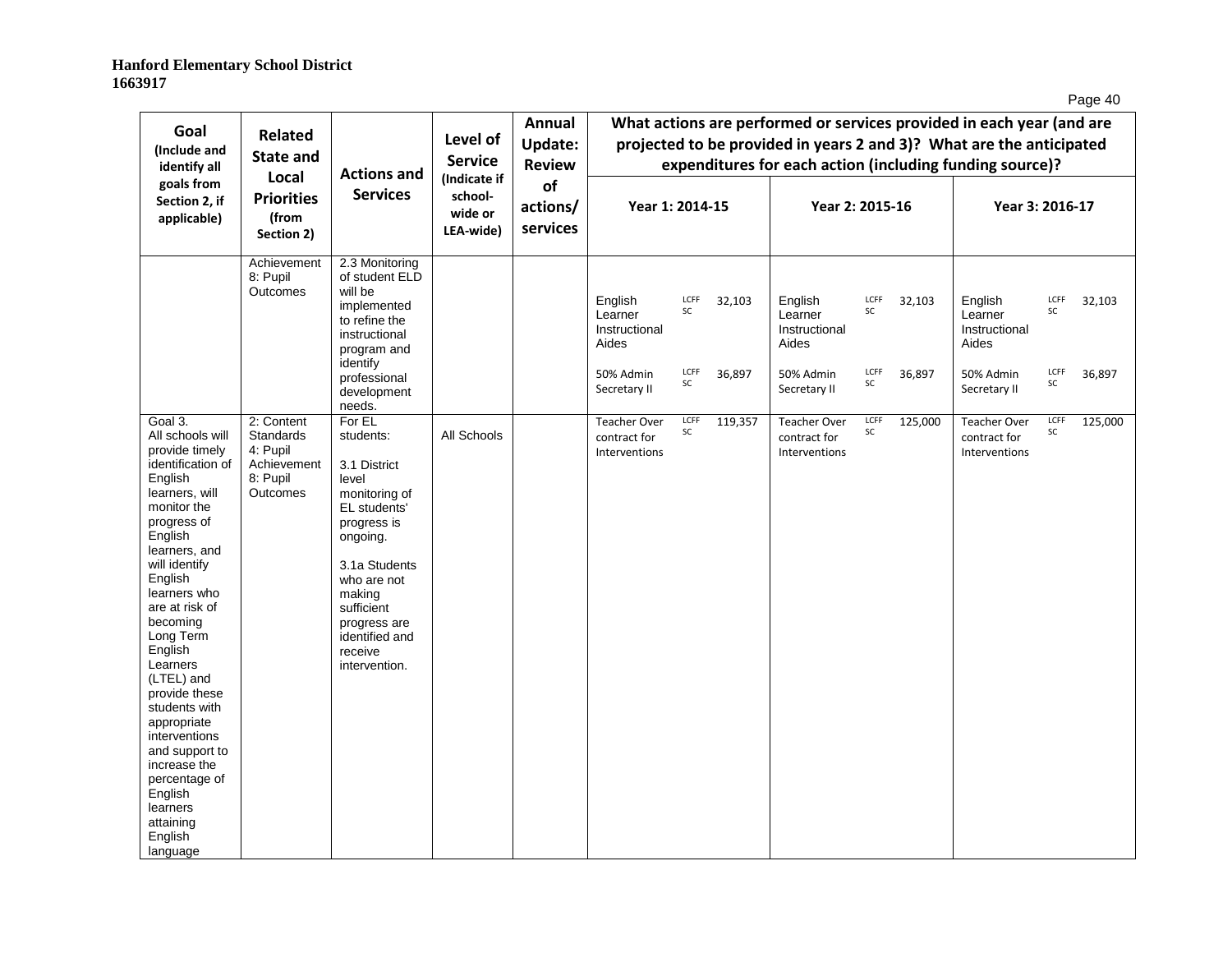| age | 4 |
|-----|---|
|     |   |

| Goal<br>(Include and<br>identify all                                                             | <b>Related</b><br><b>State and</b>                                                         | <b>Actions and</b>                                                                                                                                                                                                                                                                                                                                                                              | Level of<br><b>Service</b>                      | Annual<br><b>Update:</b><br><b>Review</b> |                                                                |                          |                    |                                                                |                          |                    | What actions are performed or services provided in each year (and are<br>projected to be provided in years 2 and 3)? What are the anticipated<br>expenditures for each action (including funding source)? |                          |                    |
|--------------------------------------------------------------------------------------------------|--------------------------------------------------------------------------------------------|-------------------------------------------------------------------------------------------------------------------------------------------------------------------------------------------------------------------------------------------------------------------------------------------------------------------------------------------------------------------------------------------------|-------------------------------------------------|-------------------------------------------|----------------------------------------------------------------|--------------------------|--------------------|----------------------------------------------------------------|--------------------------|--------------------|-----------------------------------------------------------------------------------------------------------------------------------------------------------------------------------------------------------|--------------------------|--------------------|
| goals from<br>Section 2, if<br>applicable)                                                       | Local<br><b>Priorities</b><br>(from<br>Section 2)                                          | <b>Services</b>                                                                                                                                                                                                                                                                                                                                                                                 | (Indicate if<br>school-<br>wide or<br>LEA-wide) | of<br>actions/<br>services                | Year 1: 2014-15                                                |                          |                    | Year 2: 2015-16                                                |                          |                    | Year 3: 2016-17                                                                                                                                                                                           |                          |                    |
| proficiency.                                                                                     |                                                                                            |                                                                                                                                                                                                                                                                                                                                                                                                 |                                                 |                                           |                                                                |                          |                    |                                                                |                          |                    |                                                                                                                                                                                                           |                          |                    |
| Goal 3.                                                                                          | 2: Content<br><b>Standards</b><br>4: Pupil<br>Achievement<br>8: Pupil<br>Outcomes          | For EL<br>students:<br>3.2<br>Professional<br>development<br>in ELD<br>instruction is<br>provided to all<br>teachers and<br>site<br>administrators.<br>3.3 District-<br>wide<br>coordination of<br>EL.<br>identification<br>and services is<br>ongoing and<br>schools<br>receive<br>technical<br>assistance in<br>identifying EL<br>student who<br>are not making<br>sufficient<br>progress for | All Schools                                     |                                           | Director of<br>Curriculum                                      | LCFF<br>SC               | 68,691             | Director of<br>Curriculum                                      | LCFF<br>SC               | 68,691             | Director of<br>Curriculum                                                                                                                                                                                 | LCFF<br>SC               | 68,691             |
| Goal 6.<br>All students                                                                          | 1:<br>Credentialed,                                                                        | intervention.<br>For Low<br>Income, EL,                                                                                                                                                                                                                                                                                                                                                         | Elementary<br>Schools                           |                                           | 8 Student<br><b>Specialists</b>                                | LCFF<br>SC               | 541,015            | 8 Student<br><b>Specialists</b>                                | LCFF<br>SC               | 541,015            | 8 Student<br><b>Specialists</b>                                                                                                                                                                           | LCFF<br>SC               | 541,015            |
| will attend a<br>secure, clean,<br>well<br>maintained<br>school, where<br>they are<br>engaged in | appropriately<br>assigned<br>teachers<br>2: Content<br>Standards<br>5: Pupil<br>Engagement | Foster Youth:<br>6.1 The district<br>will continue to<br>increase the<br>availability and<br>expand                                                                                                                                                                                                                                                                                             | All Schools<br>Junior High<br><b>Schools</b>    |                                           | 4 Health<br>Care<br>Assistants<br>$\overline{2}$<br>Counselors | LCFF<br>SC<br>LCFF<br>SC | 169,031<br>175,918 | 6 Health<br>Care<br>Assistants<br>$\overline{2}$<br>Counselors | LCFF<br>SC<br>LCFF<br>SC | 249,000<br>175,918 | 10 Health<br>Care<br>Assistants<br>2<br>Counselors                                                                                                                                                        | LCFF<br>SC<br>LCFF<br>SC | 415,000<br>175,918 |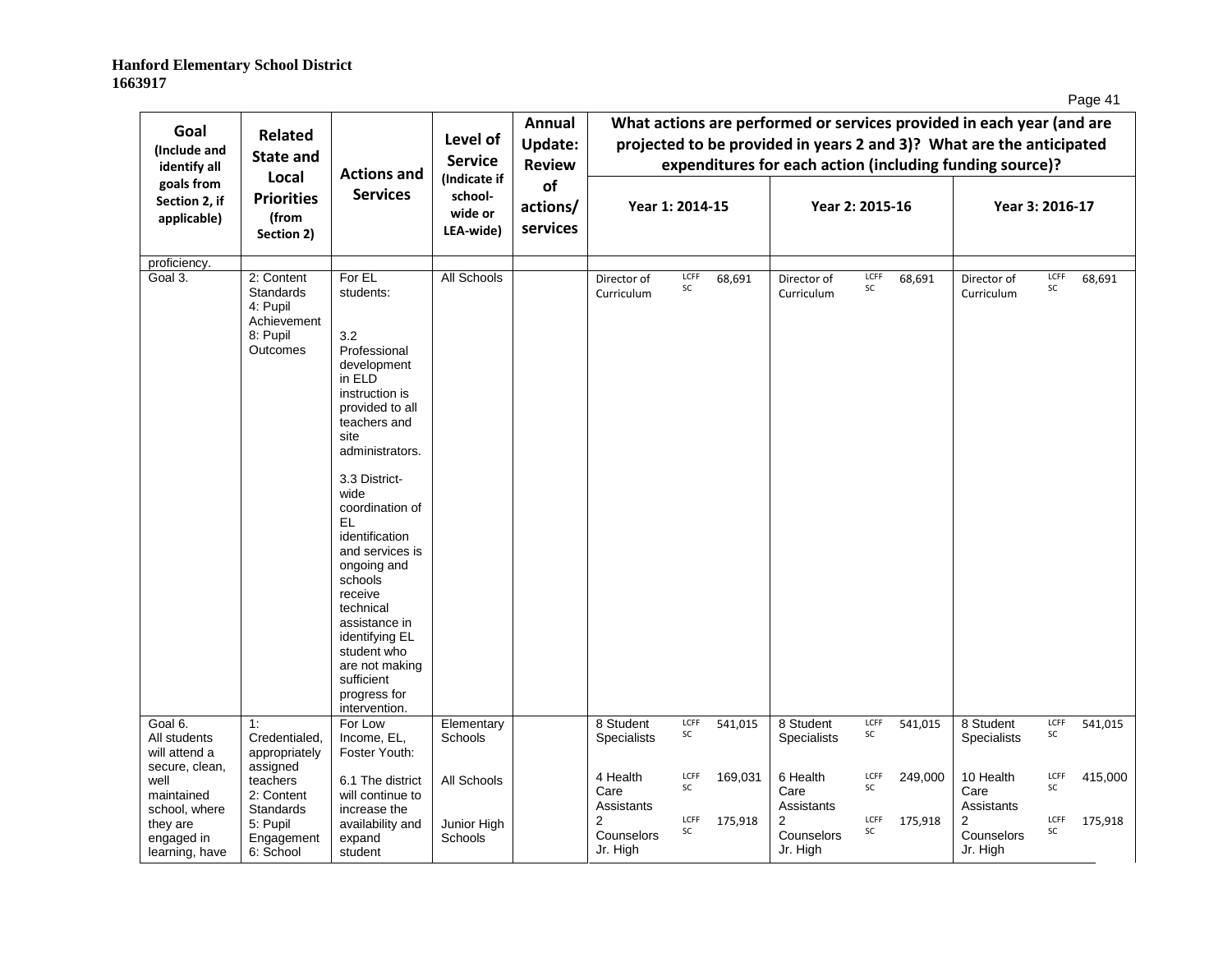| ane<br>42 |
|-----------|
|-----------|

| Goal<br>(Include and<br>identify all                                                                                                                                                     | Related<br><b>State and</b><br>Local     | <b>Actions and</b>                                                                                                                                                                                                                                                                                            | Level of<br><b>Service</b>      |                            |                                           | Annual<br><b>Update:</b><br><b>Review</b><br>(Indicate if |                                           |  | What actions are performed or services provided in each year (and are<br>projected to be provided in years 2 and 3)? What are the anticipated<br>expenditures for each action (including funding source)? |  |
|------------------------------------------------------------------------------------------------------------------------------------------------------------------------------------------|------------------------------------------|---------------------------------------------------------------------------------------------------------------------------------------------------------------------------------------------------------------------------------------------------------------------------------------------------------------|---------------------------------|----------------------------|-------------------------------------------|-----------------------------------------------------------|-------------------------------------------|--|-----------------------------------------------------------------------------------------------------------------------------------------------------------------------------------------------------------|--|
| goals from<br>Section 2, if<br>applicable)                                                                                                                                               | <b>Priorities</b><br>(from<br>Section 2) | <b>Services</b>                                                                                                                                                                                                                                                                                               | school-<br>wide or<br>LEA-wide) | of<br>actions/<br>services | Year 1: 2014-15                           | Year 2: 2015-16                                           | Year 3: 2016-17                           |  |                                                                                                                                                                                                           |  |
| access to the<br>standards-<br>aligned<br>instructional<br>materials and<br>technology,<br>and are<br>physically,<br>socially, and<br>emotionally<br>safe.                               | Climate                                  | support<br>services and<br>behavioral<br>interventions<br>at school sites<br>resulting in<br>reduced<br>numbers of<br>discipline<br>incidents,<br>suspensions,<br>and<br>expulsions.                                                                                                                          |                                 |                            |                                           |                                                           |                                           |  |                                                                                                                                                                                                           |  |
| Goal 7.<br>Parents will<br>participate in<br>regular, two-<br>way, and<br>meaningful<br>communication<br>involving<br>student<br>academic<br>learning and<br>other school<br>activities. | 3: Parent<br>Involvement                 | For Low<br>Income, EL,<br>Foster Youth:<br>7.5 School<br>sites will<br>expand parent<br>involvement<br>and education<br>activities<br>including but<br>not limited to<br>literacy and<br>math nights,<br>school site and<br>classroom<br>observations,<br>and parent<br>involvement on<br>local<br>committees | All Schools                     |                            | LCFF<br>62,802<br>Parent<br>SC<br>Liaison | LCFF<br>62,802<br>Parent<br>SC<br>Liaison                 | LCFF<br>62,802<br>Parent<br>SC<br>Liaison |  |                                                                                                                                                                                                           |  |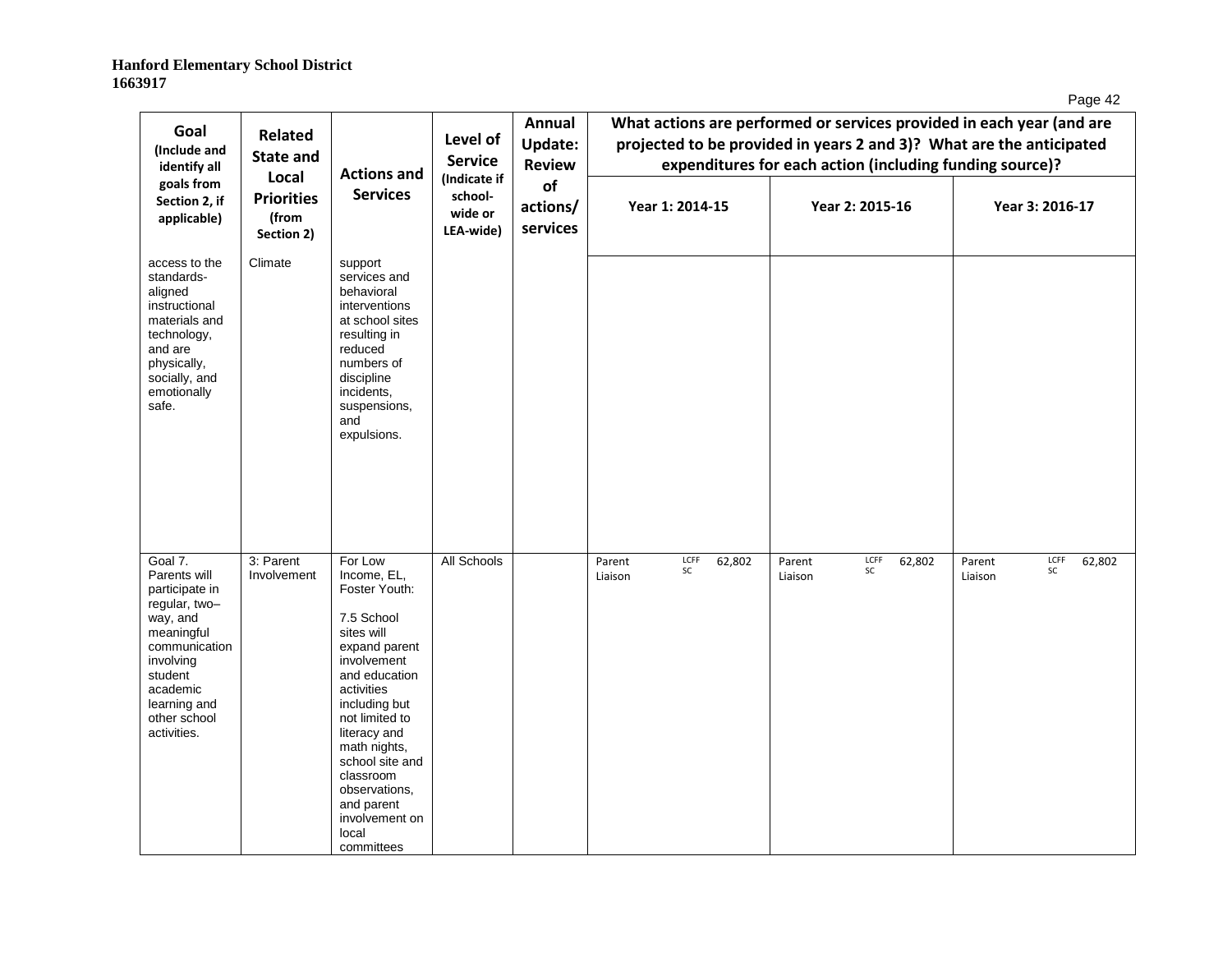Page 43

| Goal<br>(Include and<br>identify all       | Related<br><b>State and</b><br>Local     | <b>Actions and</b> | Level of<br><b>Service</b><br>(Indicate if | Annual<br>Update:<br><b>Review</b> |                 | What actions are performed or services provided in each year (and are<br>projected to be provided in years 2 and 3)? What are the anticipated<br>expenditures for each action (including funding source)? |                 |
|--------------------------------------------|------------------------------------------|--------------------|--------------------------------------------|------------------------------------|-----------------|-----------------------------------------------------------------------------------------------------------------------------------------------------------------------------------------------------------|-----------------|
| goals from<br>Section 2, if<br>applicable) | <b>Priorities</b><br>(from<br>Section 2) | <b>Services</b>    | school-<br>wide or<br>LEA-wide)            | <b>of</b><br>actions/<br>services  | Year 1: 2014-15 | Year 2: 2015-16                                                                                                                                                                                           | Year 3: 2016-17 |
|                                            |                                          | and councils.      |                                            |                                    |                 |                                                                                                                                                                                                           |                 |
|                                            |                                          |                    |                                            |                                    |                 |                                                                                                                                                                                                           |                 |
|                                            |                                          |                    |                                            |                                    |                 |                                                                                                                                                                                                           |                 |
|                                            |                                          |                    |                                            |                                    |                 |                                                                                                                                                                                                           |                 |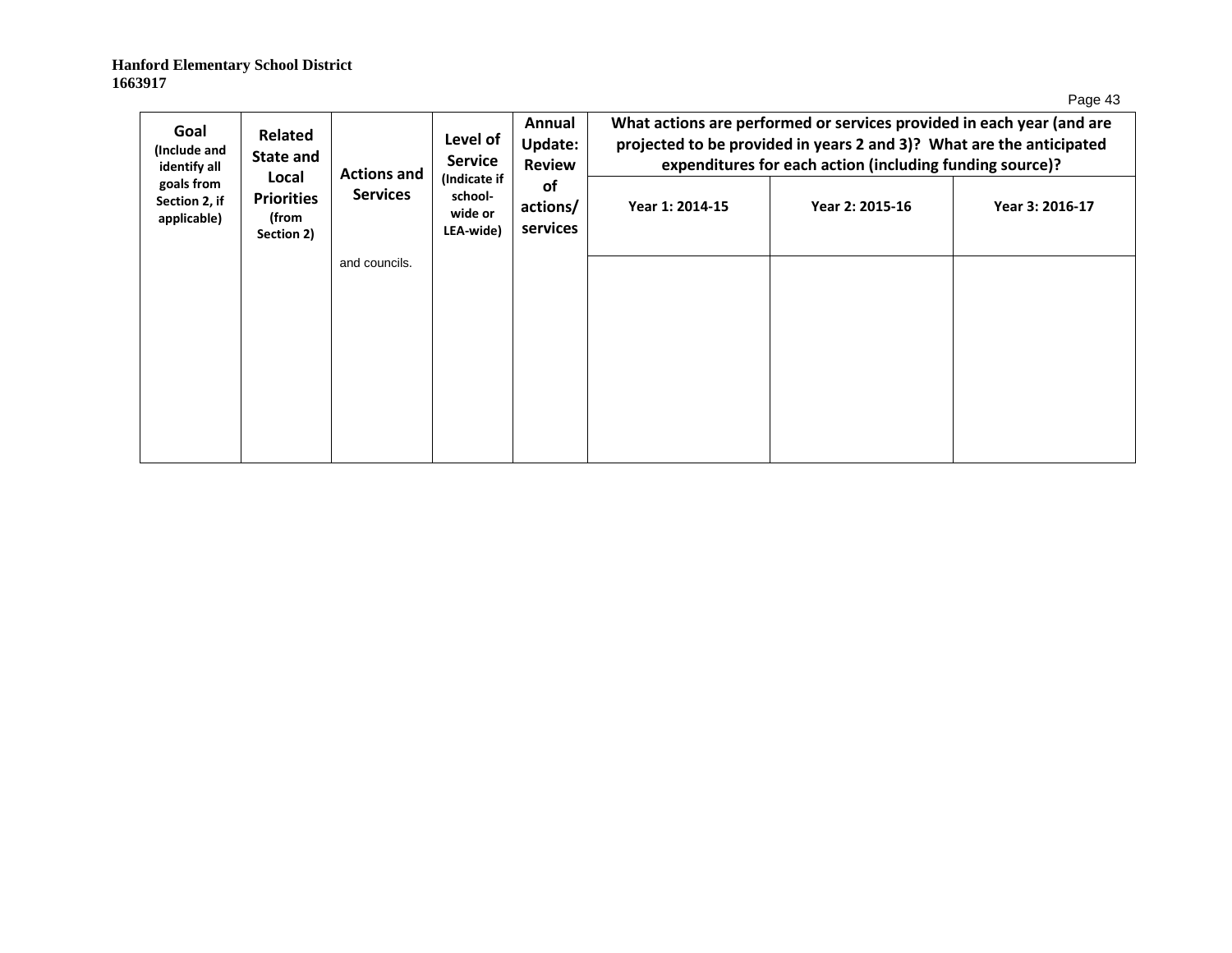Page 44

C. Describe the LEA's increase in funds in the LCAP year calculated on the basis of the number and concentration of low income, foster youth, and English learner pupils as determined pursuant to 5 CCR 15496(a)(5). Describe how the LEA is expending these funds in the LCAP year. Include a description of, and justification for, the use of any funds in a district wide, school wide, countywide, or charter wide manner as specified in 5 CCR 15496. For school districts with below 55 percent of enrollment of unduplicated pupils in the district or below 40 percent of enrollment of unduplicated pupils at a school site in the LCAP year, when using supplemental and concentration funds in a district wide or school wide manner, the school district must additionally describe how the services provided are the most effective use of funds to meet the district's goals for unduplicated pupils in the state priority areas. (See 5 CCR 15496(b) for guidance.)

The calculated amount of Hanford Elementary's supplemental and concentration funding for the 2014-2015 school year, based on the number and concentration of low income students, foster youth, and English learners is \$4,760,629. Hanford Elementary has identified \$4,916,013 in expenditures that will be used to increase or improve services for low income, foster youth, and English learner pupils in 2014- 2015. Therefore, Hanford Elementary estimates it will spend \$155,384 above the calculated grant amount to improve services for these students in 14-15.

Hanford Elementary is expending these funds in the 2014-2015 school year to meet the following seven goals identified through an analysis of student achievement data coupled with input from key stakeholder groups:

- 1. All students will receive a broad instructional program that is aligned to the state board of education approved Common Core Standards (CCS).
- 2. All English learners will receive effective, research-based English language development instruction that is specifically targeted to their proficiency level.
- 3. All schools will identify English learners, continually monitor the progress of English learners, and will provide appropriate interventions and support to increase English proficiency and reduce the number of Long Term English Learners (LTEL).
- 4. The District will have a student monitoring system that informs teachers and parents of students' progress, provides principals with school-wide progress, and allows district leadership to evaluate the effectiveness of the instructional program.
- 5. The District will recruit and retain fully credentialed, qualified teachers and administrators who receive instructional assistance and ongoing professional development.
- 6. All students will attend a secure, well maintained school, where they are engaged in learning, have access to technology, and are provided standards-aligned instructional materials in a school environment that is physically, socially, and emotionally safe.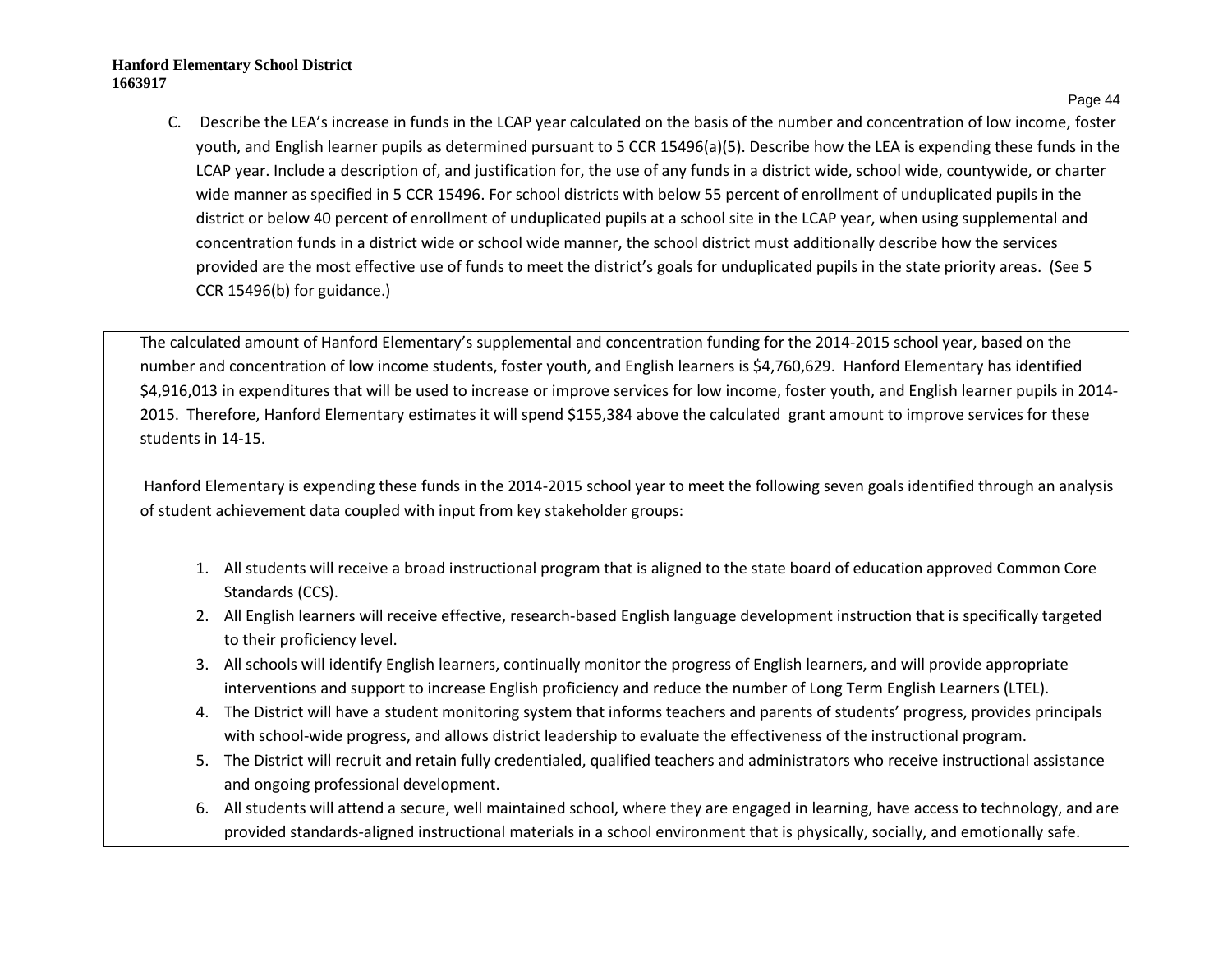7. Parents will participate in regular and meaningful communication involving student academic learning and other school activities.

In order to ensure that all students will receive a broad instructional program that is aligned to the California State Board of Education approved Common Core Standards, the district will make expenditures to align instruction, pacing calendars, assessments, report cards, and instructional materials to the CCS. Additionally, the district will provide professional development to teachers and administrators on effective implementation of the CCS. The district will upgrade and enhance technology and improve student access to instructional materials that are aligned to the CCS. Finally, the district will expand the instructional program to include enrichment programs that may include instruction in art, music, and physical education. The district will support these programs with supplies, materials, and field trips.

The district will upgrade and enhance data systems used by teachers, administrators, and parents to monitor student, school-wide, and district-wide progress and achievement. The district will provide training to teachers, administrators, and parents in the use of available data systems. The district will develop and implement additional formative and summative assessments and will implement anticipated statewide assessments in ELA and math.

The district will ensure that fully credentialed, qualified teachers and administrators are hired and retained, and that these personnel receive ongoing instructional assistance, and professional development. The district will train teachers and administrators in the effective implementation of the CCS and provide on-going, in-class coaching and assistance to teachers. The district will offer teachers training in providing effective, research-based instruction in English language development. Finally, the district will provide training to teachers, administrators, and paraprofessionals in meeting the unique needs of low income students and foster youth.

In order to ensure that all students attend a secure, well maintained school, where they are engaged in learning, have access to technology and standards-aligned instructional materials, and are physically, socially, and emotionally safe, the district will make expenditures to increase the availability of student support including the provision of additional behavioral and attendance interventions and alternative education options. The district will provide students with State Board of Education approved instructional materials and increase access to technology that supports the instructional program. The district will maintain, upgrade, and improve safety at school campuses.

The district will provide dedicated days for parent-teacher conferences, expand parent communication and outreach activities, improve the amount of information available to parents online, and offer opportunities for parents to volunteer in an effort to ensure regular and meaningful communication between home and school. Additionally, the district will actively engage parent participation in the review and development of the Local Control Accountability Plan (LCAP).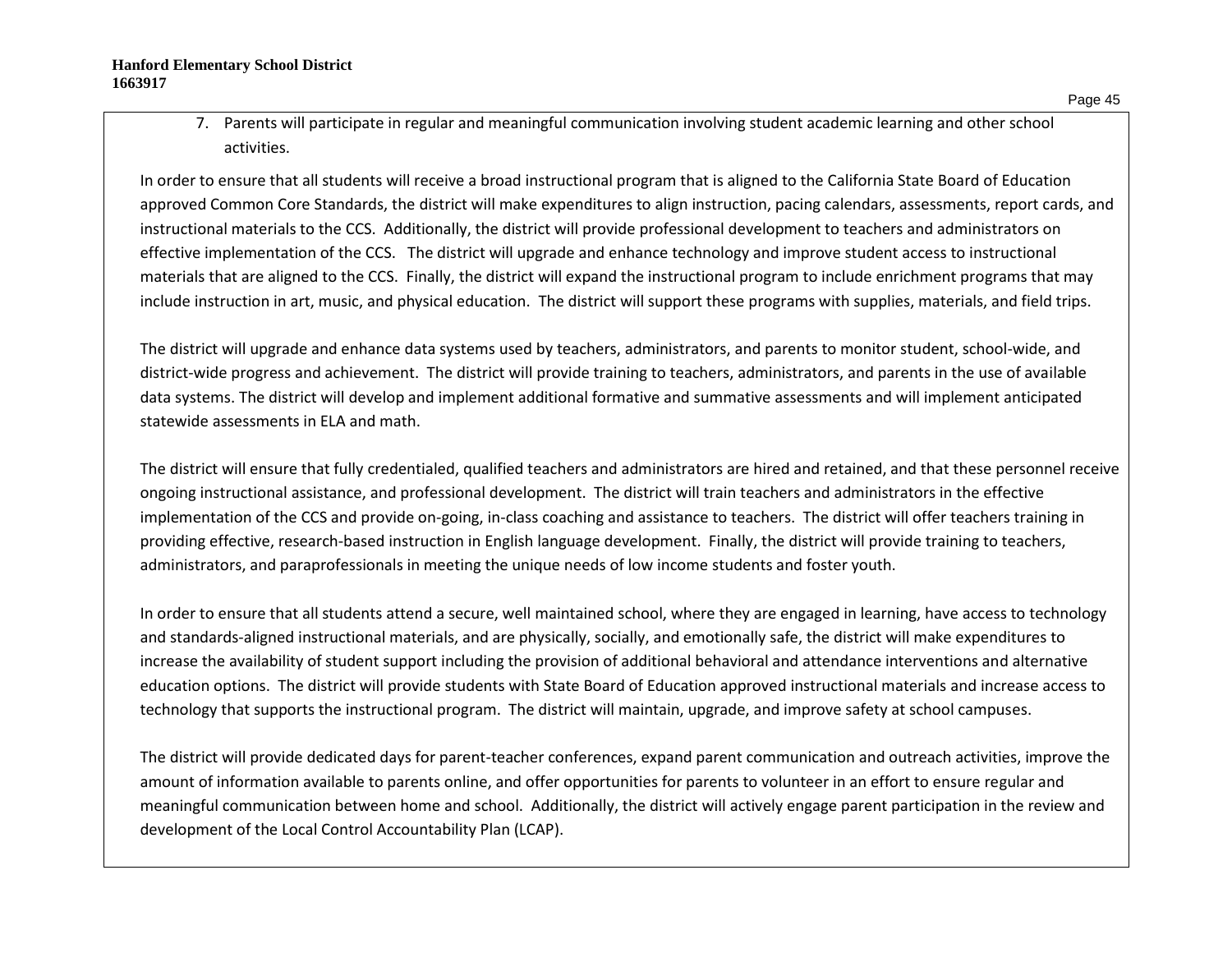Decisions related to whether services and or materials are provided on a district-wide or school-wide basis will be based on efficiency, consistency, and cost effectiveness. As an example, district-led professional development ensures that all teachers receive a consistent level of high-quality, research-based training in areas such as implementing the CCS, providing effective instruction to EL students and meeting the needs of low-income students and foster youth. Whereas, many decisions regarding supplies, materials, in-class coaching, individual student interventions and incentives are more efficient, effective, and cost effective when made at the school-site level.

D. Consistent with the requirements of 5 CCR 15496, demonstrate how the services provided in the LCAP year for low income pupils, foster youth, and English learners provide for increased or improved services for these pupils in proportion to the increase in funding provided for such pupils in that year as calculated pursuant to 5 CCR 15496(a)(7). Identify the percentage by which services for unduplicated pupils must be increased or improved as compared to the services provided to all pupils in the LCAP year as calculated pursuant to 5 CCR 15496(a). An LEA shall describe how the proportionality percentage is met using a quantitative and/or qualitative description of the increased and/or improved services for unduplicated pupils as compared to the services provided to all pupils.

For English learners, the district will provide teachers and administrators with training that develops a foundational understanding of EL students' needs at each of the language development levels, the pedagogy of systematic English language development instruction, and specially designed academic instruction in English (SDAIE) strategies to support ELs across the day. Having a skilled teacher work force that is highly trained to deliver ELD instruction, to support ELs in all content areas, and to identify and understand the educational and language needs of ELs and differentiate instruction based on this understanding will improve instruction (i.e. services) for EL students. The district will ensure timely identification of English learners, progress monitoring of ELs, and identification of EL students who are at risk of becoming Long Term English Learners (LTEL). The district will ensure that ELs, especially ELs who are at risk, will receive increased services including, but not limited to classroom support, interventions, extended day, and extended year sessions.

For students who are from low-income families and who are foster youth, the district will provide professional development to teachers and administrators in understanding and implementing the Common Core Standards in English language arts and mathematics. Having a skilled teacher work force that is highly trained to deliver standards-aligned instruction will improve instruction (i.e. services) for low-income students and foster youth. The district will increase services for low-income students and foster youth by adding support staff including, but not limited to student specialists, counselors, a school resource officer, health care assistants, and media service assistants. The district will increase services for low-income students and foster youth by expanding the educational program to include art, music, and physical education. The district will support this expansion with academic study trips, supplies, and materials. The district will provide students with increased access to technology.